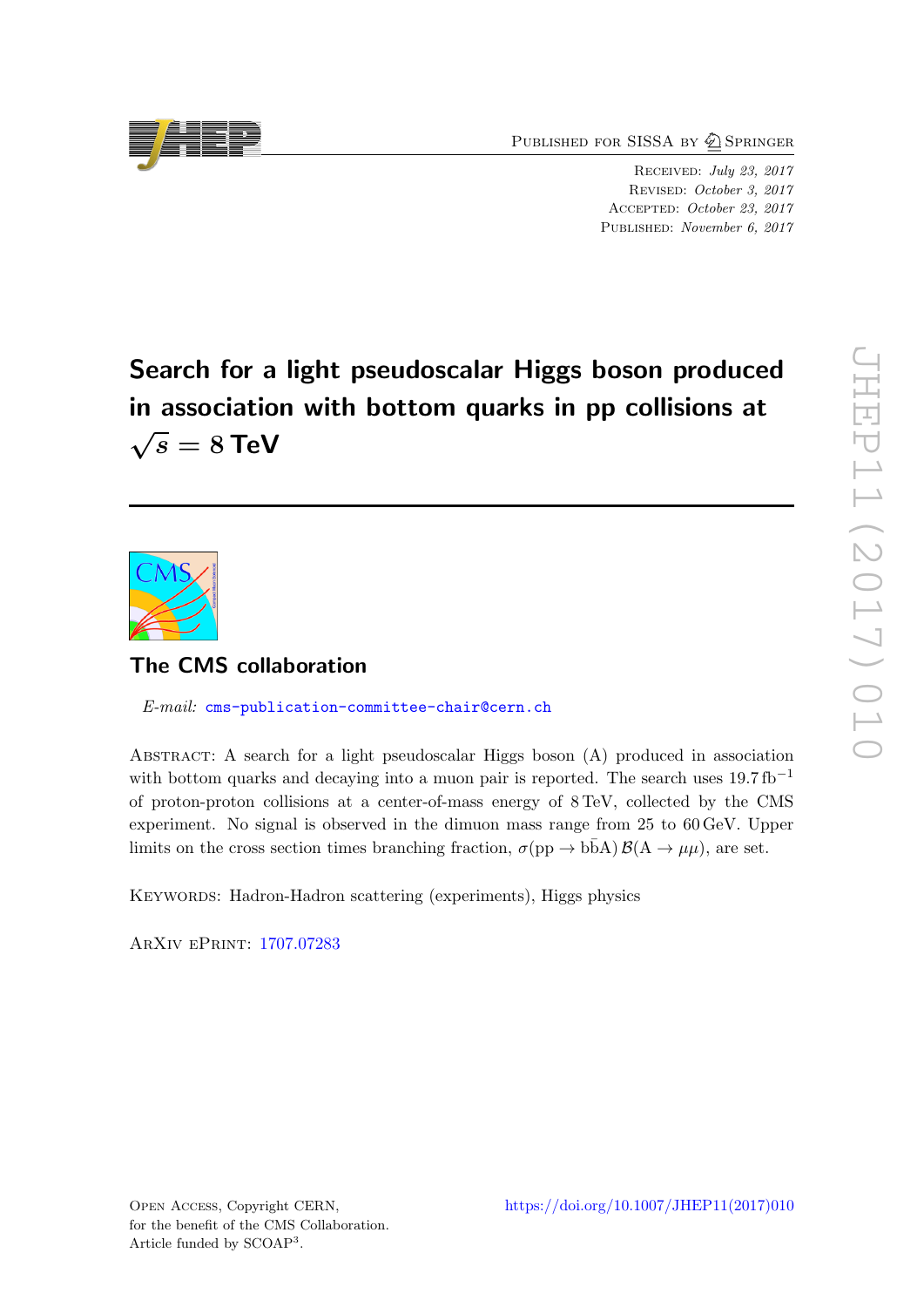# Contents

| 1 Introduction                         |              |
|----------------------------------------|--------------|
| 2 The CMS detector                     | $\bf{2}$     |
| 3 Data and simulated samples           | $\mathbf 2$  |
| 4 Event reconstruction and selection   | $\bf{3}$     |
| 5 Results and systematic uncertainties | $\mathbf{5}$ |
| 6 Summary                              | 10           |
| The CMS collaboration                  | 16           |

### <span id="page-1-0"></span>1 Introduction

The CMS and ATLAS experiments at the CERN LHC have made clear observations of a particle compatible with the standard model  $(SM)$  Higgs boson  $[1-4]$  $[1-4]$ . While the observation serves as a powerful affirmation of the SM mechanism for generating particle masses, the discovery does not rule out the existence of a more complex theory with an extended Higgs sector. The discovery of additional scalar or pseudoscalar bosons may be evidence of such a scenario.

A number of well-motivated models extending the SM predict the existence of new Higgs bosons. One well studied scenario is the Two Higgs Doublet Model (2HDM) [\[5,](#page-12-1) [6\]](#page-12-2) predicting the existence of additional elementary Higgs particles. The 2HDM includes a CP-odd Higgs boson, A, that could be light and produced in association with bottom quarks at the LHC. In some schemes, with a negatively-signed Yukawa coupling to the down-type fermions, the associated  $\overline{b}A$  production cross section times branching fraction into muons can be very large for an A boson with a mass below about 60 GeV, i.e. less than half of the mass of the observed SM-like Higgs boson [\[7\]](#page-12-3). It can vary from 1000 to 35 fb for A boson masses in the range from 25 to 60 GeV at a center-of-mass energy of 8 TeV in proton-proton collisions.

We present a search for muon pairs, in the mass range from 25 to 60 GeV, produced in association with bottom quarks in the context of the 2HDM. The search uses  $19.7 \text{ fb}^{-1}$ of data collected by the CMS experiment in proton-proton collisions at a center-of-mass energy of 8 TeV. The analysis of the  $\mu\mu$  final state complements the CMS searches for a low-mass A boson decaying into  $\tau$  lepton pairs by the CMS Collaboration [\[8,](#page-12-4) [9\]](#page-12-5). Despite the significantly lower branching fraction, the  $\mu\mu$  final state profits from much better dilepton mass resolution as well as higher trigger and lepton identification efficiencies. This is the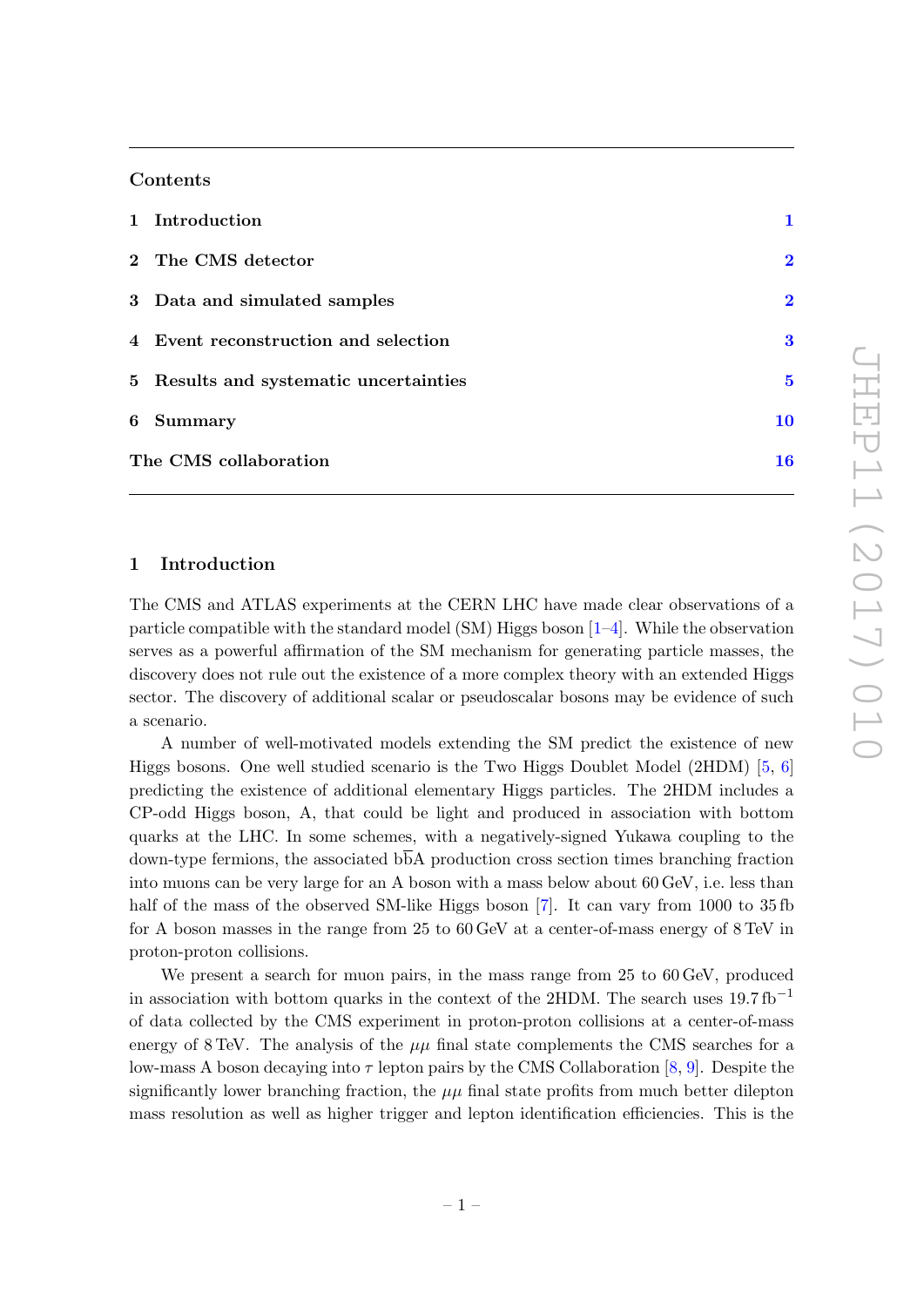first time associated production with b quarks in the dimuon decay channel has been searched for in the low dimuon mass range.

In the following, sections 2 and 3 describe the CMS detector, the data, and simulated samples. The event reconstruction and selections are presented in section 4. In section 5, the result of the search for the  $\overline{b}A$  process is presented. The paper is summarized in section 6.

### <span id="page-2-0"></span>2 The CMS detector

The central feature of the CMS apparatus [\[10\]](#page-12-6) is a superconducting solenoid, 13 m in length and 6 m in diameter, which provides an axial magnetic field of 3.8 T. Within the field volume there are several particle detection systems. Charged-particle trajectories are measured by silicon pixel and strip trackers, covering  $0 \le \phi \le 2\pi$  in azimuth and  $|\eta| < 2.5$ in pseudorapidity. A lead tungstate crystal electromagnetic calorimeter (ECAL) surrounds the tracking volume. It is comprised of a barrel region  $|\eta|$  < 1.48 and two endcaps that extend up to  $|\eta| = 3$ . A lead and silicon-strip preshower detector is located in front of the ECAL endcaps. A brass and scintillator hadron calorimeter surrounds the ECAL and also covers the region  $|\eta| < 3$ . Steel forward calorimeters with quartz fibers, read out by photomultipliers, extend the calorimetric coverage up to  $|\eta| = 5$ . Muons are identified and measured in gas-ionization detectors embedded in the steel flux-return yoke outside the solenoid. The detector is nearly hermetic, allowing energy balance measurements in the plane transverse to the beam direction.

#### <span id="page-2-1"></span>3 Data and simulated samples

A two-tier trigger system selects collision events of interest. For this analysis, events are first selected by requiring a single muon  $(\mu)$  or two muons within the detector acceptance and passing loose identification and kinematic requirements. For the single-muon trigger, the muon must have  $|\eta| < 2.1$ . The muon is required to be isolated and must have transverse momentum  $(p_T)$  greater than 24 GeV. The dimuon trigger requires two muons with  $p_T$  greater than 17 GeV for the leading muon and 8 GeV for the sub-leading muon. The dielectron trigger requires two electrons with  $p<sub>T</sub>$  greater than 17 GeV for the leading electron and 8 GeV for the sub-leading electron and the electrons are required to be isolated.

The analysis uses opposite-sign dimuon events with additional jets, with at least one of them being identified as originating from b quark fragmentation ("b jet"). The invariant mass of the opposite-sign lepton pair  $(m_{\mu\mu})$  is required to be greater than 12 GeV to reject low-mass resonances and remove poorly-modeled backgrounds.

The Monte Carlo (MC) simulation is used to optimize the event selection to give the best sensitivity for signal discovery. Predictions for the yields of background processes, which are also based on simulation, are validated using data in appropriate control regions. The pp  $\rightarrow$  bbA signal events are simulated with PYTHIA (v6.4.26) [\[11\]](#page-12-7). The signal samples have been generated for A masses in intervals of 10 GeV. The natural width of the A boson has been set to a value of less than 50 MeV, which is much smaller than the dimuon mass resolution in the mass range from 25 to 60 GeV ( $\sigma_{\mu\mu} = 0.45$  GeV for  $m_A = 30$  GeV).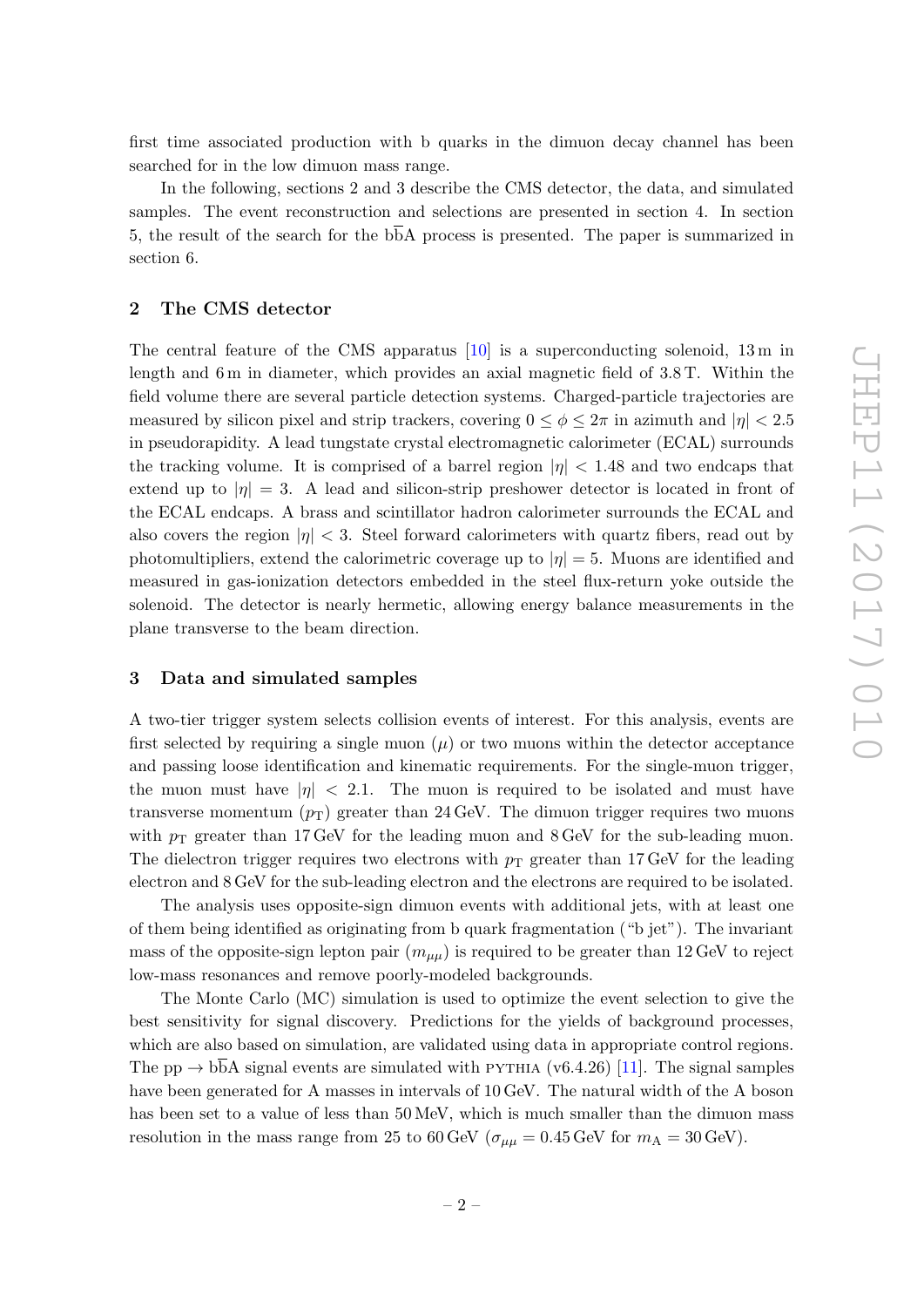The following background processes have been considered: Drell-Yan (DY), W+jets,  $t\bar{t}$ , single top quark, and diboson production.

The DY events are simulated at leading order  $(LO)$  using the MADGRAPH  $(v5.1.3.30)$ generator  $[12, 13]$  $[12, 13]$  $[12, 13]$  interfaced to PYTHIA (v6.4.26) for parton showering and hadronization. The CTEQ6L1 [\[14\]](#page-12-10) parton distribution functions (PDFs) are used to generate the events. The MadGraph generation includes up to four partons in the matrix element calculations and a procedure to properly merge jets from the matrix element calculations and parton shower [\[15,](#page-12-11) [16\]](#page-12-12). The DY sample is normalized to the next-to-next-to-leading order (NNLO) cross section computed with  $Fewz$  (v3.1) [\[17\]](#page-12-13). The W+jets sample is simulated and normalized in a similar way to the DY+jets sample. The  $\ell\ell$  ( $\ell\nu$ ) production in association with b and c quarks is included in the  $DY+jets$  (W+jets) samples.

Top quark pair events are generated with MADGRAPH, including up to three extra partons, and the simulated sample is normalized to the NNLO+NNLL (next-to-next-toleading-logarithmic) inclusive cross section [\[18\]](#page-12-14). Single top quark processes (t, s, and Wt channels) are modeled at next-to-leading order (NLO) with powheg [\[19–](#page-12-15)[21\]](#page-13-0) and normalized to the approximate NNLO cross sections [\[22,](#page-13-1) [23\]](#page-13-2). Diboson production processes (VV) WW, WZ/ $\gamma^*$  and  $Z/\gamma^*Z/\gamma^*$  are generated with MADGRAPH and normalized, respectively, to their NLO cross sections [\[24,](#page-13-3) [25\]](#page-13-4). The WZ/ $\gamma^*$  and  $Z/\gamma^*Z/\gamma^*$  processes are generated with  $m_{\gamma^*} > 10$  GeV.

The PYTHIA parameters for the underlying event are set according to the  $Z2^*$  tune [\[26,](#page-13-5) [27\]](#page-13-6), an update of the Z1 tune described in refs. [\[28,](#page-13-7) [29\]](#page-13-8).

A detector simulation based on GEANT4 (v.9.4p03) [\[30,](#page-13-9) [31\]](#page-13-10) is applied to all the generated signal and background samples. The presence of multiple pp interactions (pileup) in the same or adjacent bunch crossings is incorporated by simulating additional interactions (both in-time and out-of-time with the collision) with a multiplicity distribution that matches the one observed in data. The average number of pileup events is estimated as 21 interactions per bunch crossing. The observed jet energy resolution and jet energy scale measurements [\[32\]](#page-13-11), b tagging efficiency and b tagging discriminator distributions [\[33\]](#page-13-12) in data are used to correct the simulated events.

### <span id="page-3-0"></span>4 Event reconstruction and selection

Events are required to have at least one vertex, with the reconstructed longitudinal position  $(z)$  within 24 cm of the geometric center of the detector and the transverse position within 2 cm of the beam interaction region. In the case of multiple reconstructed vertices associated with additional pp interactions, the one with the highest scalar sum of the  $p_T^2$  of its associated tracks is chosen as the primary vertex. Muons are required to originate from the same primary vertex by requiring the longitudinal and transverse impact parameters with respect to the primary vertex to be less than  $0.5 \text{ cm}$  and  $0.2 \text{ cm}$ , respectively.

Muon candidates are reconstructed with a global trajectory fit using hits in the tracker and the muon system [\[34\]](#page-13-13). The efficiency for muons to pass both the identification and isolation requirements is measured to be more than 95% for the kinematic region studied in this analysis [\[3\]](#page-11-1).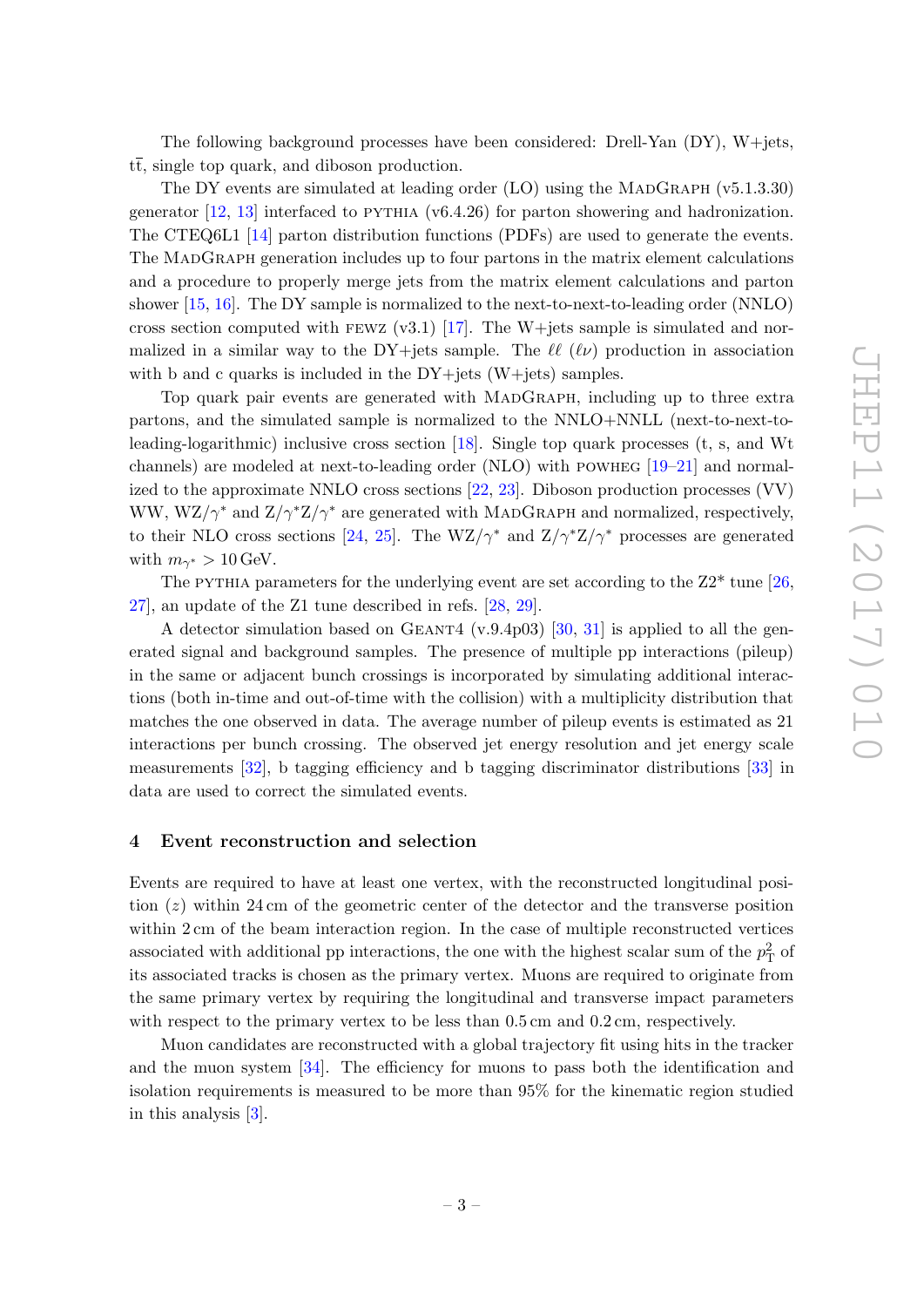The electron selection criteria are optimized using a multivariate approach, and have a combined identification and isolation efficiency of approximately 60% at low  $p_T (\approx 10 \,\text{GeV})$ and 90% at high  $p_{\rm T}$  (>50 GeV) for electrons from W or Z boson decays [\[35\]](#page-13-14). The training of the multivariate electron reconstruction is performed using simulated events, while the performance is validated using data.

In the interest of distinguishing between prompt and nonprompt lepton candidates (predominantly arising from decays of b hadrons), a relative isolation is defined for each lepton candidate. The muon isolation variable is computed as the sum of the transverse momenta of the charged particles inside a cone of radius  $\Delta R \equiv \sqrt{(\Delta \eta)^2 + (\Delta \phi)^2} = 0.3$ around the lepton direction divided by the muon  $p<sub>T</sub>$ . The isolation is required to be smaller than 0.1. If the signal muons are within a distance of  $\Delta R < 0.3$  of each other the  $p<sub>T</sub>$  of one lepton is subtracted from the isolation value of the other lepton.

The anti- $k_T$  clustering algorithm [\[36,](#page-13-15) [37\]](#page-13-16) with a distance parameter of 0.5 is used for jet reconstruction.

Two types of jets are used in the analysis, "jet-plus-track" (JPT) [\[38\]](#page-13-17) and particle-flow (PF) [\[39\]](#page-13-18) jets. The two algorithms combine the information from all subdetectors. However, the PF algorithm separates deposits in the calorimeter into clusters and matches clusters with reconstructed tracks (PF candidates), while the JPT algorithm does not require cluster separation as it starts from the reconstructed calorimeter jets (calojet) and track matching is done with respect to the calojet area at the surface of the calorimeter. Also the algorithms have a different approach to the calibration of the constituents: cluster calibration from simulation in the case of the PF algorithm; and corrections due to calorimeter thresholds and tracking inefficiency in the case of the JPT algorithm. These jet reconstruction algorithms are affected differently by detector effects, like tracker misalignment or the calibration of the calorimeter, and thus serve as an important cross-check of each other. The two types of jet, JPT and PF, provide similar jet energy resolution. The final results are presented with PF jets.

Jets with a significant fraction of energy coming from pileup interactions or not associated with the primary vertex are rejected [\[38,](#page-13-17) [40\]](#page-14-0). The remaining pileup energy in jets is subtracted using a technique that relies on information about the jet area [\[37,](#page-13-16) [41,](#page-14-1) [42\]](#page-14-2). Jets are required to satisfy identification criteria that remove jets originating from noisy chan-nels in the calorimeters [\[43,](#page-14-3) [44\]](#page-14-4). Calibrated jets [\[32,](#page-13-11) [45\]](#page-14-5) are required to have  $p_T > 20$  GeV,  $|\eta| < 4.7$  and to be separated by at least 0.5 in  $\Delta R$  from muons passing the selection requirements described above.

The missing transverse momentum  $(p_T^{\text{miss}})$  is defined as the modulus of the vector sum of the transverse momenta of all reconstructed PF candidates in the event. The calibrations applied to jets are propagated to the  $p_T^{\text{miss}}$ .

Jets originating from the hadronization of b (or c) quarks are identified by a multivariate analysis [\[46\]](#page-14-6) based on a secondary vertex b tagging algorithm described in refs. [\[33,](#page-13-12) [47\]](#page-14-7). The algorithm combines information on track impact parameter significance, secondary vertices, and jet kinematics. Several working points are available; these are designed to yield successively higher purity at the cost of reduced efficiency for identifying b jets. The working point used in this analysis corresponds to a b tagging identification efficiency of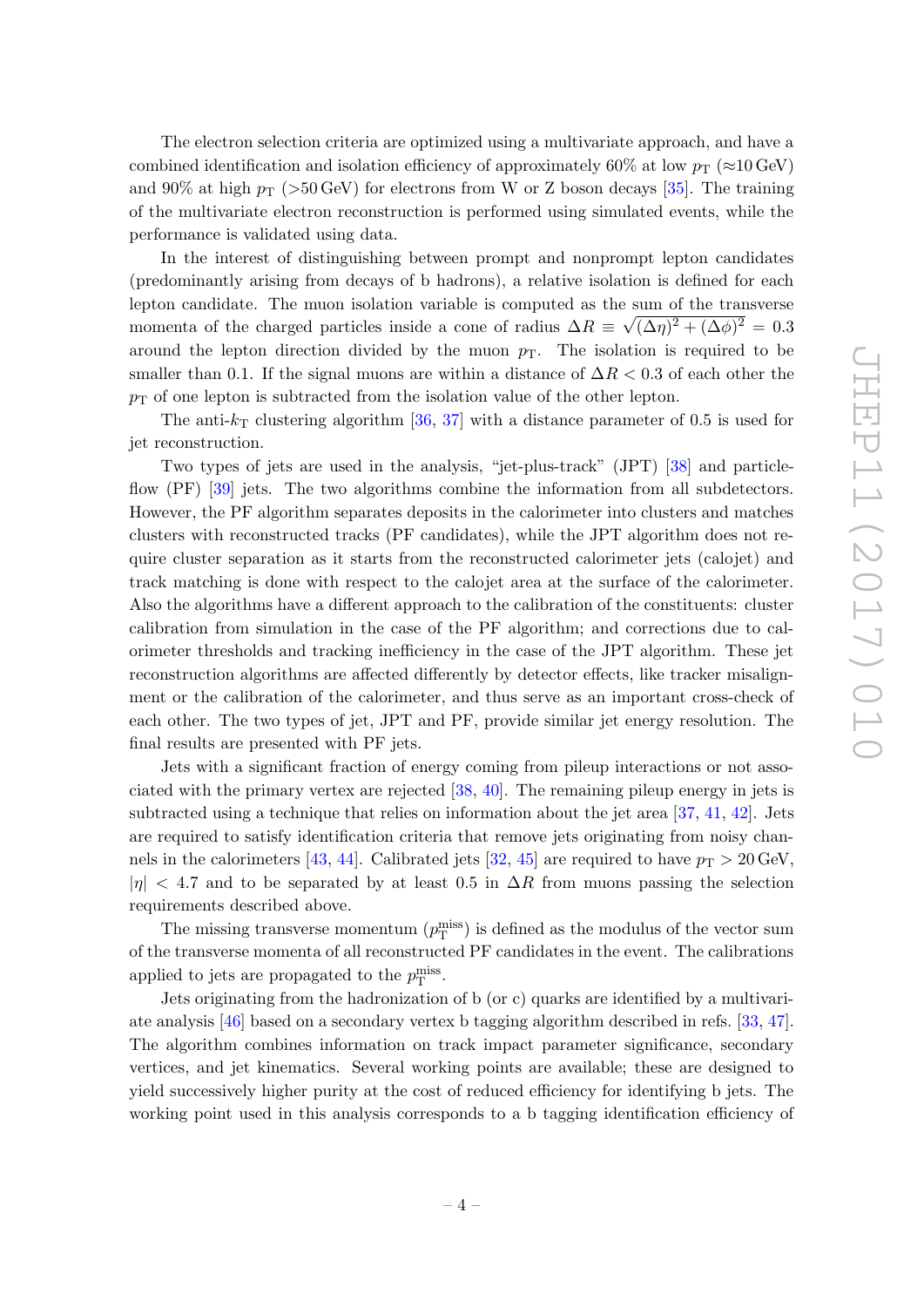45% and a misidentification rate of 0.05% for light-flavor (u, d, s, g) jets with  $p_T > 30$  GeV. The misidentification rate for c jets is  $\simeq 6\%$ .

Selections are optimized using simulated events for the signal model pp  $\rightarrow$  bb<sub>A</sub>, A  $\rightarrow$  $\mu\mu$  with  $m_A = 30 \,\text{GeV}$  and simulated backgrounds. The threshold on the leading muon  $p_T^{\mu_1}$ T is fixed to 25 GeV. This choice is determined by the single-muon trigger  $p_T$  threshold of 24 GeV. The rapidity requirements on the muons and b jets are driven by the trigger and particle identification conditions. The optimization procedure selects the thresholds on the subleading  $p_T$  muon  $(p_T^{\mu_2})$  $p_T^{(\mu_2)}$ , the leading b jet  $p_T$  ( $p_T^{\text{b jet}}$  $T_{\overline{T}}^{\text{b jet}}$ , and  $p_{\overline{T}}^{\text{miss}}$ , where an approximate estimate of signal significance, defined as  $Z = 2(\sqrt{S+B} - \sqrt{B})$  [\[48\]](#page-14-8) reaches its maximal significance, defined as  $Z = 2(\sqrt{S+B} - \sqrt{B})$  [48] reaches its maximal value. The  $p_T^{\text{miss}}$  requirement is used to suppress the  $t\bar{t}$  background. The presence of a second jet (b tagged or not) is not required since in the  $b\overline{b}A$  production process the second b jet is often at high  $\eta$  or has too low  $p_T$ .

Optimization in this way gives rise to:

- $p_{\rm T}^{\mu_1} > 25 \,\text{GeV}, |\eta_{\mu_1}| < 2.1;$
- $p_{\rm T}^{\mu_2} > 5 \,\text{GeV}, |\eta_{\mu_2}| < 2.4;$
- $p_{\rm T}^{\rm b~jet} > 20 \,\text{GeV}$  and  $|\eta| < 2.4$ ;
- $p_{\rm T}^{\rm miss}$  < 40 GeV.

The optimization of the selections was repeated for an A boson mass of 60 GeV and similar values were obtained. The signal selection efficiency is 0.013 for  $m_A = 30$  GeV.

### <span id="page-5-0"></span>5 Results and systematic uncertainties

Figure [1](#page-6-0) shows the transverse momentum of the leading (left) and subleading (right) muons, and figure [2](#page-6-1) shows the  $p_T$  of the leading b jet (left) and the  $p_T^{\text{miss}}$  (right) for the events passing the selection requirements for the other variables. The histogram labeled as MC(Top) shows the sum of the single top and top quark pair production processes.

The upper limits on the signal contribution in the mass range of  $25 < m_{\mu\mu} < 60$  GeV have been extracted using a fit of the binned background and signal templates to the dimuon mass distribution in the region  $12 < m_{\mu\mu} < 70$  GeV. The mass intervals of [12–25] and [60–70] GeV have been used for a verification of the background expectation obtained from the simulation.

The signal and background templates are obtained from simulation rescaled and corrected using information from data. To obtain signal mass shapes in 1 GeV steps we perform a linear interpolation between histograms as a function of the mass using the algorithm described in ref.  $[49]$  and implemented in the ROOT package  $[50]$ . The W+jets and VV background event yields are found to be negligible. The predicted yields for the background processes take into account the following sources of systematic uncertainty, where the range of variations of each source was determined in dedicated studies with appropriate data control samples or, if relevant, from the theory uncertainty affecting the prediction:

• luminosity uncertainty,  $2.6\%$  [\[51\]](#page-14-11);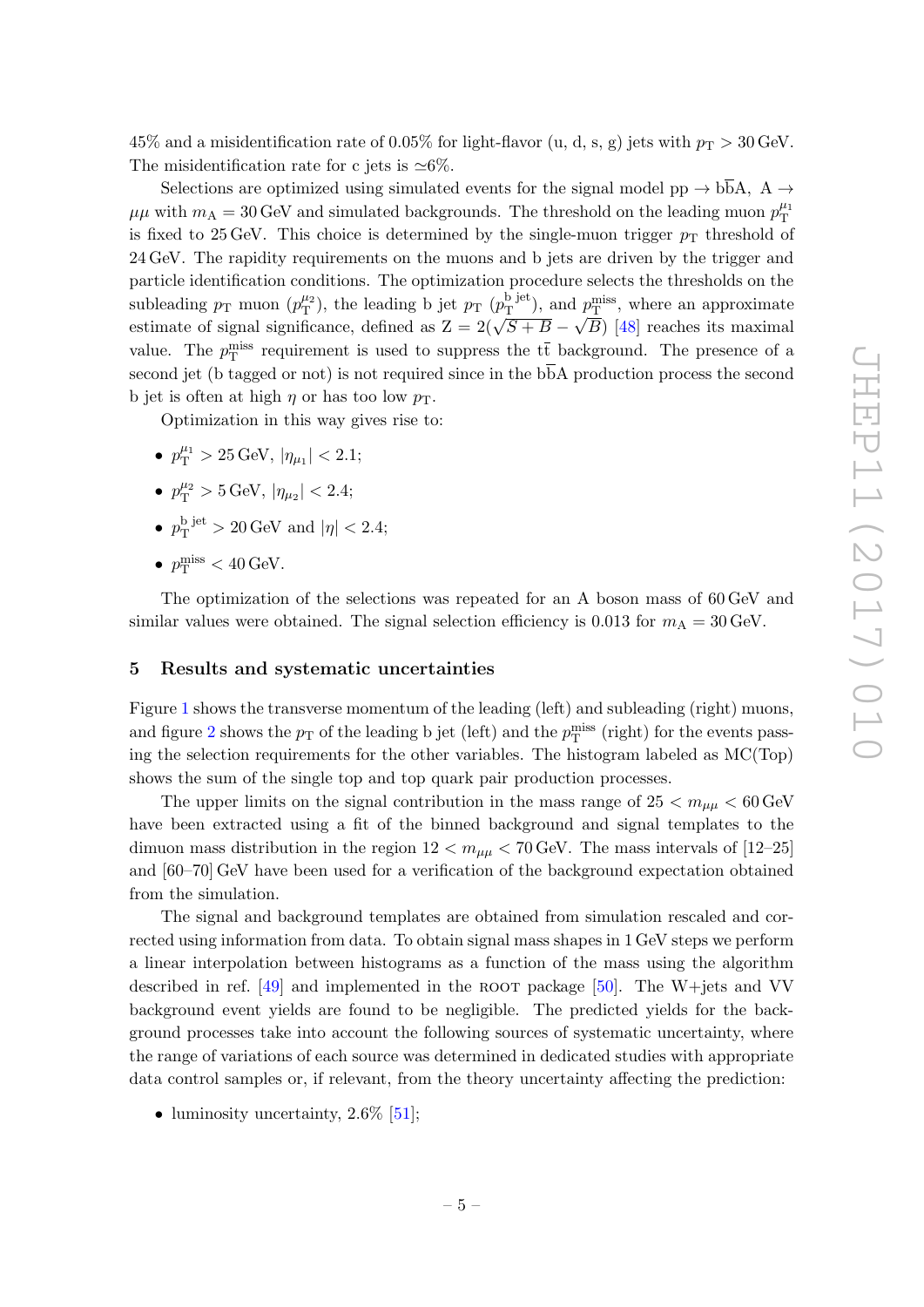

<span id="page-6-0"></span>Figure 1. The transverse momentum of the leading (left) and the subleading (right) muon for data (dots) and simulation (histograms). The histograms for simulated backgrounds are stacked. The histogram labeled as MC(Top) shows the sum of the single top and top quark pair production processes. The expected signal is shown assuming a signal cross section times branching fraction of 350 fb. The background is normalized to the number of events expected from simulation. In the lower panel, the ratio of the number of events in data and background simulation is shown.



<span id="page-6-1"></span>**Figure 2.** The transverse momentum of the leading  $p<sub>T</sub>$  b jet (left) and the missing transverse momentum (right) for data (dots) and simulation (histograms). The histograms for simulated backgrounds are stacked. The histogram labeled as MC(Top) shows the sum of the single top and top quark pair production processes. The expected signal is shown assuming a signal cross section times branching fraction of 350 fb. The background is normalized to the number of events expected from simulation. In the lower panel, the ratio of the number of events in data and background simulation is shown.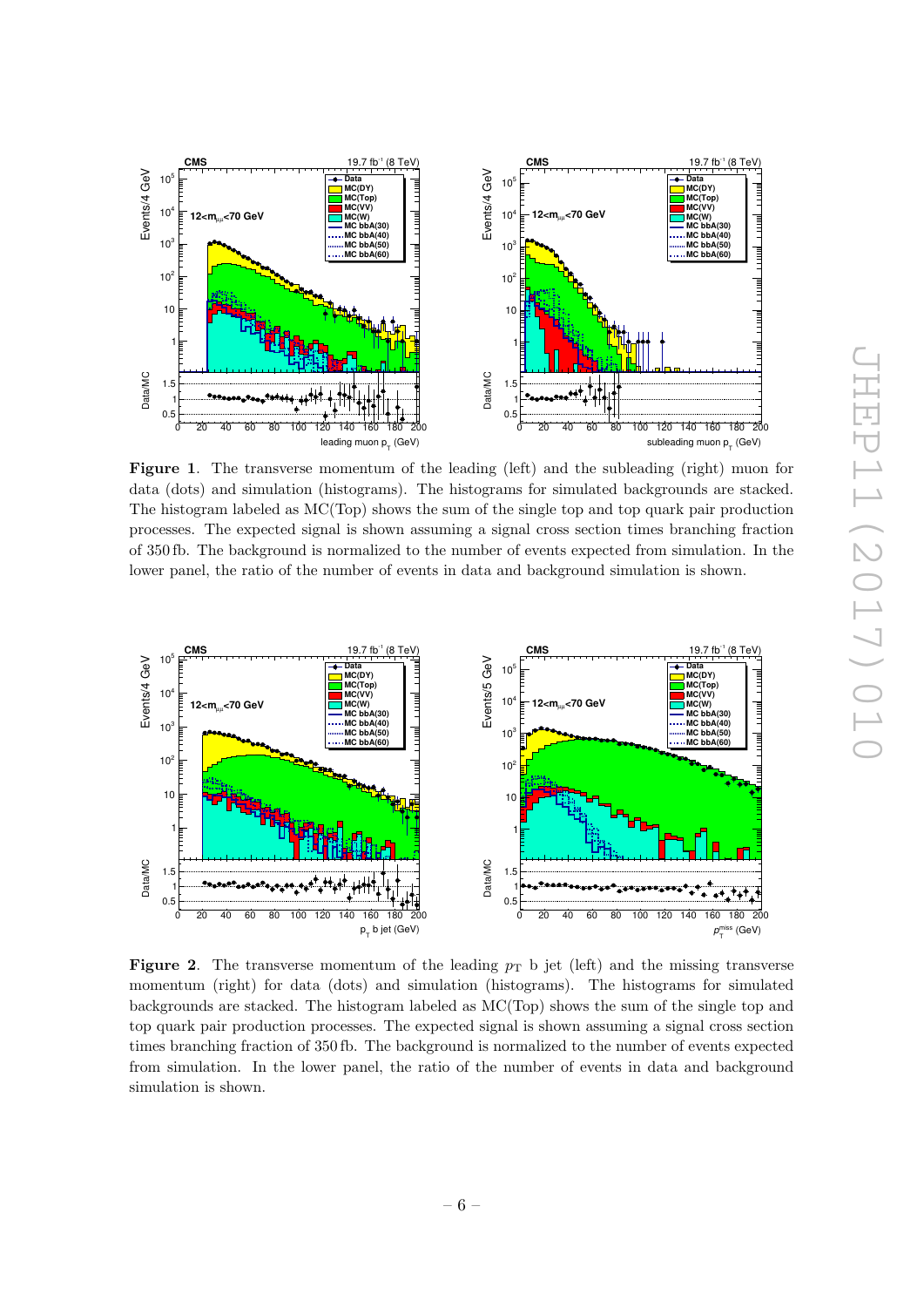- muon identification and isolation efficiency uncertainty,  $3\%$ ;
- top quark background normalization uncertainty,  $7\%$ ;
- jet energy scale uncertainty,  $3\%$  for the DY+jets and 0.2% for top quark backgrounds;
- jet energy resolution uncertainty,  $0.3\%$  for DY+jet and  $0.1\%$  for top quark backgrounds;
- pileup modeling uncertainty,  $2\%$  for DY+jets and  $1\%$  for top quark backgrounds;
- $E_{\rm T}^{\rm miss}$  measurement uncertainty, 2% for DY+jets and 4% for top quark backgrounds.

While the above uncertainties only affect the expected total event yield, others can have an impact both on the total event yield and on the shape of the predicted  $m_{\mu\mu}$ distribution. The following set of systematic uncertainties in the  $m_{\mu\mu}$  background shape and the normalization have been taken into account:

- b tagging scaling factor uncertainty [\[47\]](#page-14-7);
- renormalization and factorization scale, and PDF uncertainties;

The renormalization and factorization scale uncertainties are particularly important for the modeling of the shape of the DY+jets background, which after the final selections is dominated by the  $\mu\mu b\overline{b}$  process. The scale uncertainty in the  $\mu\mu b\overline{b}$  prediction, taken from simulation, has been evaluated as a function of the dimuon mass using the pp  $\rightarrow \mu\mu b\overline{b}$ process implemented in MADGRAPH5 amc@nLO v2.3.0 in a four-flavor production scheme with massive b quarks [\[52\]](#page-14-12). The renormalization and factorization scales ( $\mu_R$  and  $\mu_F$ ) have been varied simultaneously by factors of 0.5 and 2.0. The uncertainty on the differential cross-section as a function of the dimuon mass varies from 20 to 15% in the dimuon mass region of  $12 < m_{\mu\mu} < 70$  GeV. It is applied to the total DY+jets background, motivated by the fact the DY plus light-flavor jets background after the b tagging requirement is much smaller than the  $\mu\mu b\overline{b}$  background, and the scale uncertainty for the  $\mu\mu c\overline{c}$  process is expected to be similar to that for the  $\mu\mu b\overline{b}$  process.

Uncertainties related to the imprecision in our knowledge of the PDFs are also evaluated. The uncertainty in the gluon-gluon luminosity is considered, since in the four-flavor scheme the dominant LO production process is  $gg \to \mu\mu b\bar{b}$ . The  $q\bar{q} \to \mu\mu b\bar{b}$  process represents only  $\simeq$ 15% of the total cross-section. The gluon-gluon luminosity uncertainty is compared for three PDF sets, CT10NLO [\[53\]](#page-14-13), MSTW2008NLO [\[54\]](#page-14-14), and NNPDF2.3NLO [\[55\]](#page-14-15). In the mass region of  $\simeq$  30–70 GeV the CT10NLO uncertainty envelope covers the uncertainties of the other two PDF sets, therefore the CT10NLO gluon-gluon luminosity uncertainty is used in the analysis. This PDF uncertainty is applied as a function of the dimuon mass to the total DY+jets background after b tagging has been applied. It is motivated by the fact that the  $\mu\mu c\bar{c}$  and  $\mu\mu b\bar{b}$  processes are both initiated by gluon-gluon interactions in the four-flavor scheme at LO.

The dimuon mass spectrum, the expected background, and its uncertainty are pre-sented in figure [3](#page-8-0) (left) together with the expected signal for  $m_A = 30 \text{ GeV}$  assuming a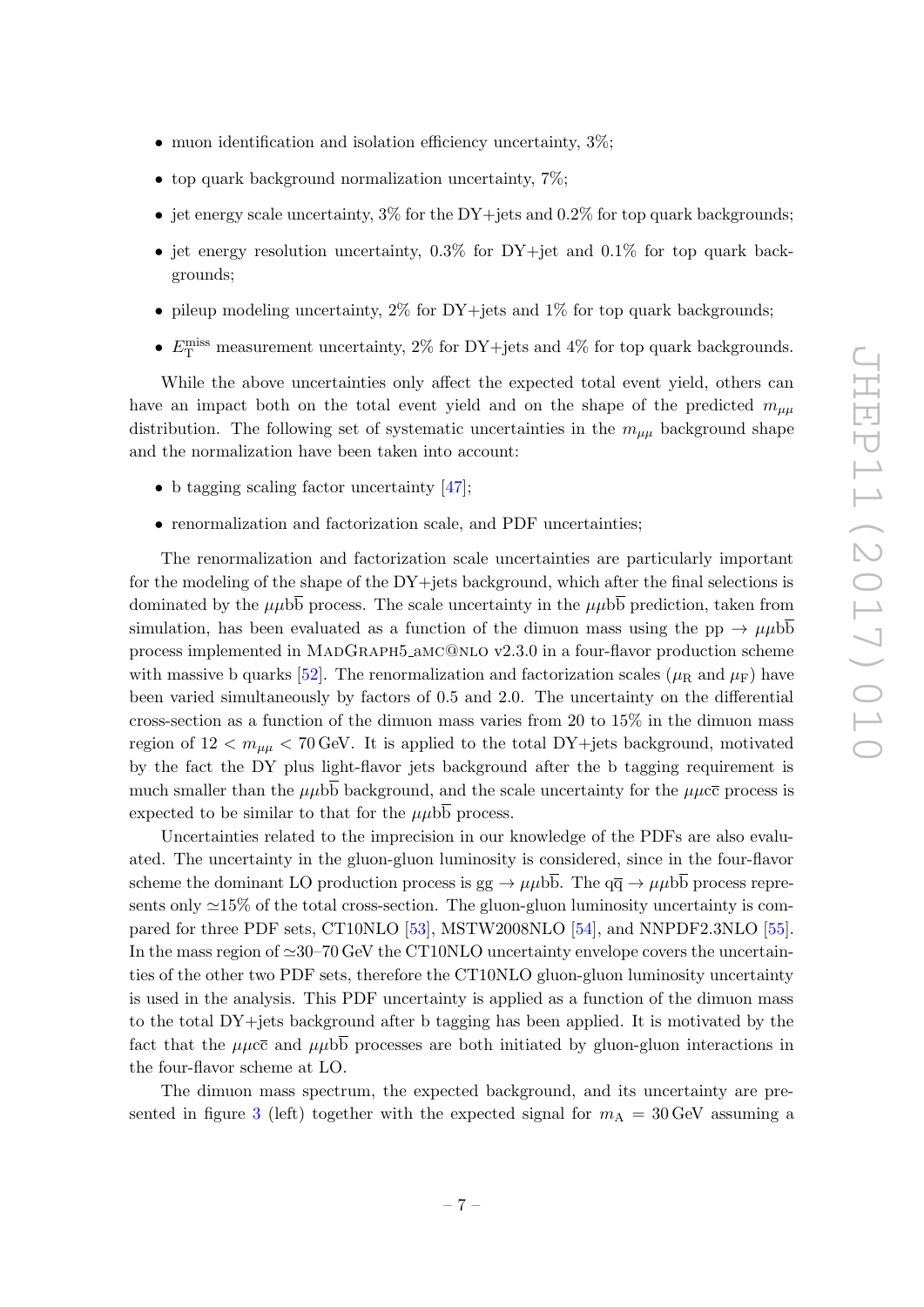

<span id="page-8-0"></span>Figure 3. Left: the dimuon mass distribution with the pre-fit expected background event yield and its uncertainty, and the expected signal for  $m_A = 30 \,\text{GeV}$  assuming a signal cross section times branching fraction of 350 fb. Right: cross-check with the  $e^+e^-$  final state showing the dielectron mass spectrum with the expected background event yield and its uncertainty.

signal cross section times branching fraction of 350 fb. The PF jet reconstruction algorithm is used. There is a fair agreement between data and background.

To cross-check the background estimation technique that relies on the accuracy of the simulation for the background, we consider data where instead of requiring the presence of two muons, we require two opposite-sign electrons. Since the dielectron final state would be suppressed by  $(m_e/m_\mu)^2$  in the pseudoscalar Higgs decay, we do not consider it for our search. Kinematic thresholds and all other requirements are kept exactly the same as in the main analysis, except the threshold on the second leading  $p_T$  electron, which is taken higher than in the dimuon analysis ( $p_T^{\rm e_2} > 10 \,\text{GeV}$ ) to reduce the QCD multijet background. The data are found to be in good agreement with the background model prediction, as illustrated in figure [3](#page-8-0) (right).

To cross-check the effect of event migration on the exclusion limits due to the choice of jet reconstruction algorithm we use the JPT algorithm as an alternative and repeat the full analysis chain. Figure [4](#page-9-0) shows the dimuon mass spectrum for events selected by both the main (PF) and alternative (JPT) jet reconstruction methods as well as for events selected by only the JPT algorithm. The two reconstruction methods select slightly different events. The fraction of migrated events due to the choice of jet algorithm is of the order of 20% and almost independent of the dimuon mass. The expected and observed upper limits obtained using PF or JPT jets are very similar. The final results presented use PF jets.

The experimental uncertainties considered above for the background are also taken into account for the signal. In addition, the uncertainty in the signal acceptance due to the signal modeling is evaluated using a MadGraph5 amc@nlo+pythia 8 particle level simulation of the pp  $\rightarrow$  bbA, A  $\rightarrow \mu\mu$  process in the four-flavor production scheme [\[56–](#page-14-16)[58\]](#page-14-17). It includes the uncertainty in the shower scale parameter,  $\alpha$  (an upper scale allowed for the shower in PYTHIA)  $[13]$ , the renormalization and factorization scales, and the PDFs. In the evaluation of the uncertainties we follow the recommendations of LHC Higgs Cross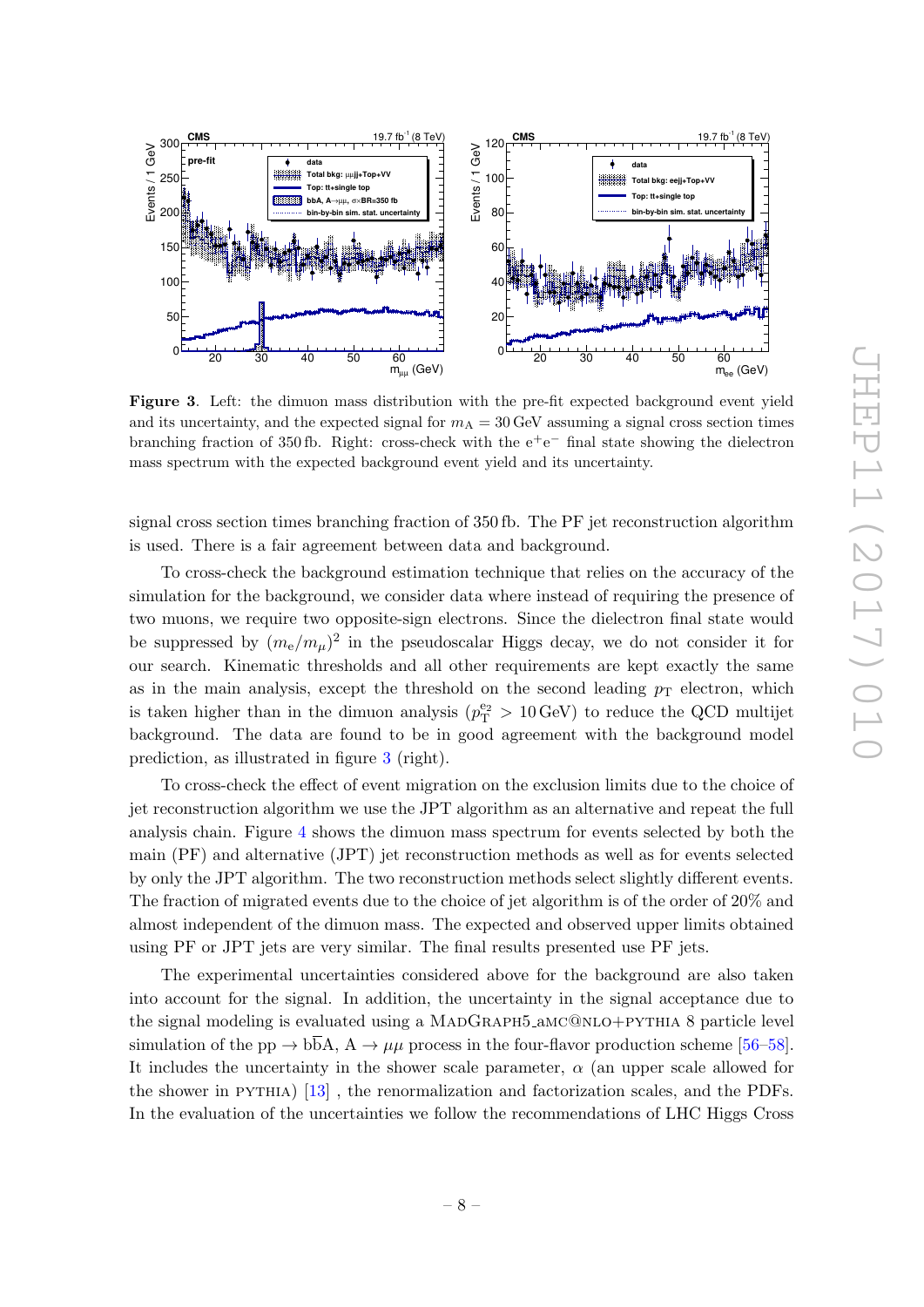

<span id="page-9-0"></span>Figure 4. The dimuon mass distribution with the pre-fit expected background event yield for events selected by both the main (PF) and alternative (JPT) jet reconstruction methods as well as events selected by only the JPT algorithm.

section Working Group [\[59\]](#page-15-0). The renormalization and factorization scales are varied with two constraints such that  $0.5\mu_0 \leq \mu_{\rm R}$ ,  $\mu_{\rm F} \leq 2\mu_0$  varies while requiring  $0.5 \leq \mu_{\rm R}/\mu_{\rm F} \leq 2$  $(\mu_0$  is the recommended central scale value [\[59\]](#page-15-0)); the shower scale parameter is varied as  $\alpha \in [1/(4\sqrt{2}), \sqrt{2}/4]$ . The PDF uncertainty is obtained with the PDF4LHC15 nlo nf4 30 set  $[60-63]$  $[60-63]$ . The total theoretical uncertainty on the signal acceptance, taken as the linear sum of the shower scale, the renormalization and factorization scale, and the PDF uncertainties, varies from  $-16\%$  to  $+18\%$ . The difference in the signal acceptance between the pythia 6 and MadGraph5 amc@nlo+pythia 8 particle level simulation is less than the total theoretical uncertainty discussed above.

The dimuon mass distribution in figure [3](#page-8-0) (left) is used in the evaluation of the limits on the cross section times branching fraction,  $\sigma(pp \to b\overline{b}A) \mathcal{B}(A \to \mu\mu)$ . The limits have been extracted using a test statistic based on the profile likelihood ratio and asymptotic formulae, along with the constraint of a positive signal, as proposed in refs. [\[64,](#page-15-3) [65\]](#page-15-4). Systematic uncertainties are included in the form of nuisance parameters. The dimuon mass spectrum and the post-fit background event yield and its uncertainty given by the fit is presented in figure [5](#page-10-1) (left), along with the expected signal for  $m_A = 30$  GeV assuming a signal cross section times branching fraction of 350 fb.

We scan over A masses from 25 to 60 GeV. The expected and observed upper limits at 9[5](#page-10-1)% confidence level (CL) on  $\sigma(pp \to b\overline{b}A) \mathcal{B}(A \to \mu\mu)$  are shown in figure 5 (right). Due to the good agreement between the data and the expected background before and after the fit the limits for all mass points in the mass interval of  $25 < m_{\mu\mu} < 60$  GeV are within two standard deviations of the expected limit.

In the 2HDM, the  $\mathcal{B}(A \to \mu\mu)$  and  $\mathcal{B}(A \to \tau\tau)$  are related through the ratio of the Yukawa couplings, and thus are proportional to the square of the lepton masses, i.e.

<span id="page-9-1"></span>
$$
\frac{\mathcal{B}(A \to \tau\tau)}{\mathcal{B}(A \to \mu\mu)} = \left(\frac{m_{\tau}}{m_{\mu}}\right)^2.
$$
\n(5.1)

The open circles in figure [5](#page-10-1) show the upper limits on  $\sigma(pp \to b\overline{b}A) \mathcal{B}(A \to \mu\mu)$  obtained from the limits on  $\sigma(pp \to b\overline{b}A) \mathcal{B}(A \to \tau\tau)$  evaluated in the CMS analysis of the  $A \to \tau\tau$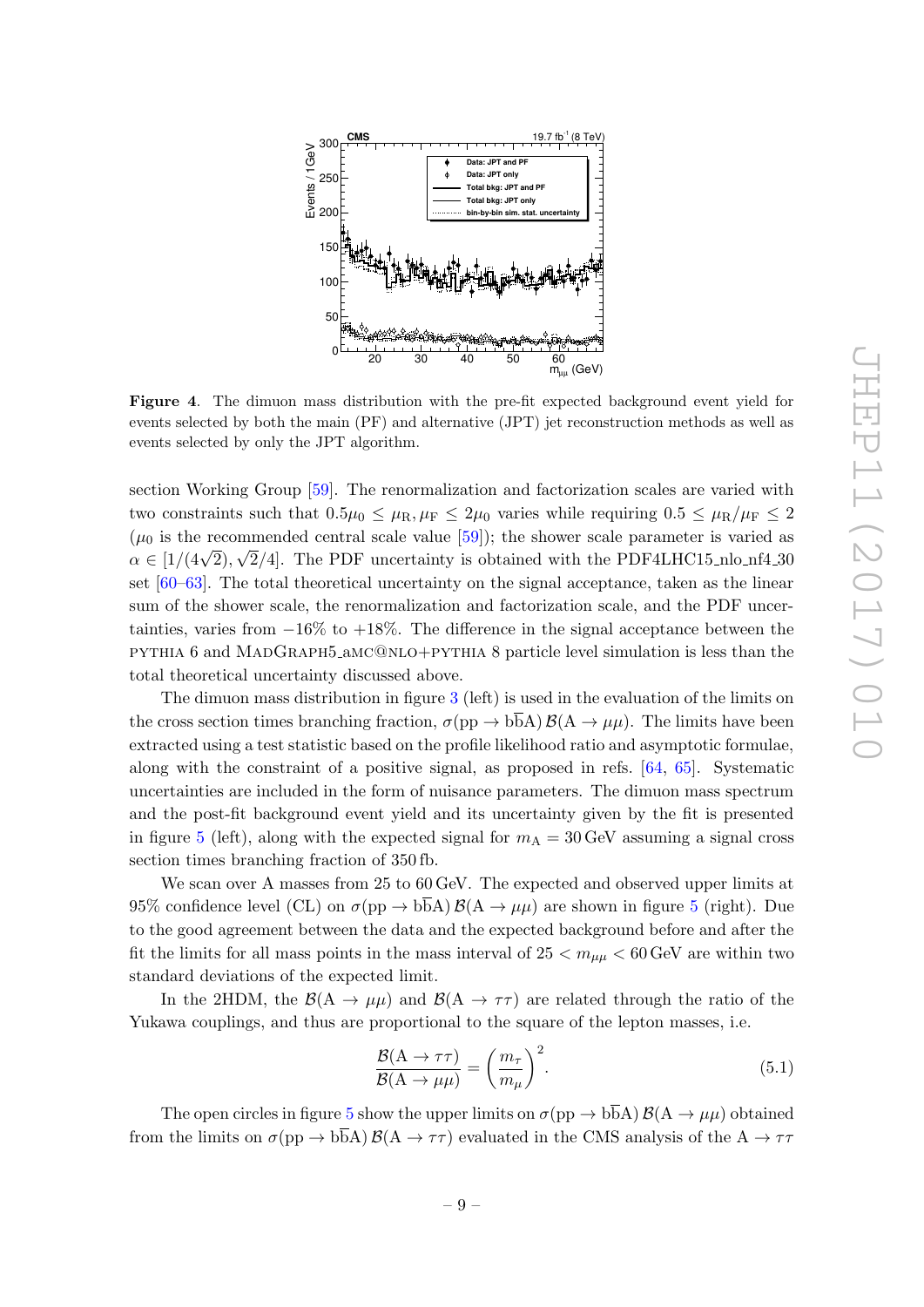

<span id="page-10-1"></span>Figure 5. Left: the dimuon mass distribution with the post-fit background event yield and its uncertainty given by the fit, and the expected signal for  $m_A = 30$  GeV assuming a signal cross section times branching fraction of 350 fb. Right: expected and observed upper limit at 95% CL on  $\sigma$ (pp  $\rightarrow$  bbA)  $\beta A \rightarrow \mu\mu$ ) as a function of  $m_A$ . The open circles show the limits obtained in the CMS analysis of the A  $\rightarrow \tau\tau$  final state [\[8\]](#page-12-4) when translated into limits for the A  $\rightarrow \mu\mu$  final state using eq.  $(5.1)$ .

final state [\[8\]](#page-12-4). One can see that upper limits evaluated from the direct search for the  $A \rightarrow \mu\mu$  decay in b<sub>b</sub>A associated production are comparable with those from the  $A \rightarrow \tau\tau$ search using the same production process.

### <span id="page-10-0"></span>6 Summary

A light pseudoscalar Higgs boson, produced in association with a pair of b jets and decaying into two muons, has been searched for in pp collisions at  $\sqrt{s} = 8$  TeV with an integrated luminosity of 19.7 fb<sup>-1</sup>. This is the first time associated production with b quarks in the dimuon decay channel has been looked for in the low dimuon mass range. No signal has been observed in the dimuon mass range from 25 to 60 GeV. Upper limits on the cross section times branching fraction,  $\sigma(pp \to b\overline{b}A) \mathcal{B}(A \to \mu\mu)$ , have been set. Despite the significantly lower branching fraction, the limits evaluated from the direct search for the  $A \rightarrow \mu\mu$  decay in bbA associated production are comparable with those from the  $A \rightarrow \tau\tau$ search using the same production process.

### Acknowledgments

We congratulate our colleagues in the CERN accelerator departments for the excellent performance of the LHC and thank the technical and administrative staffs at CERN and at other CMS institutes for their contributions to the success of the CMS effort. In addition, we gratefully acknowledge the computing centers and personnel of the Worldwide LHC Computing Grid for delivering so effectively the computing infrastructure essential to our analyses. Finally, we acknowledge the enduring support for the construction and operation of the LHC and the CMS detector provided by the following funding agencies: BMWFW and FWF (Austria); FNRS and FWO (Belgium); CNPq, CAPES, FAPERJ,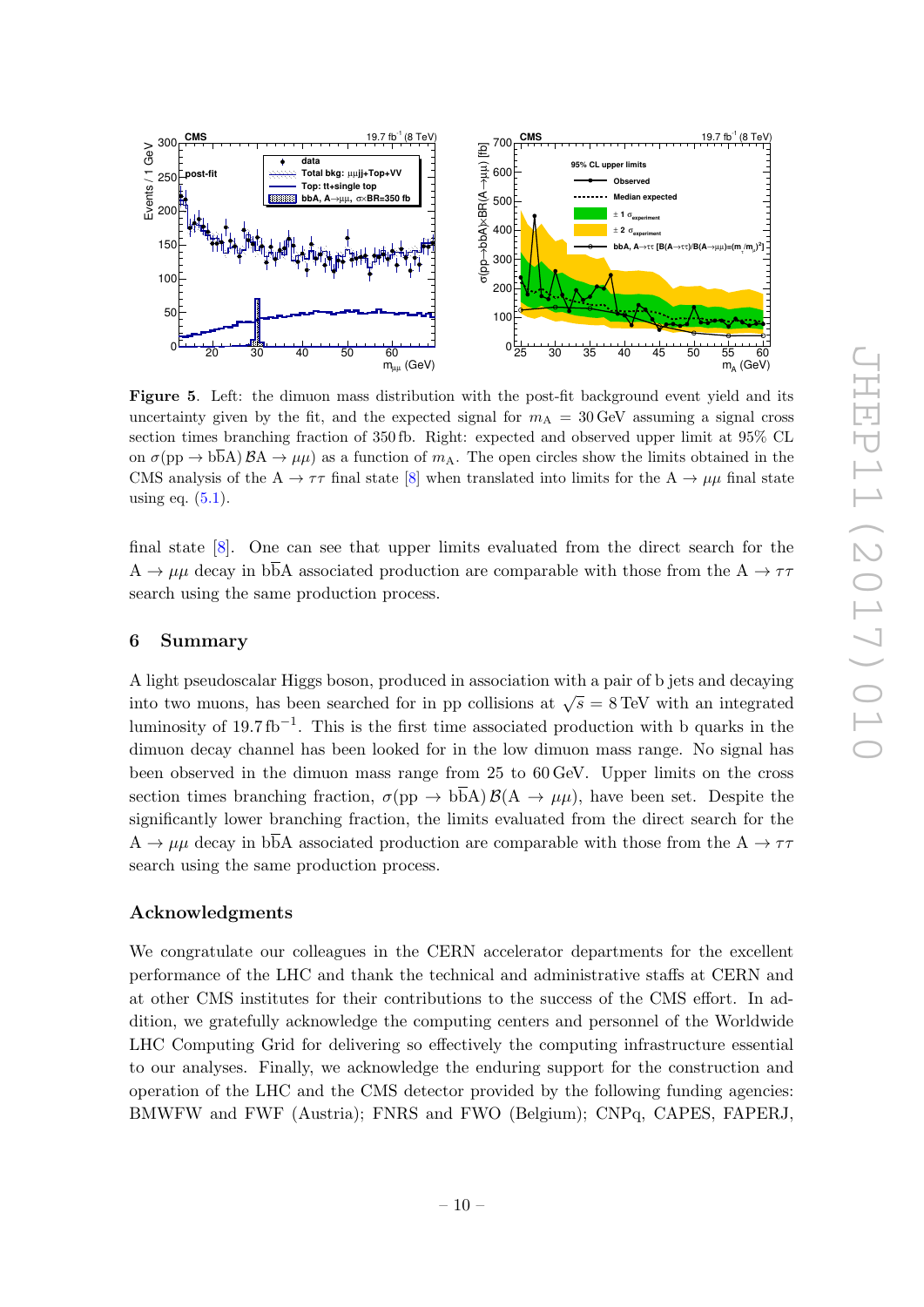and FAPESP (Brazil); MES (Bulgaria); CERN; CAS, MoST, and NSFC (China); COL-CIENCIAS (Colombia); MSES and CSF (Croatia); RPF (Cyprus); SENESCYT (Ecuador); MoER, ERC IUT, and ERDF (Estonia); Academy of Finland, MEC, and HIP (Finland); CEA and CNRS/IN2P3 (France); BMBF, DFG, and HGF (Germany); GSRT (Greece); OTKA and NIH (Hungary); DAE and DST (India); IPM (Iran); SFI (Ireland); INFN (Italy); MSIP and NRF (Republic of Korea); LAS (Lithuania); MOE and UM (Malaysia); BUAP, CINVESTAV, CONACYT, LNS, SEP, and UASLP-FAI (Mexico); MBIE (New Zealand); PAEC (Pakistan); MSHE and NSC (Poland); FCT (Portugal); JINR (Dubna); MON, RosAtom, RAS, RFBR and RAEP (Russia); MESTD (Serbia); SEIDI, CPAN, PCTI and FEDER (Spain); Swiss Funding Agencies (Switzerland); MST (Taipei); ThEPCenter, IPST, STAR, and NSTDA (Thailand); TUBITAK and TAEK (Turkey); NASU and SFFR (Ukraine); STFC (United Kingdom); DOE and NSF (U.S.A.).

Individuals have received support from the Marie-Curie program and the European Research Council and Horizon 2020 Grant, contract No. 675440 (European Union); the Leventis Foundation; the A. P. Sloan Foundation; the Alexander von Humboldt Foundation; the Belgian Federal Science Policy Office; the Fonds pour la Formation à la Recherche dans l'Industrie et dans l'Agriculture (FRIA-Belgium); the Agentschap voor Innovatie door Wetenschap en Technologie (IWT-Belgium); the Ministry of Education, Youth and Sports (MEYS) of the Czech Republic; the Council of Science and Industrial Research, India; the HOMING PLUS program of the Foundation for Polish Science, cofinanced from European Union, Regional Development Fund, the Mobility Plus program of the Ministry of Science and Higher Education, the National Science Center (Poland), contracts Harmonia 2014/14/M/ST2/00428, Opus 2014/13/B/ST2/02543, 2014/15/B/ST2/03998, and 2015/19/B/ST2/02861, Sonata-bis 2012/07/E/ST2/01406; the National Priorities Research Program by Qatar National Research Fund; the Programa Clarín-COFUND del Principado de Asturias; the Thalis and Aristeia programs cofinanced by EU-ESF and the Greek NSRF; the Rachadapisek Sompot Fund for Postdoctoral Fellowship, Chulalongkorn University and the Chulalongkorn Academic into Its 2nd Century Project Advancement Project (Thailand); and the Welch Foundation, contract C-1845.

Open Access. This article is distributed under the terms of the Creative Commons Attribution License [\(CC-BY 4.0\)](https://creativecommons.org/licenses/by/4.0/), which permits any use, distribution and reproduction in any medium, provided the original author(s) and source are credited.

# References

- <span id="page-11-0"></span>[1] ATLAS collaboration, Observation of a new particle in the search for the standard model Higgs boson with the ATLAS detector at the LHC, [Phys. Lett.](https://doi.org/10.1016/j.physletb.2012.08.020) **B** 716 (2012) 1 [[arXiv:1207.7214](https://arxiv.org/abs/1207.7214)] [IN[SPIRE](https://inspirehep.net/search?p=find+EPRINT+arXiv:1207.7214)].
- [2] CMS collaboration, Observation of a new boson at a mass of 125 GeV with the CMS experiment at the LHC, [Phys. Lett.](https://doi.org/10.1016/j.physletb.2012.08.021) **B** 716 (2012) 30  $\left[$ [arXiv:1207.7235](https://arxiv.org/abs/1207.7235) $\right]$  [IN[SPIRE](https://inspirehep.net/search?p=find+EPRINT+arXiv:1207.7235)].
- <span id="page-11-1"></span>[3] CMS collaboration, Observation of a new boson with mass near 125 GeV in pp collisions at  $\sqrt{s}$  = 7 and 8 TeV, JHEP 06 [\(2013\) 081](https://doi.org/10.1007/JHEP06(2013)081) [[arXiv:1303.4571](https://arxiv.org/abs/1303.4571)] [IN[SPIRE](https://inspirehep.net/search?p=find+EPRINT+arXiv:1303.4571)].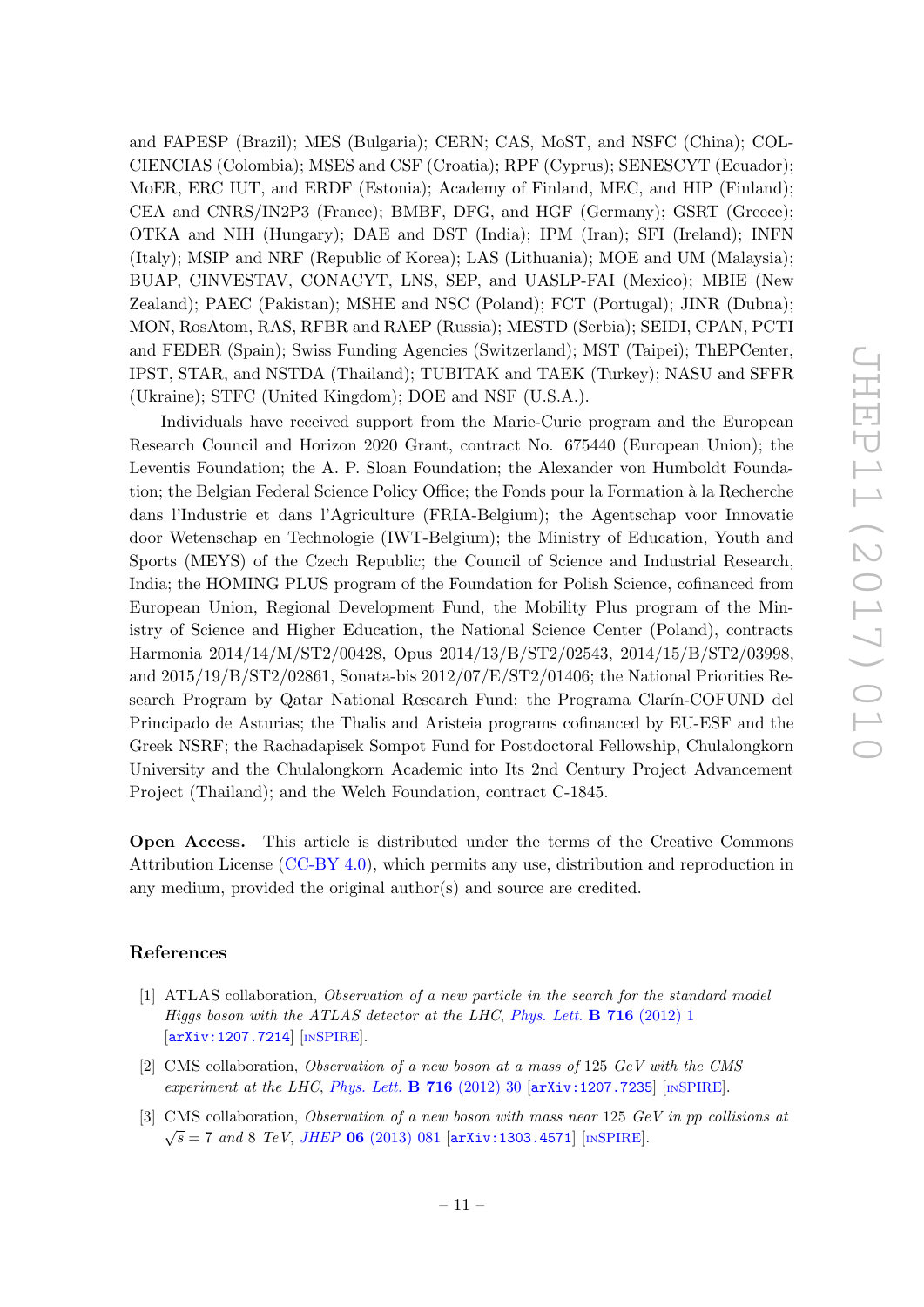- <span id="page-12-0"></span>[4] ATLAS and CMS collaborations, Combined measurement of the Higgs boson mass in pp collisions at  $\sqrt{s}$  = 7 and 8 TeV with the ATLAS and CMS experiments, [Phys. Rev. Lett.](https://doi.org/10.1103/PhysRevLett.114.191803) 114 [\(2015\) 191803](https://doi.org/10.1103/PhysRevLett.114.191803) [[arXiv:1503.07589](https://arxiv.org/abs/1503.07589)] [IN[SPIRE](https://inspirehep.net/search?p=find+EPRINT+arXiv:1503.07589)].
- <span id="page-12-1"></span>[5] J.F. Gunion et al., The Higgs hunter's guide, Frontiers in Physics volume 80, Perseus Books, U.S.A. (2000).
- <span id="page-12-2"></span>[6] G.C. Branco et al., Theory and phenomenology of two-Higgs-doublet models, [Phys. Rept.](https://doi.org/10.1016/j.physrep.2012.02.002) 516 [\(2012\) 1](https://doi.org/10.1016/j.physrep.2012.02.002) [[arXiv:1106.0034](https://arxiv.org/abs/1106.0034)] [IN[SPIRE](https://inspirehep.net/search?p=find+EPRINT+arXiv:1106.0034)].
- <span id="page-12-3"></span>[7] J. Bernon, J.F. Gunion, Y. Jiang and S. Kraml, Light Higgs bosons in two-higgs-doublet models, Phys. Rev. D 91 [\(2015\) 075019](https://doi.org/10.1103/PhysRevD.91.075019) [[arXiv:1412.3385](https://arxiv.org/abs/1412.3385)] [IN[SPIRE](https://inspirehep.net/search?p=find+EPRINT+arXiv:1412.3385)].
- <span id="page-12-4"></span>[8] CMS collaboration, Search for a low-mass pseudoscalar Higgs boson produced in association with a  $b\bar{b}$  pair in pp collisions at  $\sqrt{s} = 8$  TeV, [Phys. Lett.](https://doi.org/10.1016/j.physletb.2016.05.003) **B 758** (2016) 296 [[arXiv:1511.03610](https://arxiv.org/abs/1511.03610)] [IN[SPIRE](https://inspirehep.net/search?p=find+EPRINT+arXiv:1511.03610)].
- <span id="page-12-5"></span>[9] CMS collaboration, Search for light bosons in decays of the 125 GeV Higgs boson in proton-proton collisions at  $\sqrt{s} = 8$  TeV, JHEP 10 [\(2017\) 076](https://doi.org/10.1007/JHEP10(2017)076) [[arXiv:1701.02032](https://arxiv.org/abs/1701.02032)] [IN[SPIRE](https://inspirehep.net/search?p=find+EPRINT+arXiv:1701.02032)].
- <span id="page-12-6"></span>[10] CMS collaboration, The CMS experiment at the CERN LHC, 2008 JINST 3 [S08004](https://doi.org/10.1088/1748-0221/3/08/S08004) [IN[SPIRE](https://inspirehep.net/search?p=find+J+%22JINST,3,S08004%22)].
- <span id="page-12-7"></span>[11] T. Sjöstrand, S. Mrenna and P.Z. Skands,  $PYTHIA$  6.4 physics and manual, [JHEP](https://doi.org/10.1088/1126-6708/2006/05/026) 05 [\(2006\) 026](https://doi.org/10.1088/1126-6708/2006/05/026) [[hep-ph/0603175](https://arxiv.org/abs/hep-ph/0603175)] [IN[SPIRE](https://inspirehep.net/search?p=find+EPRINT+hep-ph/0603175)].
- <span id="page-12-8"></span>[12] J. Alwall, M. Herquet, F. Maltoni, O. Mattelaer and T. Stelzer, *MadGraph 5: going beyond*, JHEP 06 [\(2011\) 128](https://doi.org/10.1007/JHEP06(2011)128) [[arXiv:1106.0522](https://arxiv.org/abs/1106.0522)] [IN[SPIRE](https://inspirehep.net/search?p=find+EPRINT+arXiv:1106.0522)].
- <span id="page-12-9"></span>[13] J. Alwall et al., The automated computation of tree-level and next-to-leading order differential cross sections and their matching to parton shower simulations, JHEP 07 [\(2014\)](https://doi.org/10.1007/JHEP07(2014)079) [079](https://doi.org/10.1007/JHEP07(2014)079) [[arXiv:1405.0301](https://arxiv.org/abs/1405.0301)] [IN[SPIRE](https://inspirehep.net/search?p=find+EPRINT+arXiv:1405.0301)].
- <span id="page-12-10"></span>[14] J. Pumplin, D.R. Stump, J. Huston, H.L. Lai, P.M. Nadolsky and W.K. Tung, New generation of parton distributions with uncertainties from global QCD analysis, [JHEP](https://doi.org/10.1088/1126-6708/2002/07/012) 07 [\(2002\) 012](https://doi.org/10.1088/1126-6708/2002/07/012) [[hep-ph/0201195](https://arxiv.org/abs/hep-ph/0201195)] [IN[SPIRE](https://inspirehep.net/search?p=find+EPRINT+hep-ph/0201195)].
- <span id="page-12-11"></span>[15] M.L. Mangano, M. Moretti, F. Piccinini and M. Treccani, Matching matrix elements and shower evolution for top-quark production in hadronic collisions, JHEP 01 [\(2007\) 013](https://doi.org/10.1088/1126-6708/2007/01/013) [[hep-ph/0611129](https://arxiv.org/abs/hep-ph/0611129)] [IN[SPIRE](https://inspirehep.net/search?p=find+EPRINT+hep-ph/0611129)].
- <span id="page-12-12"></span>[16] J. Alwall et al., Comparative study of various algorithms for the merging of parton showers and matrix elements in hadronic collisions, [Eur. Phys. J.](https://doi.org/10.1140/epjc/s10052-007-0490-5) C 53 (2008) 473 [[arXiv:0706.2569](https://arxiv.org/abs/0706.2569)] [IN[SPIRE](https://inspirehep.net/search?p=find+EPRINT+arXiv:0706.2569)].
- <span id="page-12-13"></span>[17] K. Melnikov and F. Petriello, Electroweak gauge boson production at hadron colliders through  $O(\alpha_s^2)$ , *Phys. Rev.* **D 74** [\(2006\) 114017](https://doi.org/10.1103/PhysRevD.74.114017) [[hep-ph/0609070](https://arxiv.org/abs/hep-ph/0609070)] [IN[SPIRE](https://inspirehep.net/search?p=find+EPRINT+hep-ph/0609070)].
- <span id="page-12-14"></span>[18] M. Czakon, P. Fiedler and A. Mitov, Total top-quark pair-production cross section at hadron colliders through  $O(\alpha_S^4)$ , [Phys. Rev. Lett.](https://doi.org/10.1103/PhysRevLett.110.252004) 110 (2013) 252004 [[arXiv:1303.6254](https://arxiv.org/abs/1303.6254)] [IN[SPIRE](https://inspirehep.net/search?p=find+EPRINT+arXiv:1303.6254)].
- <span id="page-12-15"></span>[19] S. Alioli, P. Nason, C. Oleari and E. Re, A general framework for implementing NLO calculations in shower Monte Carlo programs: the POWHEG BOX, JHEP 06 [\(2010\) 043](https://doi.org/10.1007/JHEP06(2010)043) [[arXiv:1002.2581](https://arxiv.org/abs/1002.2581)] [IN[SPIRE](https://inspirehep.net/search?p=find+EPRINT+arXiv:1002.2581)].
- [20] P. Nason, A new method for combining NLO QCD with shower Monte Carlo algorithms, JHEP 11 [\(2004\) 040](https://doi.org/10.1088/1126-6708/2004/11/040) [[hep-ph/0409146](https://arxiv.org/abs/hep-ph/0409146)] [IN[SPIRE](https://inspirehep.net/search?p=find+EPRINT+hep-ph/0409146)].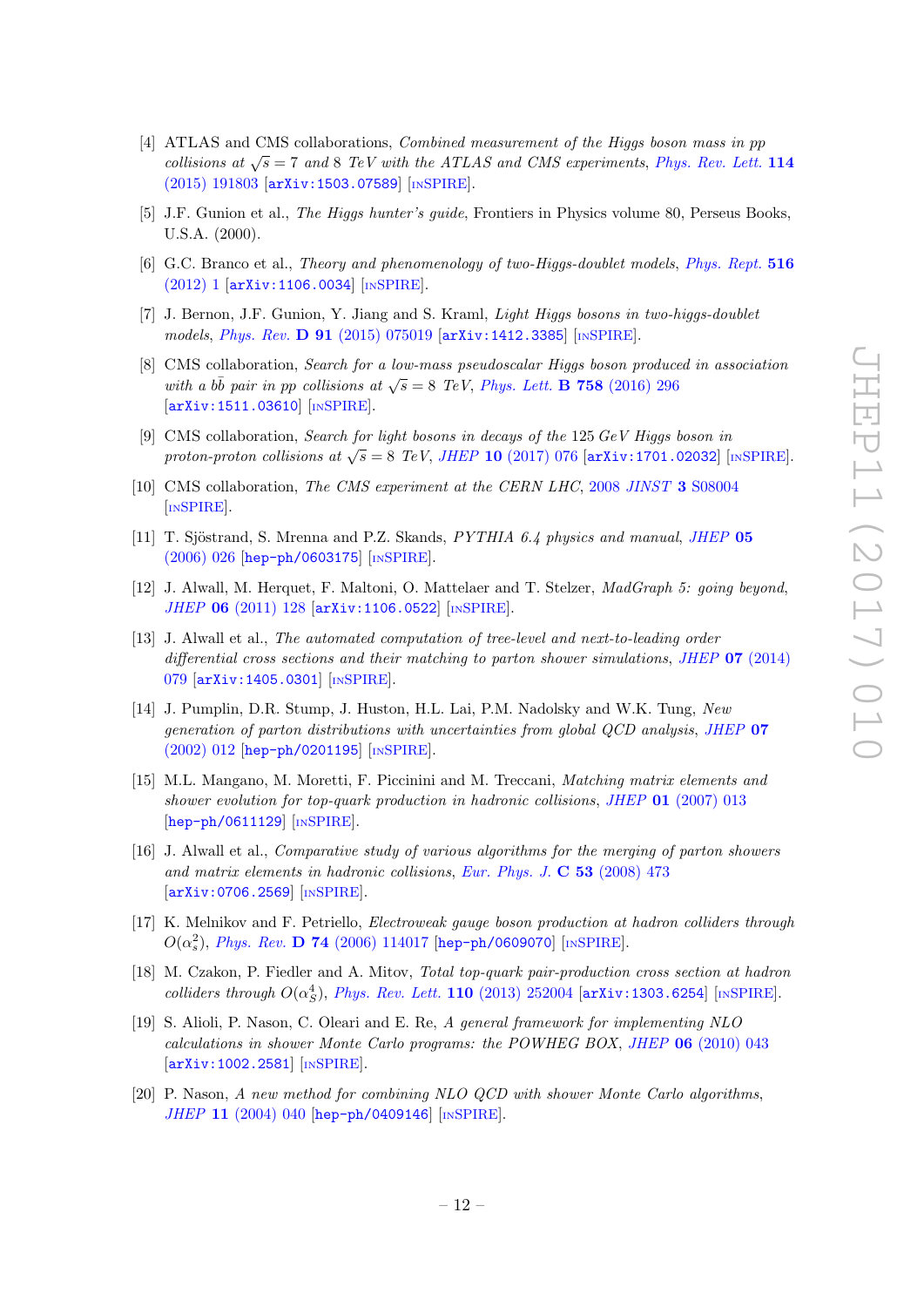- <span id="page-13-0"></span>[21] S. Frixione, P. Nason and C. Oleari, Matching NLO QCD computations with parton shower simulations: the POWHEG method, JHEP 11 [\(2007\) 070](https://doi.org/10.1088/1126-6708/2007/11/070)  $\left[$ [arXiv:0709.2092](https://arxiv.org/abs/0709.2092) $\right]$   $\left[$ IN[SPIRE](https://inspirehep.net/search?p=find+EPRINT+arXiv:0709.2092) $\right]$ .
- <span id="page-13-1"></span>[22] N. Kidonakis, Differential and total cross sections for top pair and single top productio, in the proceedings of the 20th International Workshop on Deep-Inelastic Scattering and Related Subjects, May 26–30, Bonn, Germany (2012) [\[DESY-PROC-2012-02\]](http://cds.cern.ch/record/1431857).
- <span id="page-13-2"></span>[23] N. Kidonakis, Top quark production, in the proceedings of the Helmholtz International Summer School on Physics of Heavy Quarks and Hadrons (HQ2013), July 15–28, JINR, Dubna, Russia (2014) [[arXiv:1311.0283](https://arxiv.org/abs/1311.0283)].
- <span id="page-13-3"></span>[24] T. Gehrmann et al.,  $W^+W^-$  production at hadron colliders in next to next to leading order QCD, [Phys. Rev. Lett.](https://doi.org/10.1103/PhysRevLett.113.212001) 113 (2014) 212001 [[arXiv:1408.5243](https://arxiv.org/abs/1408.5243)] [IN[SPIRE](https://inspirehep.net/search?p=find+EPRINT+arXiv:1408.5243)].
- <span id="page-13-4"></span>[25] J.M. Campbell and R.K. Ellis, MCFM for the Tevatron and the LHC, [Nucl. Phys. Proc.](https://doi.org/10.1016/j.nuclphysBPS.2010.08.011) Suppl. 205-206 [\(2010\) 10](https://doi.org/10.1016/j.nuclphysBPS.2010.08.011) [[arXiv:1007.3492](https://arxiv.org/abs/1007.3492)] [IN[SPIRE](https://inspirehep.net/search?p=find+EPRINT+arXiv:1007.3492)].
- <span id="page-13-5"></span>[26] CMS collaboration, Study of the underlying event at forward rapidity in pp collisions at  $\sqrt{s} = 0.9$ , 2.76 and 7 TeV, JHEP 04 [\(2013\) 072](https://doi.org/10.1007/JHEP04(2013)072) [[arXiv:1302.2394](https://arxiv.org/abs/1302.2394)] [IN[SPIRE](https://inspirehep.net/search?p=find+EPRINT+arXiv:1302.2394)].
- <span id="page-13-6"></span>[27] CMS collaboration, Event generator tunes obtained from underlying event and multiparton scattering measurements, [Eur. Phys. J.](https://doi.org/10.1140/epjc/s10052-016-3988-x) C  $76$  (2016) 155 [[arXiv:1512.00815](https://arxiv.org/abs/1512.00815)] [IN[SPIRE](https://inspirehep.net/search?p=find+EPRINT+arXiv:1512.00815)].
- <span id="page-13-7"></span>[28] R. Field, Min-bias and the underlying event at the LHC, [Acta Phys. Polon.](https://doi.org/10.5506/APhysPolB.42.2631) B 42 (2011) [2631](https://doi.org/10.5506/APhysPolB.42.2631) [[arXiv:1110.5530](https://arxiv.org/abs/1110.5530)] [IN[SPIRE](https://inspirehep.net/search?p=find+EPRINT+arXiv:1110.5530)].
- <span id="page-13-8"></span>[29] R. Field, *Studying the 'underlying event' at CDF and the LHC*, in the proceedings of the  $1<sup>st</sup>$ International Workshop on Multiple Partonic Interactions at the LHC (MPI08), October 27–31, Perugia, Italy (2009).
- <span id="page-13-9"></span>[30] GEANT4 collaboration J. Allison et al., *GEANT4 developments and applications*, *[IEEE](https://doi.org/10.1109/TNS.2006.869826)* [Trans. Nucl. Sci.](https://doi.org/10.1109/TNS.2006.869826) 53 (2006) 270 [IN[SPIRE](https://inspirehep.net/search?p=find+J+IETNA,53,270)].
- <span id="page-13-10"></span>[31] GEANT4 collaboration, S. Agostinelli et al.,  $GEANT4 - a$  simulation toolkit, [Nucl.](https://doi.org/10.1016/S0168-9002(03)01368-8) [Instrum. Meth.](https://doi.org/10.1016/S0168-9002(03)01368-8) A 506 (2003) 250 [IN[SPIRE](https://inspirehep.net/search?p=find+J+%22Nucl.Instrum.Meth.,A506,250%22)].
- <span id="page-13-11"></span>[32] CMS collaboration, Determination of jet energy calibration and transverse momentum resolution in CMS, 2011 JINST 6 [P11002](https://doi.org/10.1088/1748-0221/6/11/P11002) [[arXiv:1107.4277](https://arxiv.org/abs/1107.4277)] [IN[SPIRE](https://inspirehep.net/search?p=find+EPRINT+arXiv:1107.4277)].
- <span id="page-13-12"></span>[33] CMS collaboration, *Identification of b-quark jets with the CMS experiment*, 2013 *[JINST](https://doi.org/10.1088/1748-0221/8/04/P04013)* 8 [P04013](https://doi.org/10.1088/1748-0221/8/04/P04013) [[arXiv:1211.4462](https://arxiv.org/abs/1211.4462)] [IN[SPIRE](https://inspirehep.net/search?p=find+EPRINT+arXiv:1211.4462)].
- <span id="page-13-13"></span>[34] CMS collaboration, *Performance of CMS muon reconstruction in pp collision events at*  $\sqrt{s} = 7$  TeV, 2012 JINST 7 [P10002](https://doi.org/10.1088/1748-0221/7/10/P10002) [[arXiv:1206.4071](https://arxiv.org/abs/1206.4071)] [IN[SPIRE](https://inspirehep.net/search?p=find+EPRINT+arXiv:1206.4071)].
- <span id="page-13-14"></span>[35] CMS collaboration, Performance of electron reconstruction and selection with the CMS  $\alpha$  detector in proton-proton collisions at  $\sqrt{s} = 8 \text{ TeV}$ , 2015 JINST 10 [P06005](https://doi.org/10.1088/1748-0221/10/06/P06005) [[arXiv:1502.02701](https://arxiv.org/abs/1502.02701)] [IN[SPIRE](https://inspirehep.net/search?p=find+EPRINT+arXiv:1502.02701)].
- <span id="page-13-15"></span>[36] M. Cacciari, G.P. Salam and G. Soyez, The anti- $k_t$  jet clustering algorithm, JHEP 04 [\(2008\)](https://doi.org/10.1088/1126-6708/2008/04/063) [063](https://doi.org/10.1088/1126-6708/2008/04/063) [[arXiv:0802.1189](https://arxiv.org/abs/0802.1189)] [IN[SPIRE](https://inspirehep.net/search?p=find+EPRINT+arXiv:0802.1189)].
- <span id="page-13-16"></span>[37] M. Cacciari, G.P. Salam and G. Sovez, FastJet user manual, [Eur. Phys. J.](https://doi.org/10.1140/epjc/s10052-012-1896-2) C 72 (2012) 1896 [[arXiv:1111.6097](https://arxiv.org/abs/1111.6097)] [IN[SPIRE](https://inspirehep.net/search?p=find+EPRINT+arXiv:1111.6097)].
- <span id="page-13-17"></span>[38] CMS collaboration, *Performance of jet-plus-tracks algorithm in run I*, [CMS-PAS-JME-14-005](http://cds.cern.ch/record/2057602) (2014).
- <span id="page-13-18"></span>[39] CMS collaboration, Particle-flow reconstruction and global event description with the CMS detector, 2017 JINST 12 [P10003](https://doi.org/10.1088/1748-0221/12/10/P10003) [[arXiv:1706.04965](https://arxiv.org/abs/1706.04965)] [IN[SPIRE](https://inspirehep.net/search?p=find+EPRINT+arXiv:1706.04965)].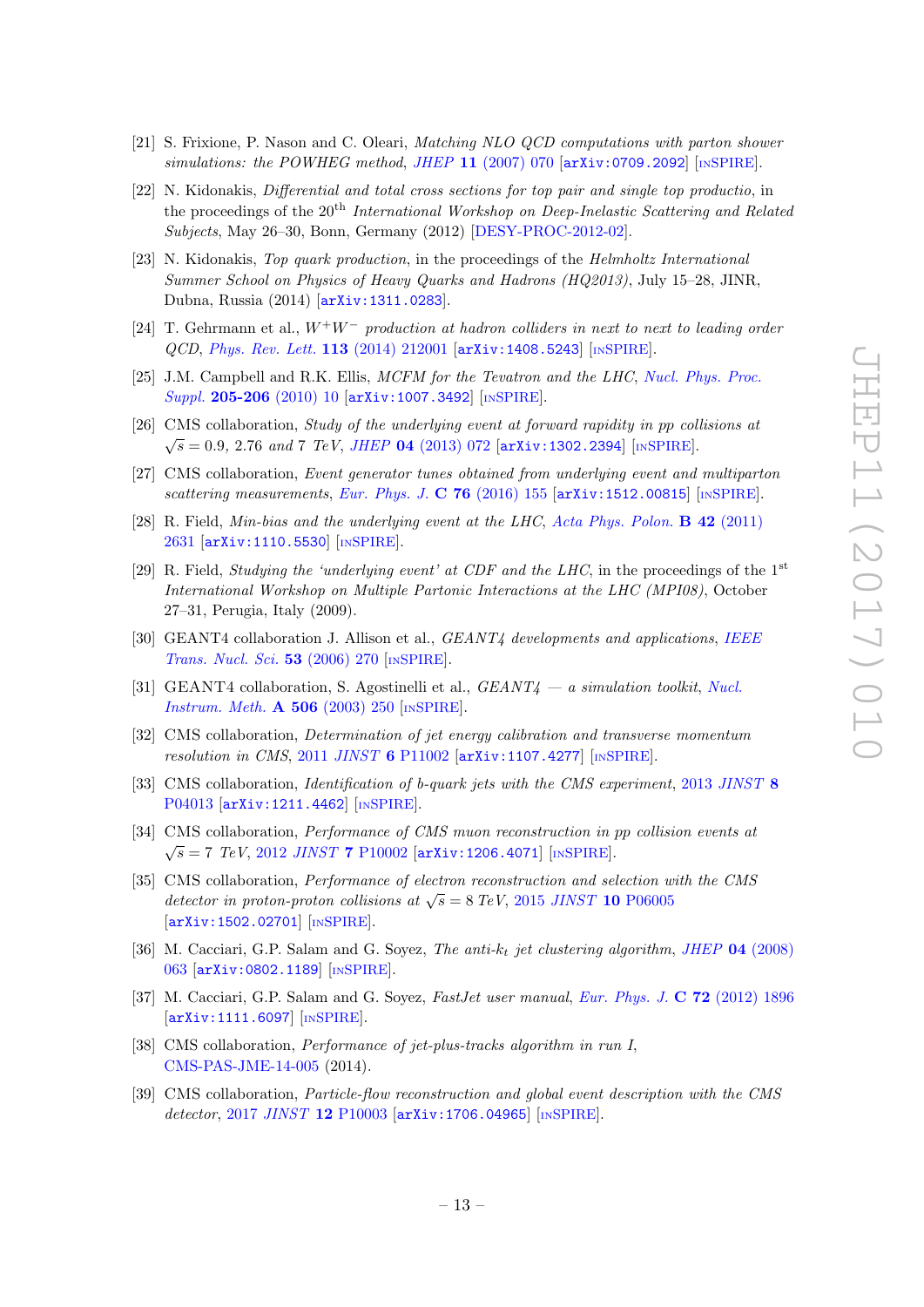- <span id="page-14-0"></span>[40] CMS collaboration, Pileup Jet Identification, [CMS-PAS-JME-13-005](http://cds.cern.ch/record/1581583) (2013).
- <span id="page-14-1"></span>[41] M. Cacciari and G.P. Salam, Pileup subtraction using jet areas, [Phys. Lett.](https://doi.org/10.1016/j.physletb.2007.09.077) B 659 (2008) 119 [[arXiv:0707.1378](https://arxiv.org/abs/0707.1378)] [IN[SPIRE](https://inspirehep.net/search?p=find+EPRINT+arXiv:0707.1378)].
- <span id="page-14-2"></span>[42] M. Cacciari, G.P. Salam and G. Soyez, *The catchment area of jets, JHEP* 04 [\(2008\) 005](https://doi.org/10.1088/1126-6708/2008/04/005) [[arXiv:0802.1188](https://arxiv.org/abs/0802.1188)] [IN[SPIRE](https://inspirehep.net/search?p=find+EPRINT+arXiv:0802.1188)].
- <span id="page-14-3"></span>[43] CMS collaboration, *Missing transverse energy performance of the CMS detector*, [2011](https://doi.org/10.1088/1748-0221/6/09/P09001) JINST 6 [P09001](https://doi.org/10.1088/1748-0221/6/09/P09001) [[arXiv:1106.5048](https://arxiv.org/abs/1106.5048)] [IN[SPIRE](https://inspirehep.net/search?p=find+EPRINT+arXiv:1106.5048)].
- <span id="page-14-4"></span>[44] CMS collaboration, Identification and filtering of uncharacteristic noise in the CMS hadron  $calorimeter$ , 2010 JINST 5 [T03014](https://doi.org/10.1088/1748-0221/5/03/T03014)  $\text{arXiv:}$ 0911.4881  $\text{INSPIRE}$  $\text{INSPIRE}$  $\text{INSPIRE}$ .
- <span id="page-14-5"></span>[45] CMS collaboration, Jet energy scale and resolution in the CMS experiment in pp collisions at 8 TeV, 2017 JINST 12 [P02014](https://doi.org/10.1088/1748-0221/12/02/P02014)  $arXiv:1607.03663$  [IN[SPIRE](https://inspirehep.net/search?p=find+EPRINT+arXiv:1607.03663)].
- <span id="page-14-6"></span>[46] A. Hocker et al.,  $TMVA$  — Toolkit for multivariate data analysis, [PoS\(ACAT\)040](https://pos.sissa.it/contribution?id=PoS(ACAT)040) [[physics/0703039](https://arxiv.org/abs/physics/0703039)] [IN[SPIRE](https://inspirehep.net/search?p=find+EPRINT+physics/0703039)].
- <span id="page-14-7"></span>[47] CMS Collaboration, *Performance of b tagging at*  $\sqrt{s} = 8$  TeV in multijet, ttbar and boosted topology events, [CMS-PAS-BTV-13-001](http://cds.cern.ch/record/1581306) (2013).
- <span id="page-14-8"></span>[48] S.I. Bityukov and N.V. Krasnikov, New physics discovery potential in future experiments, [Mod. Phys. Lett.](https://doi.org/10.1142/S0217732398003442) **A 13** (1998) 3235 [[physics/9811025](https://arxiv.org/abs/physics/9811025)] [IN[SPIRE](https://inspirehep.net/search?p=find+EPRINT+physics/9811025)].
- <span id="page-14-9"></span>[49] A.L. Read, Linear interpolation of histograms, [Nucl. Instrum. Meth.](https://doi.org/10.1016/S0168-9002(98)01347-3) A 425 (1999) 357 [IN[SPIRE](https://inspirehep.net/search?p=find+J+%22Nucl.Instrum.Meth.,A425,357%22)].
- <span id="page-14-10"></span>[50] R. Brun and F. Rademakers, ROOT: an object oriented data analysis framework, [Nucl.](https://doi.org/10.1016/S0168-9002(97)00048-X) [Instrum. Meth.](https://doi.org/10.1016/S0168-9002(97)00048-X) **A 389** (1997) 81 [IN[SPIRE](https://inspirehep.net/search?p=find+J+%22Nucl.Instrum.Meth.,A389,81%22)].
- <span id="page-14-11"></span>[51] CMS collaboration, CMS luminosity based on pixel cluster counting — Summer 2013 Update, [CMS-PAS-LUM-13-001](http://cds.cern.ch/record/1598864) (2013).
- <span id="page-14-12"></span>[52] R. Frederix, S. Frixione, V. Hirschi, F. Maltoni, R. Pittau and P. Torrielli, W and  $Z/\gamma^*$ boson production in association with a bottom-antibottom pair, JHEP 09 [\(2011\) 061](https://doi.org/10.1007/JHEP09(2011)061) [[arXiv:1106.6019](https://arxiv.org/abs/1106.6019)] [IN[SPIRE](https://inspirehep.net/search?p=find+EPRINT+arXiv:1106.6019)].
- <span id="page-14-13"></span>[53] H.-L. Lai et al., New parton distributions for collider physics, Phys. Rev. D 82 [\(2010\) 074024](https://doi.org/10.1103/PhysRevD.82.074024) [[arXiv:1007.2241](https://arxiv.org/abs/1007.2241)] [IN[SPIRE](https://inspirehep.net/search?p=find+EPRINT+arXiv:1007.2241)].
- <span id="page-14-14"></span>[54] A.D. Martin, W.J. Stirling, R.S. Thorne and G. Watt, *Heavy-quark mass dependence in* global PDF analyses and 3- and  $\frac{1}{4}$ -flavour parton distributions, [Eur. Phys. J.](https://doi.org/10.1140/epjc/s10052-010-1462-8) C 70 (2010) 51 [[arXiv:1007.2624](https://arxiv.org/abs/1007.2624)] [IN[SPIRE](https://inspirehep.net/search?p=find+EPRINT+arXiv:1007.2624)].
- <span id="page-14-15"></span>[55] NNPDF collaboration, R.D. Ball et al., Parton distributions with LHC data, [Nucl. Phys.](https://doi.org/10.1016/j.nuclphysb.2012.10.003) B 867 [\(2013\) 244](https://doi.org/10.1016/j.nuclphysb.2012.10.003) [[arXiv:1207.1303](https://arxiv.org/abs/1207.1303)] [IN[SPIRE](https://inspirehep.net/search?p=find+EPRINT+arXiv:1207.1303)].
- <span id="page-14-16"></span>[56] M. Wiesemann et al., *Higgs production in association with bottom quarks*, *JHEP* 02 [\(2015\)](https://doi.org/10.1007/JHEP02(2015)132) [132](https://doi.org/10.1007/JHEP02(2015)132) [[arXiv:1409.5301](https://arxiv.org/abs/1409.5301)] [IN[SPIRE](https://inspirehep.net/search?p=find+EPRINT+arXiv:1409.5301)].
- [57] S. Dittmaier, M. Krämer and M. Spira, *Higgs radiation off bottom quarks at the Tevatron* and the CERN LHC, Phys. Rev. D 70 [\(2004\) 074010](https://doi.org/10.1103/PhysRevD.70.074010) [[hep-ph/0309204](https://arxiv.org/abs/hep-ph/0309204)] [IN[SPIRE](https://inspirehep.net/search?p=find+EPRINT+hep-ph/0309204)].
- <span id="page-14-17"></span>[58] S. Dawson, C.B. Jackson, L. Reina and D. Wackeroth, Exclusive Higgs boson production with bottom quarks at hadron colliders, Phys. Rev. D 69 [\(2004\) 074027](https://doi.org/10.1103/PhysRevD.69.074027) [[hep-ph/0311067](https://arxiv.org/abs/hep-ph/0311067)] [IN[SPIRE](https://inspirehep.net/search?p=find+EPRINT+hep-ph/0311067)].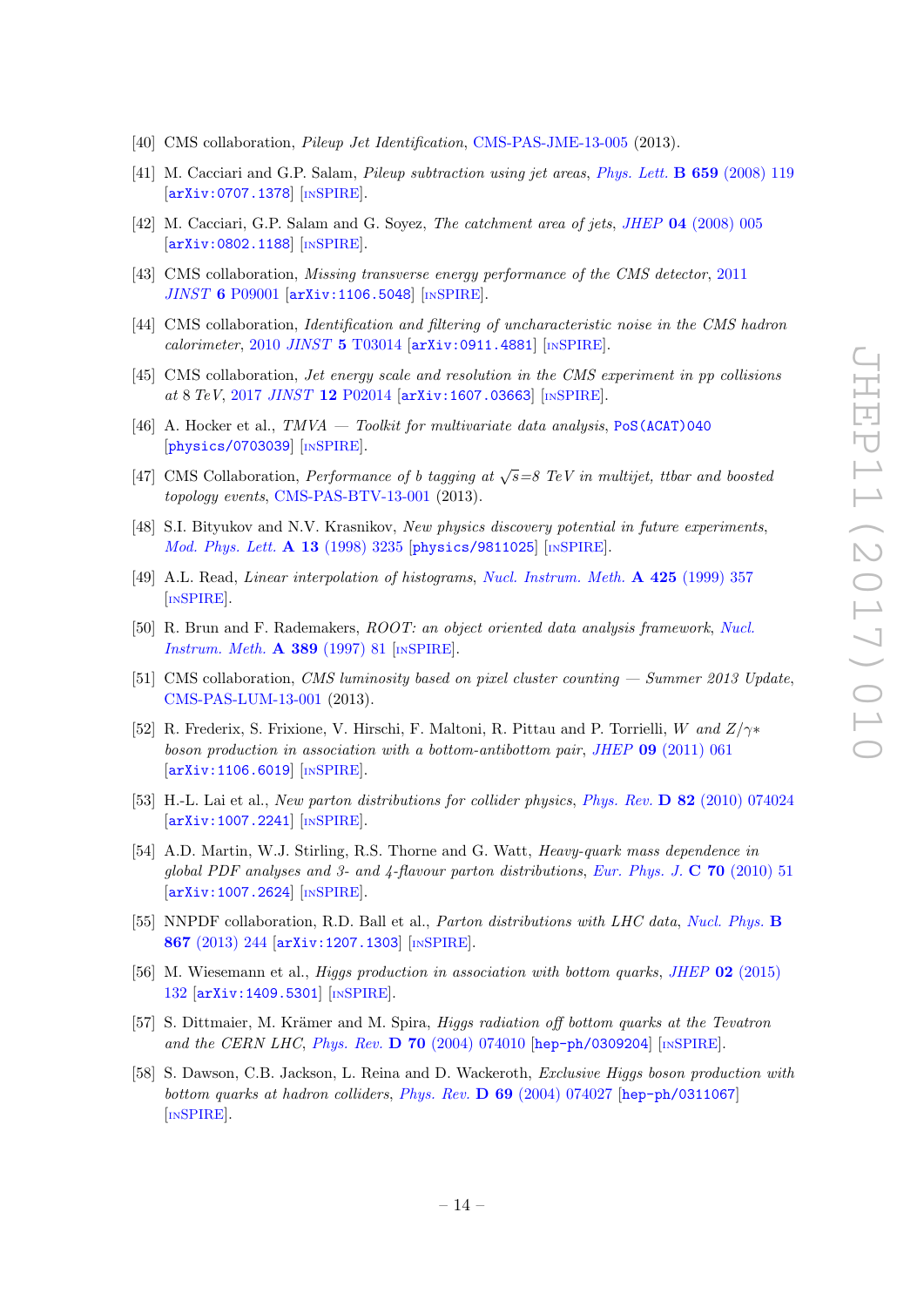- <span id="page-15-0"></span>[59] LHC Higgs Cross Section Working Group collaboration, D. de Florian et al., Handbook of LHC Higgs cross sections: 4. Deciphering the nature of the Higgs sector, [arXiv:1610.07922](https://arxiv.org/abs/1610.07922) [IN[SPIRE](https://inspirehep.net/search?p=find+EPRINT+arXiv:1610.07922)].
- <span id="page-15-1"></span>[60] J. Butterworth et al., PDF4LHC recommendations for LHC Run II, [J. Phys.](https://doi.org/10.1088/0954-3899/43/2/023001) **G 43** (2016) [023001](https://doi.org/10.1088/0954-3899/43/2/023001) [[arXiv:1510.03865](https://arxiv.org/abs/1510.03865)] [IN[SPIRE](https://inspirehep.net/search?p=find+EPRINT+arXiv:1510.03865)].
- [61] NNPDF collaboration, R.D. Ball et al., Parton distributions for the LHC Run II, [JHEP](https://doi.org/10.1007/JHEP04(2015)040) 04 [\(2015\) 040](https://doi.org/10.1007/JHEP04(2015)040) [[arXiv:1410.8849](https://arxiv.org/abs/1410.8849)] [IN[SPIRE](https://inspirehep.net/search?p=find+EPRINT+arXiv:1410.8849)].
- [62] S. Dulat et al., New parton distribution functions from a global analysis of quantum chromodynamics, Phys. Rev. D 93 [\(2016\) 033006](https://doi.org/10.1103/PhysRevD.93.033006) [[arXiv:1506.07443](https://arxiv.org/abs/1506.07443)] [IN[SPIRE](https://inspirehep.net/search?p=find+EPRINT+arXiv:1506.07443)].
- <span id="page-15-2"></span>[63] L.A. Harland-Lang, A.D. Martin, P. Motylinski and R.S. Thorne, Parton distributions in the LHC era: MMHT 2014 PDFs, [Eur. Phys. J.](https://doi.org/10.1140/epjc/s10052-015-3397-6) C 75 (2015) 204 [[arXiv:1412.3989](https://arxiv.org/abs/1412.3989)] [IN[SPIRE](https://inspirehep.net/search?p=find+EPRINT+arXiv:1412.3989)].
- <span id="page-15-3"></span>[64] G. Cowan, K. Cranmer, E. Gross and O. Vitells, Asymptotic formulae for likelihood-based tests of new physics, [Eur. Phys. J.](https://doi.org/10.1140/epjc/s10052-011-1554-0) C 71 (2011) 1554 [Erratum ibid. C 73 (2013) 2501] [[arXiv:1007.1727](https://arxiv.org/abs/1007.1727)] [IN[SPIRE](https://inspirehep.net/search?p=find+EPRINT+arXiv:1007.1727)].
- <span id="page-15-4"></span>[65] ATLAS, CMS collaborations and LHC Higgs Combination Group, Procedure for the LHC Higgs boson search combination in Summer 2011, [CMS-NOTE-2011-005](http://cds.cern.ch/record/1379837) (2011).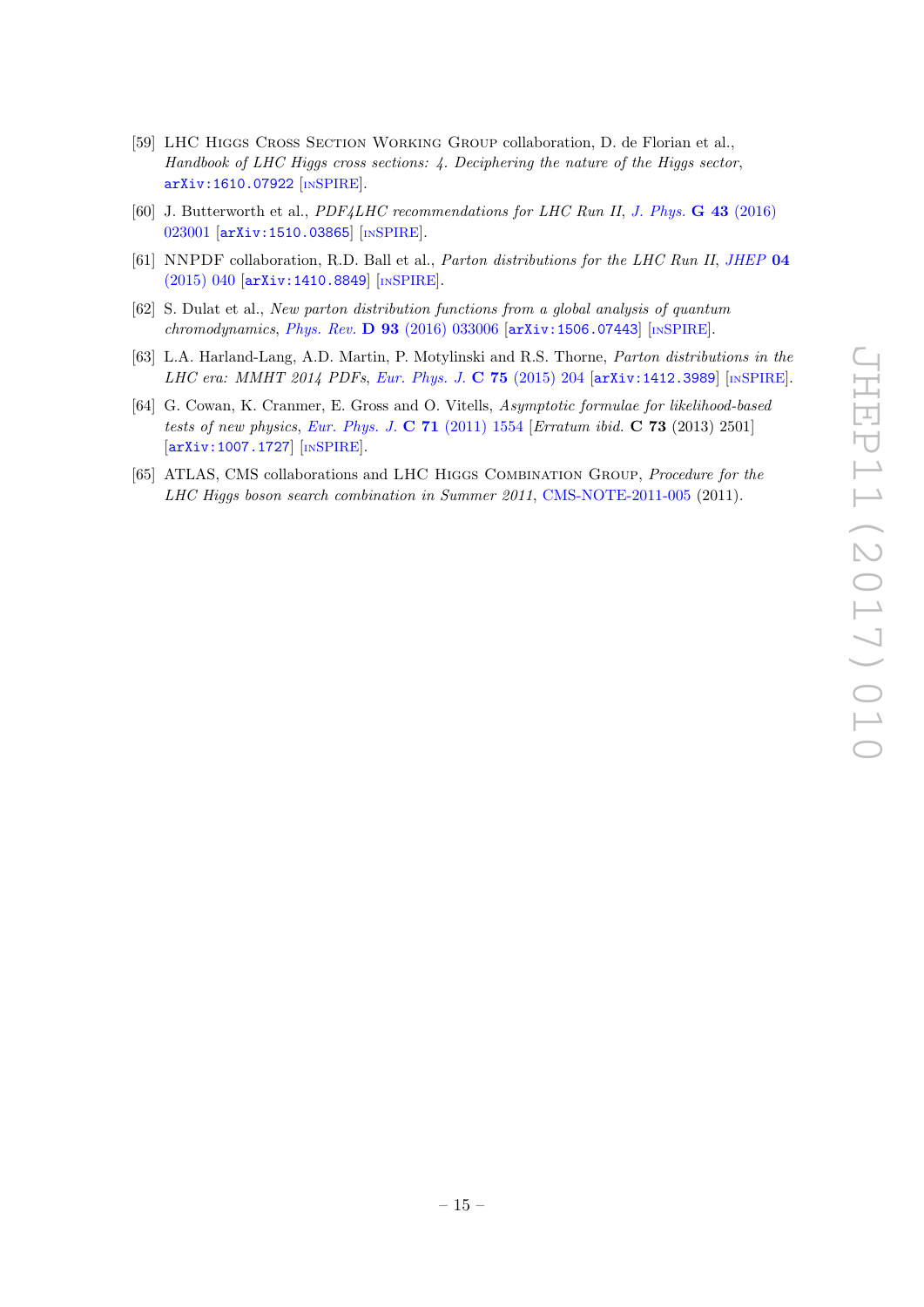# The CMS collaboration

### <span id="page-16-0"></span>Yerevan Physics Institute, Yerevan, Armenia

A.M. Sirunyan, A. Tumasyan

# Institut für Hochenergiephysik, Wien, Austria

W. Adam, F. Ambrogi, E. Asilar, T. Bergauer, J. Brandstetter, E. Brondolin, M. Dragicevic, J. Erö, M. Flechl, M. Friedl, R. Frühwirth<sup>1</sup>, V.M. Ghete, J. Grossmann, J. Hrubec, M. Jeitler<sup>1</sup>, A. König, N. Krammer, I. Krätschmer, D. Liko, T. Madlener, I. Mikulec, E. Pree, D. Rabady, N. Rad, H. Rohringer, J. Schieck<sup>1</sup>, R. Schöfbeck, M. Spanring, D. Spitzbart, W. Waltenberger, J. Wittmann, C.-E. Wulz<sup>1</sup>, M. Zarucki

#### Institute for Nuclear Problems, Minsk, Belarus

V. Chekhovsky, V. Mossolov, J. Suarez Gonzalez

### Universiteit Antwerpen, Antwerpen, Belgium

E.A. De Wolf, D. Di Croce, X. Janssen, J. Lauwers, H. Van Haevermaet, P. Van Mechelen, N. Van Remortel

### Vrije Universiteit Brussel, Brussel, Belgium

S. Abu Zeid, F. Blekman, J. D'Hondt, I. De Bruyn, J. De Clercq, K. Deroover, G. Flouris, D. Lontkovskyi, S. Lowette, S. Moortgat, L. Moreels, Q. Python, K. Skovpen, S. Tavernier, W. Van Doninck, P. Van Mulders, I. Van Parijs

### Universit´e Libre de Bruxelles, Bruxelles, Belgium

H. Brun, B. Clerbaux, G. De Lentdecker, H. Delannoy, G. Fasanella, L. Favart, R. Goldouzian, A. Grebenyuk, G. Karapostoli, T. Lenzi, J. Luetic, T. Maerschalk, A. Marinov, A. Randle-conde, T. Seva, C. Vander Velde, P. Vanlaer, D. Vannerom, R. Yonamine, F. Zenoni, F. Zhang<sup>2</sup>

# Ghent University, Ghent, Belgium

A. Cimmino, T. Cornelis, D. Dobur, A. Fagot, M. Gul, I. Khvastunov, D. Poyraz, C. Roskas, S. Salva, M. Tytgat, W. Verbeke, N. Zaganidis

### Université Catholique de Louvain, Louvain-la-Neuve, Belgium

H. Bakhshiansohi, O. Bondu, S. Brochet, G. Bruno, A. Caudron, S. De Visscher, C. Delaere, M. Delcourt, B. Francois, A. Giammanco, A. Jafari, M. Komm, G. Krintiras, V. Lemaitre, A. Magitteri, A. Mertens, M. Musich, K. Piotrzkowski, L. Quertenmont, M. Vidal Marono, S. Wertz

### Université de Mons, Mons, Belgium

N. Beliy

### Centro Brasileiro de Pesquisas Fisicas, Rio de Janeiro, Brazil

W.L. Aldá Júnior, F.L. Alves, G.A. Alves, L. Brito, M. Correa Martins Junior, C. Hensel, A. Moraes, M.E. Pol, P. Rebello Teles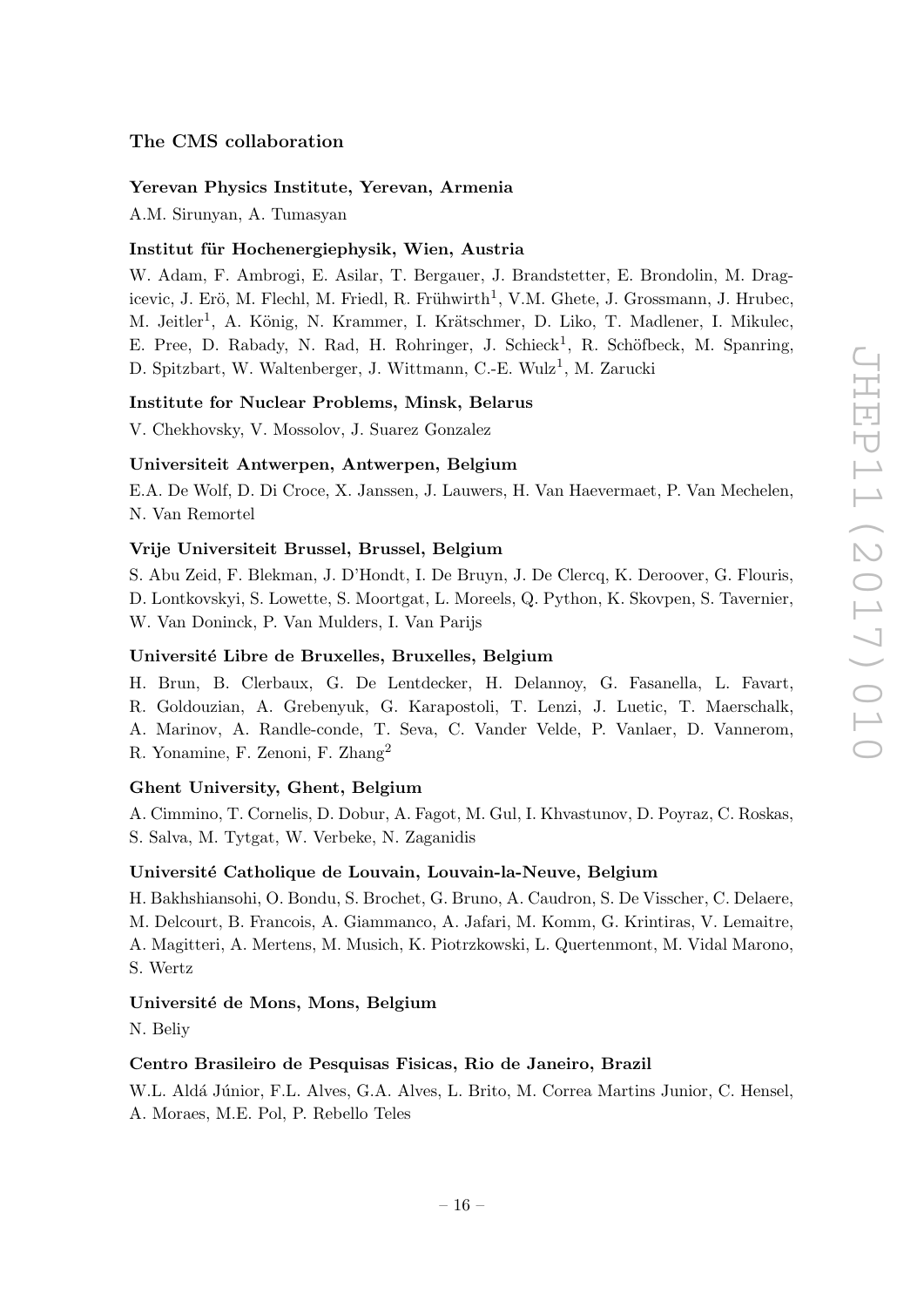### Universidade do Estado do Rio de Janeiro, Rio de Janeiro, Brazil

E. Belchior Batista Das Chagas, W. Carvalho, J. Chinellato<sup>3</sup>, A. Custódio, E.M. Da Costa, G.G. Da Silveira<sup>4</sup>, D. De Jesus Damiao, S. Fonseca De Souza, L.M. Huertas Guativa, H. Malbouisson, M. Melo De Almeida, C. Mora Herrera, L. Mundim, H. Nogima, A. Santoro, A. Sznajder, E.J. Tonelli Manganote<sup>3</sup>, F. Torres Da Silva De Araujo, A. Vilela Pereira

# Universidade Estadual Paulista <sup>a</sup>, Universidade Federal do ABC  $^b$ , São Paulo, Brazil

S. Ahuja<sup>a</sup>, C.A. Bernardes<sup>a</sup>, T.R. Fernandez Perez Tomei<sup>a</sup>, E.M. Gregores<sup>b</sup>, P.G. Mercadante<sup>b</sup>, S.F. Novaes<sup>a</sup>, Sandra S. Padula<sup>a</sup>, D. Romero Abad<sup>b</sup>, J.C. Ruiz Vargas<sup>a</sup>

# Institute for Nuclear Research and Nuclear Energy of Bulgaria Academy of Sciences

A. Aleksandrov, R. Hadjiiska, P. Iaydjiev, M. Misheva, M. Rodozov, M. Shopova, S. Stoykova, G. Sultanov

### University of Sofia, Sofia, Bulgaria

A. Dimitrov, I. Glushkov, L. Litov, B. Pavlov, P. Petkov

# Beihang University, Beijing, China

W.  $Fang<sup>5</sup>$ , X.  $Gao<sup>5</sup>$ 

# Institute of High Energy Physics, Beijing, China

M. Ahmad, J.G. Bian, G.M. Chen, H.S. Chen, M. Chen, Y. Chen, C.H. Jiang, D. Leggat, H. Liao, Z. Liu, F. Romeo, S.M. Shaheen, A. Spiezia, J. Tao, C. Wang, Z. Wang, E. Yazgan, H. Zhang, J. Zhao

# State Key Laboratory of Nuclear Physics and Technology, Peking University, Beijing, China

Y. Ban, G. Chen, Q. Li, S. Liu, Y. Mao, S.J. Qian, D. Wang, Z. Xu

### Universidad de Los Andes, Bogota, Colombia

C. Avila, A. Cabrera, L.F. Chaparro Sierra, C. Florez, C.F. González Hernández, J.D. Ruiz Alvarez

# University of Split, Faculty of Electrical Engineering, Mechanical Engineering and Naval Architecture, Split, Croatia

B. Courbon, N. Godinovic, D. Lelas, I. Puljak, P.M. Ribeiro Cipriano, T. Sculac

### University of Split, Faculty of Science, Split, Croatia

Z. Antunovic, M. Kovac

Institute Rudjer Boskovic, Zagreb, Croatia

V. Brigljevic, D. Ferencek, K. Kadija, B. Mesic, A. Starodumov<sup>6</sup>, T. Susa

#### University of Cyprus, Nicosia, Cyprus

M.W. Ather, A. Attikis, G. Mavromanolakis, J. Mousa, C. Nicolaou, F. Ptochos, P.A. Razis, H. Rykaczewski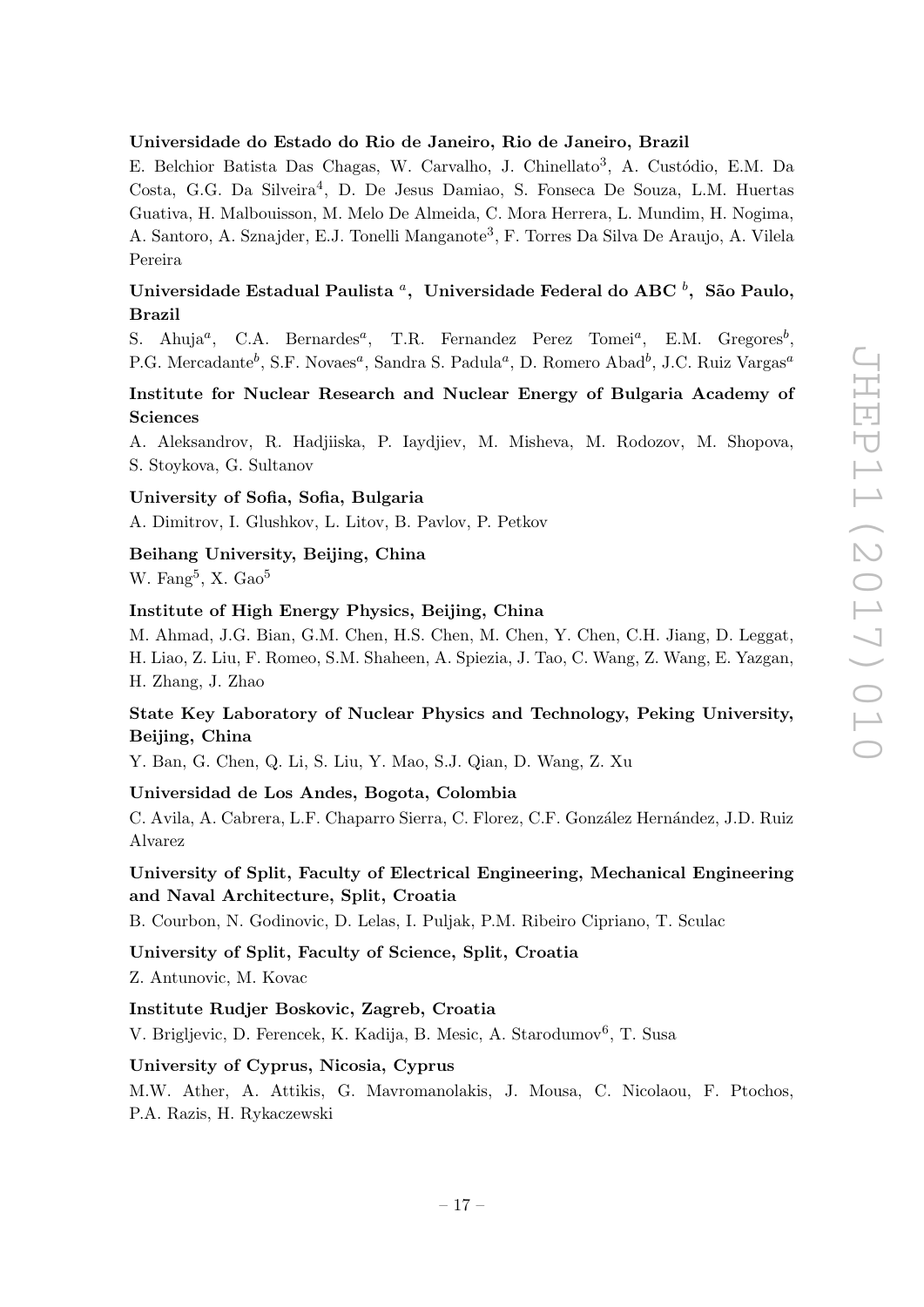# Charles University, Prague, Czech Republic

M. Finger<sup>7</sup>, M. Finger Jr.<sup>7</sup>

Universidad San Francisco de Quito, Quito, Ecuador E. Carrera Jarrin

Academy of Scientific Research and Technology of the Arab Republic of Egypt, Egyptian Network of High Energy Physics, Cairo, Egypt Y. Assran $^{8,9}$ , S. Elgammal<sup>9</sup>, A. Mahrous<sup>10</sup>

National Institute of Chemical Physics and Biophysics, Tallinn, Estonia R.K. Dewanjee, M. Kadastik, L. Perrini, M. Raidal, A. Tiko, C. Veelken

Department of Physics, University of Helsinki, Helsinki, Finland

P. Eerola, J. Pekkanen, M. Voutilainen

## Helsinki Institute of Physics, Helsinki, Finland

J. Härkönen, T. Järvinen, V. Karimäki, R. Kinnunen, T. Lampén, K. Lassila-Perini, S. Lehti, T. Lind´en, P. Luukka, E. Tuominen, J. Tuominiemi, E. Tuovinen

Lappeenranta University of Technology, Lappeenranta, Finland J. Talvitie, T. Tuuva

# IRFU, CEA, Université Paris-Saclay, Gif-sur-Yvette, France

M. Besancon, F. Couderc, M. Dejardin, D. Denegri, J.L. Faure, F. Ferri, S. Ganjour, S. Ghosh, A. Givernaud, P. Gras, G. Hamel de Monchenault, P. Jarry, I. Kucher, E. Locci, M. Machet, J. Malcles, G. Negro, J. Rander, A. Rosowsky, M.O. Sahin, M. Titov ¨

# Laboratoire Leprince-Ringuet, Ecole polytechnique, CNRS/IN2P3, Université Paris-Saclay, Palaiseau, France

A. Abdulsalam, I. Antropov, S. Baffioni, F. Beaudette, P. Busson, L. Cadamuro, C. Charlot, R. Granier de Cassagnac, M. Jo, S. Lisniak, A. Lobanov, J. Martin Blanco, M. Nguyen, C. Ochando, G. Ortona, P. Paganini, P. Pigard, S. Regnard, R. Salerno, J.B. Sauvan, Y. Sirois, A.G. Stahl Leiton, T. Strebler, Y. Yilmaz, A. Zabi, A. Zghiche

# Université de Strasbourg, CNRS, IPHC UMR 7178, F-67000 Strasbourg, France

J.-L. Agram<sup>11</sup>, J. Andrea, D. Bloch, J.-M. Brom, M. Buttignol, E.C. Chabert, N. Chanon, C. Collard, E. Conte<sup>11</sup>, X. Coubez, J.-C. Fontaine<sup>11</sup>, D. Gelé, U. Goerlach, M. Jansová, A.-C. Le Bihan, N. Tonon, P. Van Hove

Centre de Calcul de l'Institut National de Physique Nucleaire et de Physique des Particules, CNRS/IN2P3, Villeurbanne, France S. Gadrat

# Université de Lyon, Université Claude Bernard Lyon 1, CNRS-IN2P3, Institut de Physique Nucléaire de Lyon, Villeurbanne, France

S. Beauceron, C. Bernet, G. Boudoul, R. Chierici, D. Contardo, P. Depasse, H. El Mamouni, J. Fay, L. Finco, S. Gascon, M. Gouzevitch, G. Grenier, B. Ille, F. Lagarde, I.B. Laktineh,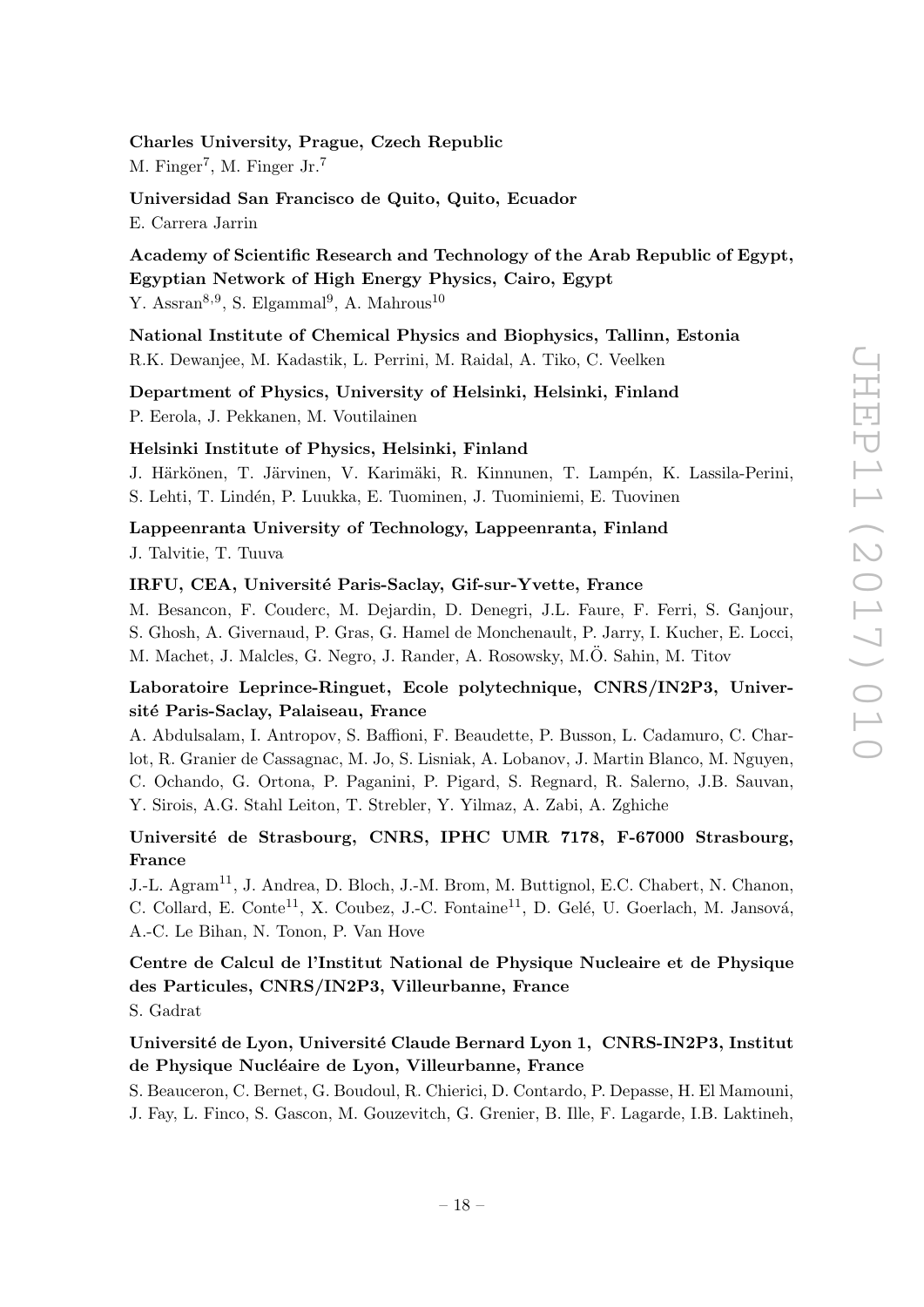M. Lethuillier, L. Mirabito, A.L. Pequegnot, S. Perries, A. Popov<sup>12</sup>, V. Sordini, M. Vander Donckt, S. Viret

### Georgian Technical University, Tbilisi, Georgia

T. Toriashvili $^{13}$ 

#### Tbilisi State University, Tbilisi, Georgia

Z. Tsamalaidze<sup>7</sup>

### RWTH Aachen University, I. Physikalisches Institut, Aachen, Germany

C. Autermann, S. Beranek, L. Feld, M.K. Kiesel, K. Klein, M. Lipinski, M. Preuten, C. Schomakers, J. Schulz, T. Verlage

#### RWTH Aachen University, III. Physikalisches Institut A, Aachen, Germany

A. Albert, E. Dietz-Laursonn, D. Duchardt, M. Endres, M. Erdmann, S. Erdweg, T. Esch, R. Fischer, A. Güth, M. Hamer, T. Hebbeker, C. Heidemann, K. Hoepfner, S. Knutzen, M. Merschmeyer, A. Meyer, P. Millet, S. Mukherjee, M. Olschewski, K. Padeken, T. Pook, M. Radziej, H. Reithler, M. Rieger, F. Scheuch, D. Teyssier, S. Thüer

### RWTH Aachen University, III. Physikalisches Institut B, Aachen, Germany

G. Flügge, B. Kargoll, T. Kress, A. Künsken, J. Lingemann, T. Müller, A. Nehrkorn, A. Nowack, C. Pistone, O. Pooth, A. Stahl<sup>14</sup>

## Deutsches Elektronen-Synchrotron, Hamburg, Germany

M. Aldaya Martin, T. Arndt, C. Asawatangtrakuldee, K. Beernaert, O. Behnke, U. Behrens, A. Bermúdez Martínez, A.A. Bin Anuar, K. Borras<sup>15</sup>, V. Botta, A. Campbell, P. Connor, C. Contreras-Campana, F. Costanza, C. Diez Pardos, G. Eckerlin, D. Eckstein, T. Eichhorn, E. Eren, E. Gallo<sup>16</sup>, J. Garay Garcia, A. Geiser, A. Gizhko, J.M. Grados Luyando, A. Grohsjean, P. Gunnellini, M. Guthoff, A. Harb, J. Hauk, M. Hempel<sup>17</sup>, H. Jung, A. Kalogeropoulos, M. Kasemann, J. Keaveney, C. Kleinwort, I. Korol, D. Krücker, W. Lange, A. Lelek, T. Lenz, J. Leonard, K. Lipka, W. Lohmann<sup>17</sup>, R. Mankel, I.-A. Melzer-Pellmann, A.B. Meyer, G. Mittag, J. Mnich, A. Mussgiller, E. Ntomari, D. Pitzl, A. Raspereza, B. Roland, M. Savitskyi, P. Saxena, R. Shevchenko, S. Spannagel, N. Stefaniuk, G.P. Van Onsem, R. Walsh, Y. Wen, K. Wichmann, C. Wissing, O. Zenaiev

### University of Hamburg, Hamburg, Germany

S. Bein, V. Blobel, M. Centis Vignali, T. Dreyer, E. Garutti, D. Gonzalez, J. Haller, A. Hinzmann, M. Hoffmann, A. Karavdina, R. Klanner, R. Kogler, N. Kovalchuk, S. Kurz, T. Lapsien, I. Marchesini, D. Marconi, M. Meyer, M. Niedziela, D. Nowatschin, F. Pantaleo<sup>14</sup>, T. Peiffer, A. Perieanu, C. Scharf, P. Schleper, A. Schmidt, S. Schumann, J. Schwandt, J. Sonneveld, H. Stadie, G. Steinbrück, F.M. Stober, M. Stöver, H. Tholen, D. Troendle, E. Usai, L. Vanelderen, A. Vanhoefer, B. Vormwald

### Institut für Experimentelle Kernphysik, Karlsruhe, Germany

M. Akbiyik, C. Barth, S. Baur, E. Butz, R. Caspart, T. Chwalek, F. Colombo, W. De Boer, A. Dierlamm, B. Freund, R. Friese, M. Giffels, A. Gilbert, D. Haitz, F. Hartmann<sup>14</sup>,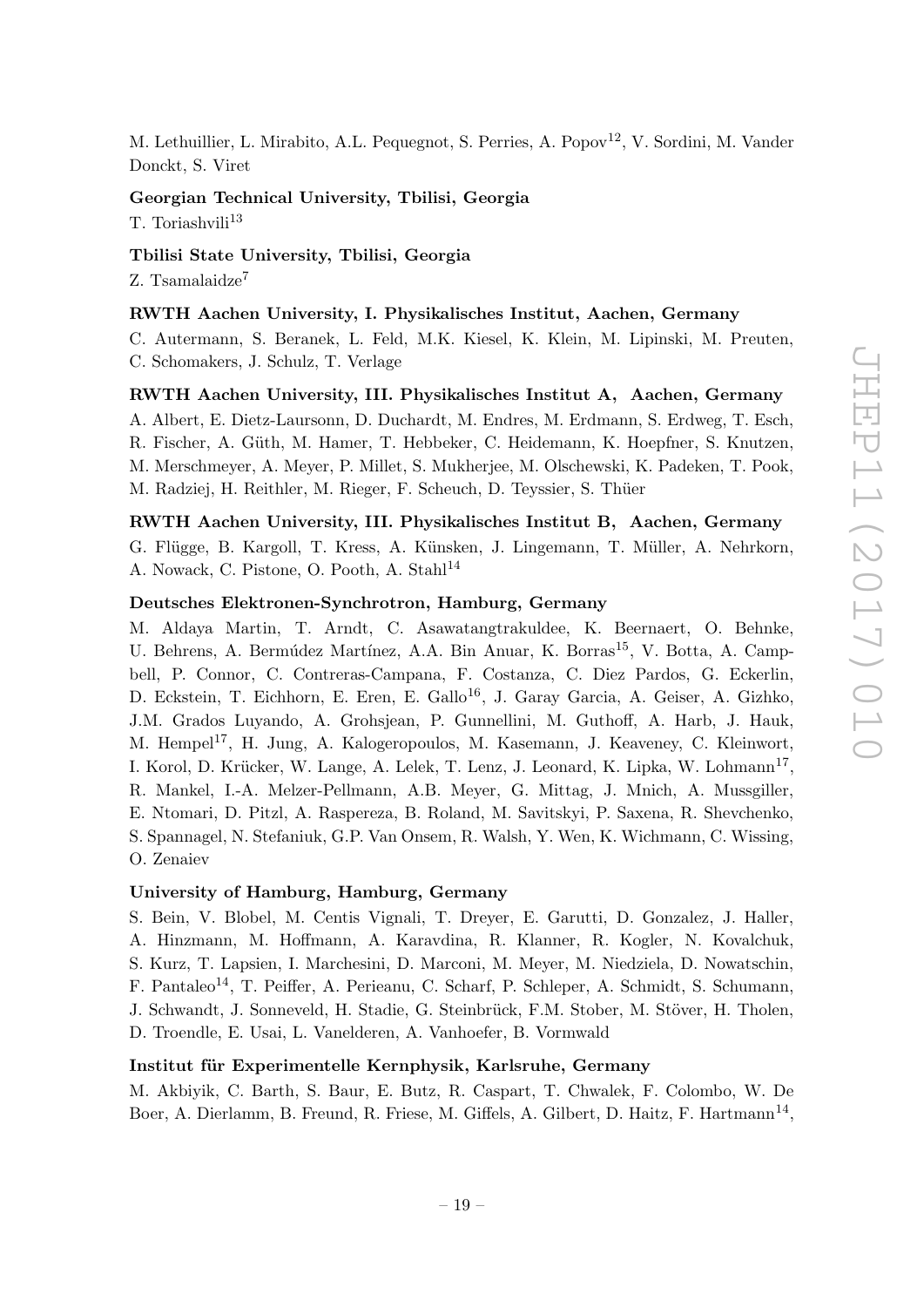S.M. Heindl, U. Husemann, F. Kassel<sup>14</sup>, S. Kudella, H. Mildner, M.U. Mozer, Th. Müller, M. Plagge, G. Quast, K. Rabbertz, M. Schröder, I. Shvetsov, G. Sieber, H.J. Simonis, R. Ulrich, S. Wayand, M. Weber, T. Weiler, S. Williamson, C. Wöhrmann, R. Wolf

# Institute of Nuclear and Particle Physics (INPP), NCSR Demokritos, Aghia Paraskevi, Greece

G. Anagnostou, G. Daskalakis, T. Geralis, V.A. Giakoumopoulou, A. Kyriakis, D. Loukas, I. Topsis-Giotis

#### National and Kapodistrian University of Athens, Athens, Greece

G. Karathanasis, S. Kesisoglou, A. Panagiotou, N. Saoulidou

### University of Ioánnina, Ioánnina, Greece

I. Evangelou, C. Foudas, P. Kokkas, S. Mallios, N. Manthos, I. Papadopoulos, E. Paradas, J. Strologas, F.A. Triantis

# MTA-ELTE Lendület CMS Particle and Nuclear Physics Group, Eötvös Loránd University, Budapest, Hungary

M. Csanad, N. Filipovic, G. Pasztor, G.I. Veres<sup>18</sup>

### Wigner Research Centre for Physics, Budapest, Hungary

G. Bencze, C. Hajdu, D. Horvath<sup>19</sup>, Á. Hunyadi, F. Sikler, V. Veszpremi, G. Vesztergombi $^{18}$ , A.J. Zsigmond

# Institute of Nuclear Research ATOMKI, Debrecen, Hungary

N. Beni, S. Czellar, J. Karancsi<sup>20</sup>, A. Makovec, J. Molnar, Z. Szillasi

Institute of Physics, University of Debrecen, Debrecen, Hungary M. Bartók<sup>18</sup>, P. Raics, Z.L. Trocsanyi, B. Ujvari

### Indian Institute of Science (IISc), Bangalore, India

S. Choudhury, J.R. Komaragiri

### National Institute of Science Education and Research, Bhubaneswar, India

S. Bahinipati<sup>21</sup>, S. Bhowmik, P. Mal, K. Mandal, A. Navak<sup>22</sup>, D.K. Sahoo<sup>21</sup>, N. Sahoo, S.K. Swain

### Panjab University, Chandigarh, India

S. Bansal, S.B. Beri, V. Bhatnagar, R. Chawla, N. Dhingra, A.K. Kalsi, A. Kaur, M. Kaur, R. Kumar, P. Kumari, A. Mehta, J.B. Singh, G. Walia

#### University of Delhi, Delhi, India

Ashok Kumar, Aashaq Shah, A. Bhardwaj, S. Chauhan, B.C. Choudhary, R.B. Garg, S. Keshri, A. Kumar, S. Malhotra, M. Naimuddin, K. Ranjan, R. Sharma, V. Sharma

### Saha Institute of Nuclear Physics, HBNI, Kolkata, India

R. Bhardwaj, R. Bhattacharya, S. Bhattacharya, U. Bhawandeep, S. Dey, S. Dutt, S. Dutta, S. Ghosh, N. Majumdar, A. Modak, K. Mondal, S. Mukhopadhyay, S. Nandan, A. Purohit,

A. Roy, D. Roy, S. Roy Chowdhury, S. Sarkar, M. Sharan, S. Thakur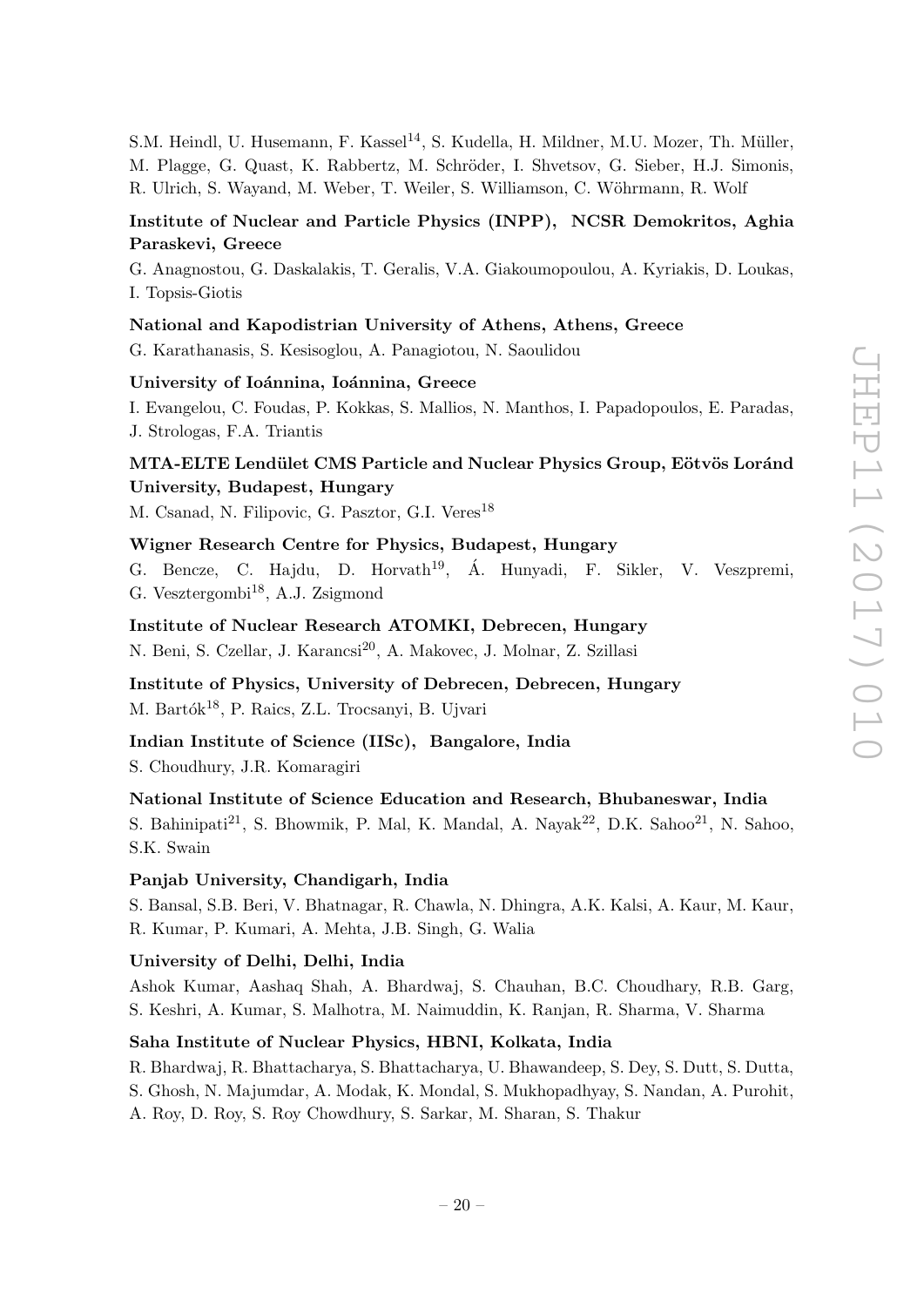### Indian Institute of Technology Madras, Madras, India

P.K. Behera

# Bhabha Atomic Research Centre, Mumbai, India

R. Chudasama, D. Dutta, V. Jha, V. Kumar, A.K. Mohanty<sup>14</sup>, P.K. Netrakanti, L.M. Pant, P. Shukla, A. Topkar

### Tata Institute of Fundamental Research-A, Mumbai, India

T. Aziz, S. Dugad, B. Mahakud, S. Mitra, G.B. Mohanty, N. Sur, B. Sutar

### Tata Institute of Fundamental Research-B, Mumbai, India

S. Banerjee, S. Bhattacharya, S. Chatterjee, P. Das, M. Guchait, Sa. Jain, S. Kumar, M. Maity<sup>23</sup>, G. Majumder, K. Mazumdar, T. Sarkar<sup>23</sup>, N. Wickramage<sup>24</sup>

#### Indian Institute of Science Education and Research (IISER), Pune, India

S. Chauhan, S. Dube, V. Hegde, A. Kapoor, K. Kothekar, S. Pandey, A. Rane, S. Sharma

### Institute for Research in Fundamental Sciences (IPM), Tehran, Iran

S. Chenarani25, E. Eskandari Tadavani, S.M. Etesami25, M. Khakzad, M. Mohammadi Najafabadi, M. Naseri, S. Paktinat Mehdiabadi<sup>26</sup>, F. Rezaei Hosseinabadi, B. Safarzadeh<sup>27</sup>, M. Zeinali

### University College Dublin, Dublin, Ireland

M. Felcini, M. Grunewald

# INFN Sezione di Bari <sup>a</sup>, Università di Bari  $^b$ , Politecnico di Bari  $^c$ , Bari, Italy

M. Abbrescia<sup>a,b</sup>, C. Calabria<sup>a,b</sup>, C. Caputo<sup>a,b</sup>, A. Colaleo<sup>a</sup>, D. Creanza<sup>a,c</sup>, L. Cristella<sup>a,b</sup>, N. De Filippis<sup>a,c</sup>, M. De Palma<sup>a,b</sup>, F. Errico<sup>a,b</sup>, L. Fiore<sup>a</sup>, G. Iaselli<sup>a,c</sup>, S. Lezki<sup>a,b</sup>, G. Maggi<sup>a,c</sup>, M. Maggi<sup>a</sup>, G. Miniello<sup>a,b</sup>, S. My<sup>a,b</sup>, S. Nuzzo<sup>a,b</sup>, A. Pompili<sup>a,b</sup>, G. Pugliese<sup>a,c</sup>, R. Radogna<sup>a,b</sup>, A. Ranieri<sup>a</sup>, G. Selvaggi<sup>a,b</sup>, A. Sharma<sup>a</sup>, L. Silvestris<sup>a,14</sup>, R. Venditti<sup>a</sup>, P. Verwilligen<sup> $a$ </sup>

# INFN Sezione di Bologna <sup>a</sup>, Università di Bologna  $^b$ , Bologna, Italy

G. Abbiendi<sup>a</sup>, C. Battilana<sup>a,b</sup>, D. Bonacorsi<sup>a,b</sup>, S. Braibant-Giacomelli<sup>a,b</sup>, R. Campanini<sup>a,b</sup>, P. Capiluppi<sup>a,b</sup>, A. Castro<sup>a,b</sup>, F.R. Cavallo<sup>a</sup>, S.S. Chhibra<sup>a</sup>, G. Codispoti<sup>a,b</sup>, M. Cuffiani<sup>a,b</sup>, G.M. Dallavalle<sup>a</sup>, F. Fabbri<sup>a</sup>, A. Fanfani<sup>a,b</sup>, D. Fasanella<sup>a,b</sup>, P. Giacomelli<sup>a</sup>, C. Grandi<sup>a</sup>, L. Guiducci<sup>a, b</sup>, S. Marcellini<sup>a</sup>, G. Masetti<sup>a</sup>, A. Montanari<sup>a</sup>, F.L. Navarria<sup>a, b</sup>, A. Perrotta<sup>a</sup>, A.M. Rossi<sup> $a,b$ </sup>, T. Rovelli $a,b$ , G.P. Siroli $a,b$ , N. Tosi $a$ 

# INFN Sezione di Catania <sup>a</sup>, Università di Catania  $^b$ , Catania, Italy

S. Albergo<sup>a,b</sup>, S. Costa<sup>a,b</sup>, A. Di Mattia<sup>a</sup>, F. Giordano<sup>a,b</sup>, R. Potenza<sup>a,b</sup>, A. Tricomi<sup>a,b</sup>, C. Tuve $^{a,b}$ 

# INFN Sezione di Firenze  $^a,$  Università di Firenze  $^b, \,$  Firenze, Italy

G. Barbagli<sup>a</sup>, K. Chatterjee<sup>a,b</sup>, V. Ciulli<sup>a,b</sup>, C. Civinini<sup>a</sup>, R. D'Alessandro<sup>a,b</sup>, E. Focardi<sup>a,b</sup>, P. Lenzi<sup>a,b</sup>, M. Meschini<sup>a</sup>, S. Paoletti<sup>a</sup>, L. Russo<sup>a,28</sup>, G. Sguazzoni<sup>a</sup>, D. Strom<sup>a</sup>, L. Viliani $a,b,14$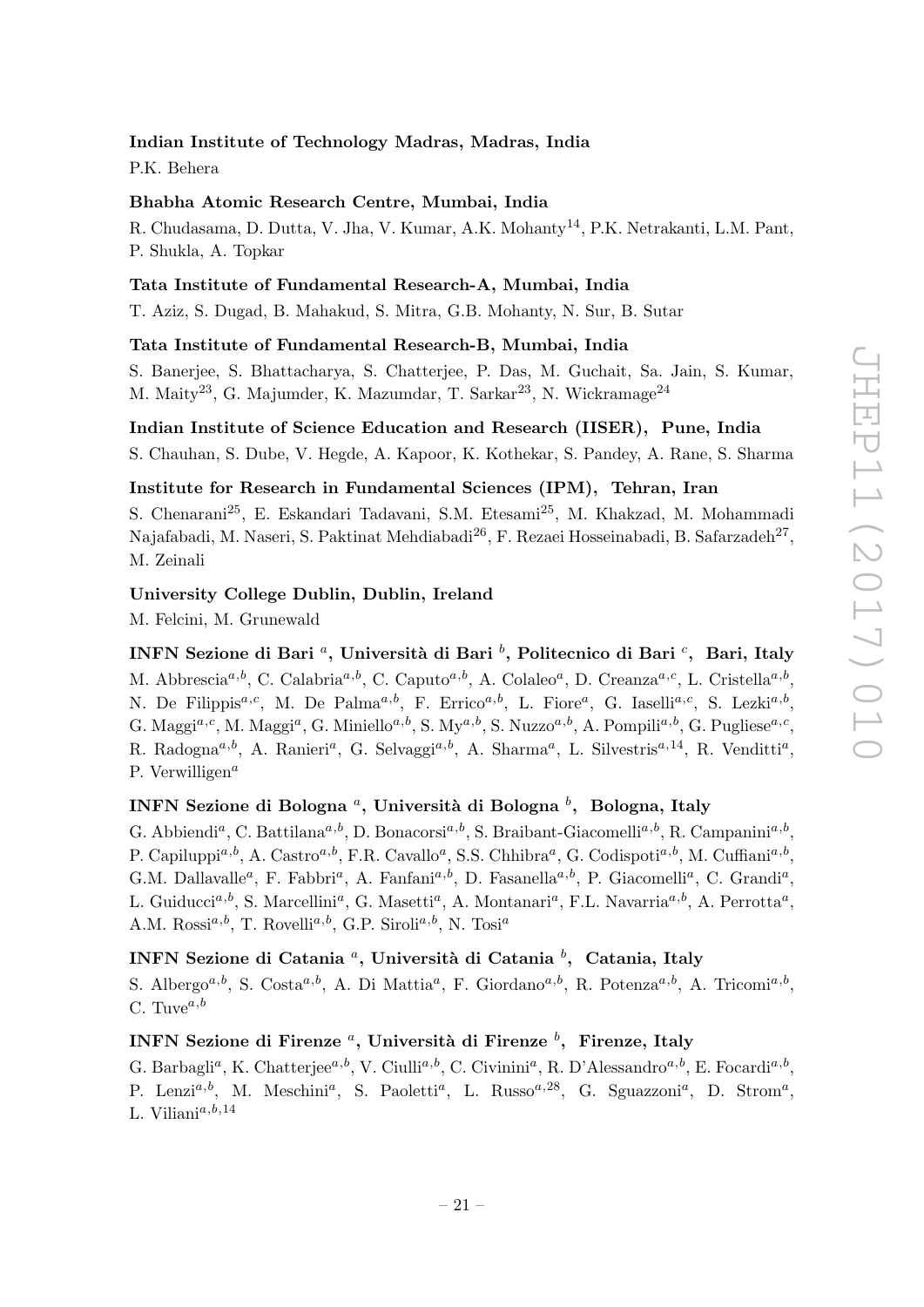### INFN Laboratori Nazionali di Frascati, Frascati, Italy

L. Benussi, S. Bianco, F. Fabbri, D. Piccolo, F. Primavera<sup>14</sup>

# INFN Sezione di Genova <sup>a</sup>, Università di Genova  $^b$ , Genova, Italy

V. Calvelli<sup>a,b</sup>, F. Ferro<sup>a</sup>, E. Robutti<sup>a</sup>, S. Tosi<sup>a,b</sup>

# INFN Sezione di Milano-Bicocca <sup>a</sup>, Università di Milano-Bicocca <sup>b</sup>, Milano, Italy

L. Brianza<sup>a,b</sup>, F. Brivio<sup>a,b</sup>, V. Ciriolo<sup>a,b</sup>, M.E. Dinardo<sup>a,b</sup>, S. Fiorendi<sup>a,b</sup>, S. Gennai<sup>a</sup>, A. Ghezzi<sup>a,b</sup>, P. Govoni<sup>a,b</sup>, S. Gundacker, M. Malberti<sup>a,b</sup>, S. Malvezzi<sup>a</sup>, R.A. Manzoni<sup>a,b</sup>, D. Menasce<sup>a</sup>, L. Moroni<sup>a</sup>, M. Paganoni<sup>a,b</sup>, K. Pauwels<sup>a,b</sup>, D. Pedrini<sup>a</sup>, S. Pigazzini<sup>a,b,29</sup>, S. Ragazzi<sup>a, b</sup>, T. Tabarelli de Fatis<sup>a, b</sup>

# INFN Sezione di Napoli <sup>a</sup>, Università di Napoli 'Federico II'  $^b$ , Napoli, Italy, Università della Basilicata  $^c$ , Potenza, Italy, Università G. Marconi  $^d$ , Roma, Italy

S. Buontempo<sup>a</sup>, N. Cavallo<sup>a,c</sup>, S. Di Guida<sup>a,d,14</sup>, F. Fabozzi<sup>a,c</sup>, F. Fienga<sup>a,b</sup>, A.O.M. Iorio<sup>a,b</sup>, W.A. Khan<sup>a</sup>, L. Lista<sup>a</sup>, S. Meola<sup>a,d,14</sup>, P. Paolucci<sup>a,14</sup>, C. Sciacca<sup>a,b</sup>, F. Thyssen<sup> $a$ </sup>

# INFN Sezione di Padova <sup>a</sup>, Università di Padova  $^b$ , Padova, Italy, Università di Trento <sup>c</sup>, Trento, Italy

P. Azzi<sup>a, 14</sup>, N. Bacchetta<sup>a</sup>, L. Benato<sup>a,b</sup>, A. Boletti<sup>a,b</sup>, R. Carlin<sup>a,b</sup>, A. Carvalho Antunes De Oliveira<sup>a,b</sup>, P. Checchia<sup>a</sup>, M. Dall'Osso<sup>a,b</sup>, P. De Castro Manzano<sup>a</sup>, T. Dorigo<sup>a</sup>, U. Dosselli<sup>a</sup>, F. Gasparini<sup>a,b</sup>, U. Gasparini<sup>a,b</sup>, A. Gozzelino<sup>a</sup>, S. Lacaprara<sup>a</sup>, P. Lujan, M. Margoni<sup>a,b</sup>, A.T. Meneguzzo<sup>a,b</sup>, N. Pozzobon<sup>a,b</sup>, P. Ronchese<sup>a,b</sup>, R. Rossin<sup>a,b</sup>, F. Simonetto<sup>a,b</sup>, E. Torassa<sup>a</sup>, S. Ventura<sup>a</sup>, P. Zotto<sup>a,b</sup>, G. Zumerle<sup>a,b</sup>

# INFN Sezione di Pavia  $^a,$  Università di Pavia  $^b, \,$  Pavia, Italy

A. Braghieri<sup>a</sup>, A. Magnani<sup>a,b</sup>, P. Montagna<sup>a,b</sup>, S.P. Ratti<sup>a,b</sup>, V. Re<sup>a</sup>, M. Ressegotti, C. Riccardi<sup>a,b</sup>, P. Salvini<sup>a</sup>, I. Vai<sup>a,b</sup>, P. Vitulo<sup>a,b</sup>

# INFN Sezione di Perugia  $^a,$  Università di Perugia  $^b, \,$  Perugia, Italy

L. Alunni Solestizi<sup>a,b</sup>, M. Biasini<sup>a,b</sup>, G.M. Bilei<sup>a</sup>, C. Cecchi<sup>a,b</sup>, D. Ciangottini<sup>a,b</sup>, L. Fanò<sup>a,b</sup>, P. Lariccia<sup>a,b</sup>, R. Leonardi<sup>a,b</sup>, E. Manoni<sup>a</sup>, G. Mantovani<sup>a,b</sup>, V. Mariani<sup>a,b</sup>, M. Menichelli<sup>a</sup>, A. Rossi<sup>a,b</sup>, A. Santocchia<sup>a,b</sup>, D. Spiga<sup>a</sup>

# INFN Sezione di Pisa <sup>a</sup>, Università di Pisa <sup>b</sup>, Scuola Normale Superiore di Pisa<sup>c</sup>, Pisa, Italy

K. Androsov<sup>a</sup>, P. Azzurri<sup>a, 14</sup>, G. Bagliesi<sup>a</sup>, J. Bernardini<sup>a</sup>, T. Boccali<sup>a</sup>, L. Borrello, R. Castaldi<sup>a</sup>, M.A. Ciocci<sup>a,b</sup>, R. Dell'Orso<sup>a</sup>, G. Fedi<sup>a</sup>, L. Giannini<sup>a,c</sup>, A. Giassi<sup>a</sup>, M.T. Grippo<sup>a, 28</sup>, F. Ligabue<sup>a, c</sup>, T. Lomtadze<sup>a</sup>, E. Manca<sup>a, c</sup>, G. Mandorli<sup>a, c</sup>, L. Martini<sup>a, b</sup>, A. Messineo<sup>a,b</sup>, F. Palla<sup>a</sup>, A. Rizzi<sup>a,b</sup>, A. Savoy-Navarro<sup>a,30</sup>, P. Spagnolo<sup>a</sup>, R. Tenchini<sup>a</sup>, G. Tonelli<sup> $a,b$ </sup>, A. Venturi<sup>a</sup>, P.G. Verdini<sup>a</sup>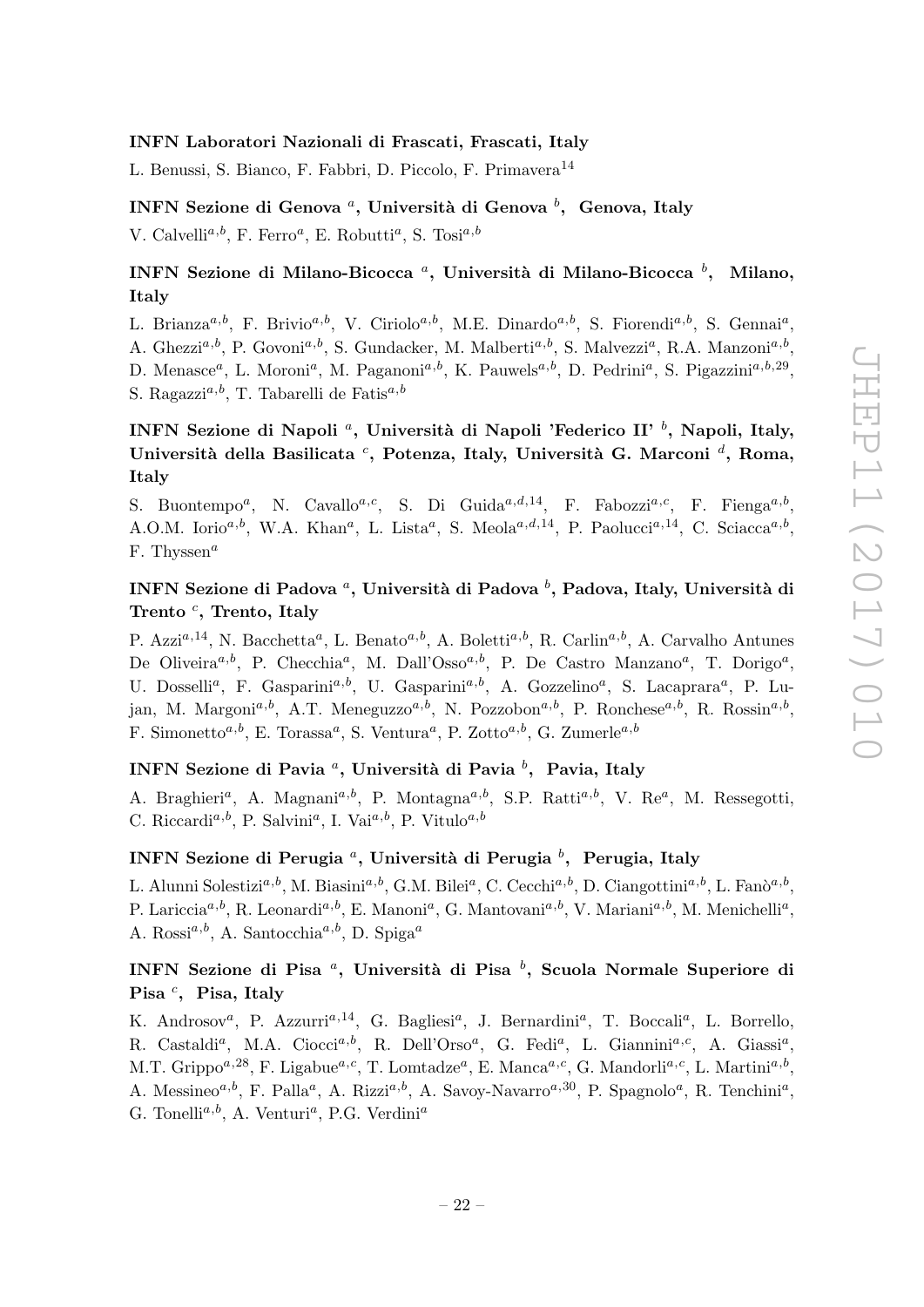# INFN Sezione di Roma <sup>a</sup>, Sapienza Università di Roma  $^b$ , Rome, Italy

L. Barone<sup>a,b</sup>, F. Cavallari<sup>a</sup>, M. Cipriani<sup>a,b</sup>, D. Del Re<sup>a,b,14</sup>, E. Di Marco<sup>a,b</sup>, M. Diemoz<sup>a</sup>, S. Gelli<sup>a,b</sup>, E. Longo<sup>a,b</sup>, F. Margaroli<sup>a,b</sup>, B. Marzocchi<sup>a,b</sup>, P. Meridiani<sup>a</sup>, G. Organtini<sup>a,b</sup>, R. Paramatti<sup>a,b</sup>, F. Preiato<sup>a,b</sup>, S. Rahatlou<sup>a,b</sup>, C. Rovelli<sup>a</sup>, F. Santanastasio<sup>a,b</sup>

# INFN Sezione di Torino <sup>a</sup>, Università di Torino  $^b,$  Torino, Italy, Università del Piemonte Orientale  $^c$ , Novara, Italy

N. Amapane<sup>a,b</sup>, R. Arcidiacono<sup>a,c</sup>, S. Argiro<sup>a,b</sup>, M. Arneodo<sup>a,c</sup>, N. Bartosik<sup>a</sup>, R. Bellan<sup>a,b</sup>, C. Biino<sup>a</sup>, N. Cartiglia<sup>a</sup>, F. Cenna<sup>a,b</sup>, M. Costa<sup>a,b</sup>, R. Covarelli<sup>a,b</sup>, A. Degano<sup>a,b</sup>, N. Demaria<sup>a</sup>, B. Kiani<sup>a,b</sup>, C. Mariotti<sup>a</sup>, S. Maselli<sup>a</sup>, E. Migliore<sup>a,b</sup>, V. Monaco<sup>a,b</sup>, E. Monteil<sup>a,b</sup>, M. Monteno<sup>a</sup>, M.M. Obertino<sup>a,b</sup>, L. Pacher<sup>a,b</sup>, N. Pastrone<sup>a</sup>, M. Pelliccioni<sup>a</sup>, G.L. Pinna Angioni<sup>a,b</sup>, F. Ravera<sup>a,b</sup>, A. Romero<sup>a,b</sup>, M. Ruspa<sup>a,c</sup>, R. Sacchi<sup>a,b</sup>, K. Shchelina $a,b$ , V. Sola $^a$ , A. Solano $^{a,b}$ , A. Staiano $^a$ , P. Traczyk $^{a,b}$ 

# INFN Sezione di Trieste <sup>a</sup>, Università di Trieste  $^b$ , Trieste, Italy

S. Belforte<sup>a</sup>, M. Casarsa<sup>a</sup>, F. Cossutti<sup>a</sup>, G. Della Ricca<sup>a,b</sup>, A. Zanetti<sup>a</sup>

### Kyungpook National University, Daegu, Korea

D.H. Kim, G.N. Kim, M.S. Kim, J. Lee, S. Lee, S.W. Lee, C.S. Moon, Y.D. Oh, S. Sekmen, D.C. Son, Y.C. Yang

### Chonbuk National University, Jeonju, Korea

A. Lee

# Chonnam National University, Institute for Universe and Elementary Particles, Kwangju, Korea

H. Kim, D.H. Moon, G. Oh

### Hanyang University, Seoul, Korea

J.A. Brochero Cifuentes, J. Goh, T.J. Kim

### Korea University, Seoul, Korea

S. Cho, S. Choi, Y. Go, D. Gyun, S. Ha, B. Hong, Y. Jo, Y. Kim, K. Lee, K.S. Lee, S. Lee, J. Lim, S.K. Park, Y. Roh

#### Seoul National University, Seoul, Korea

J. Almond, J. Kim, J.S. Kim, H. Lee, K. Lee, K. Nam, S.B. Oh, B.C. Radburn-Smith, S.h. Seo, U.K. Yang, H.D. Yoo, G.B. Yu

#### University of Seoul, Seoul, Korea

M. Choi, H. Kim, J.H. Kim, J.S.H. Lee, I.C. Park

### Sungkyunkwan University, Suwon, Korea

Y. Choi, C. Hwang, J. Lee, I. Yu

### Vilnius University, Vilnius, Lithuania

V. Dudenas, A. Juodagalvis, J. Vaitkus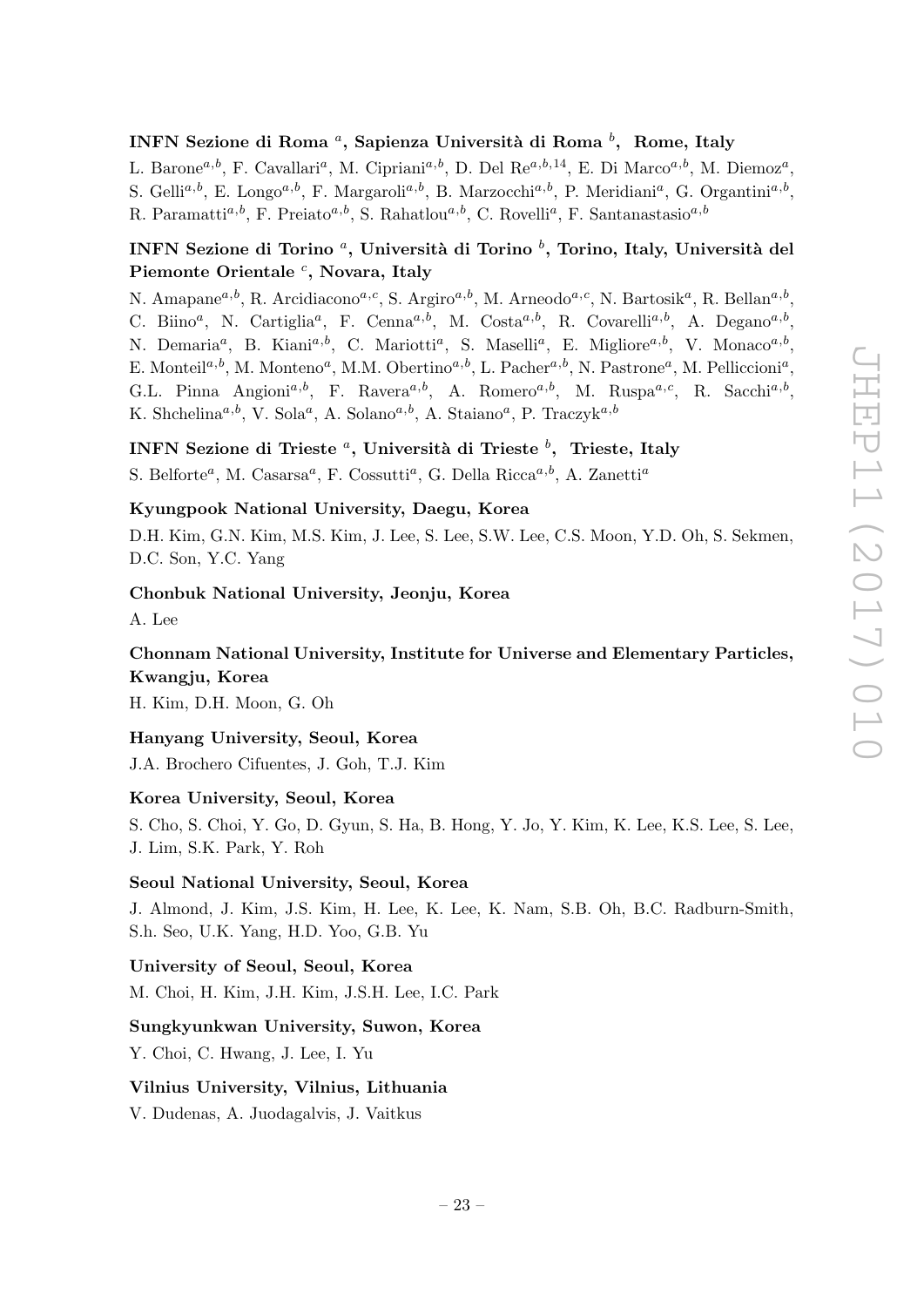# National Centre for Particle Physics, Universiti Malaya, Kuala Lumpur, Malaysia

I. Ahmed, Z.A. Ibrahim, M.A.B. Md Ali<sup>31</sup>, F. Mohamad Idris<sup>32</sup>, W.A.T. Wan Abdullah, M.N. Yusli, Z. Zolkapli

Centro de Investigacion y de Estudios Avanzados del IPN, Mexico City, Mexico Reyes-Almanza, R, Ramirez-Sanchez, G., Duran-Osuna, M. C., H. Castilla-Valdez, E. De La Cruz-Burelo, I. Heredia-De La Cruz<sup>33</sup>, Rabadan-Trejo, R. I., R. Lopez-Fernandez, J. Mejia Guisao, A. Sanchez-Hernandez

### Universidad Iberoamericana, Mexico City, Mexico

S. Carrillo Moreno, C. Oropeza Barrera, F. Vazquez Valencia

### Benemerita Universidad Autonoma de Puebla, Puebla, Mexico

I. Pedraza, H.A. Salazar Ibarguen, C. Uribe Estrada

Universidad Autónoma de San Luis Potosí, San Luis Potosí, Mexico A. Morelos Pineda

University of Auckland, Auckland, New Zealand D. Krofcheck

University of Canterbury, Christchurch, New Zealand P.H. Butler

#### National Centre for Physics, Quaid-I-Azam University, Islamabad, Pakistan

A. Ahmad, M. Ahmad, Q. Hassan, H.R. Hoorani, A. Saddique, M.A. Shah, M. Shoaib, M. Waqas

### National Centre for Nuclear Research, Swierk, Poland

H. Bialkowska, M. Bluj, B. Boimska, T. Frueboes, M. G´orski, M. Kazana, K. Nawrocki, M. Szleper, P. Zalewski

# Institute of Experimental Physics, Faculty of Physics, University of Warsaw, Warsaw, Poland

K. Bunkowski, A. Byszuk34, K. Doroba, A. Kalinowski, M. Konecki, J. Krolikowski, M. Misiura, M. Olszewski, A. Pyskir, M. Walczak

# Laboratório de Instrumentação e Física Experimental de Partículas, Lisboa, Portugal

P. Bargassa, C. Beirão Da Cruz E Silva, A. Di Francesco, P. Faccioli, M. Gallinaro, J. Hollar, N. Leonardo, L. Lloret Iglesias, M.V. Nemallapudi, J. Seixas, O. Toldaiev, D. Vadruccio, J. Varela

# Joint Institute for Nuclear Research, Dubna, Russia

S. Afanasiev, P. Bunin, M. Gavrilenko, I. Golutvin, I. Gorbunov, A. Kamenev, V. Karjavin, A. Lanev, A. Malakhov, V. Matveev<sup>35,36</sup>, V. Palichik, V. Perelygin, S. Shmatov, S. Shulha, N. Skatchkov, V. Smirnov, N. Voytishin, A. Zarubin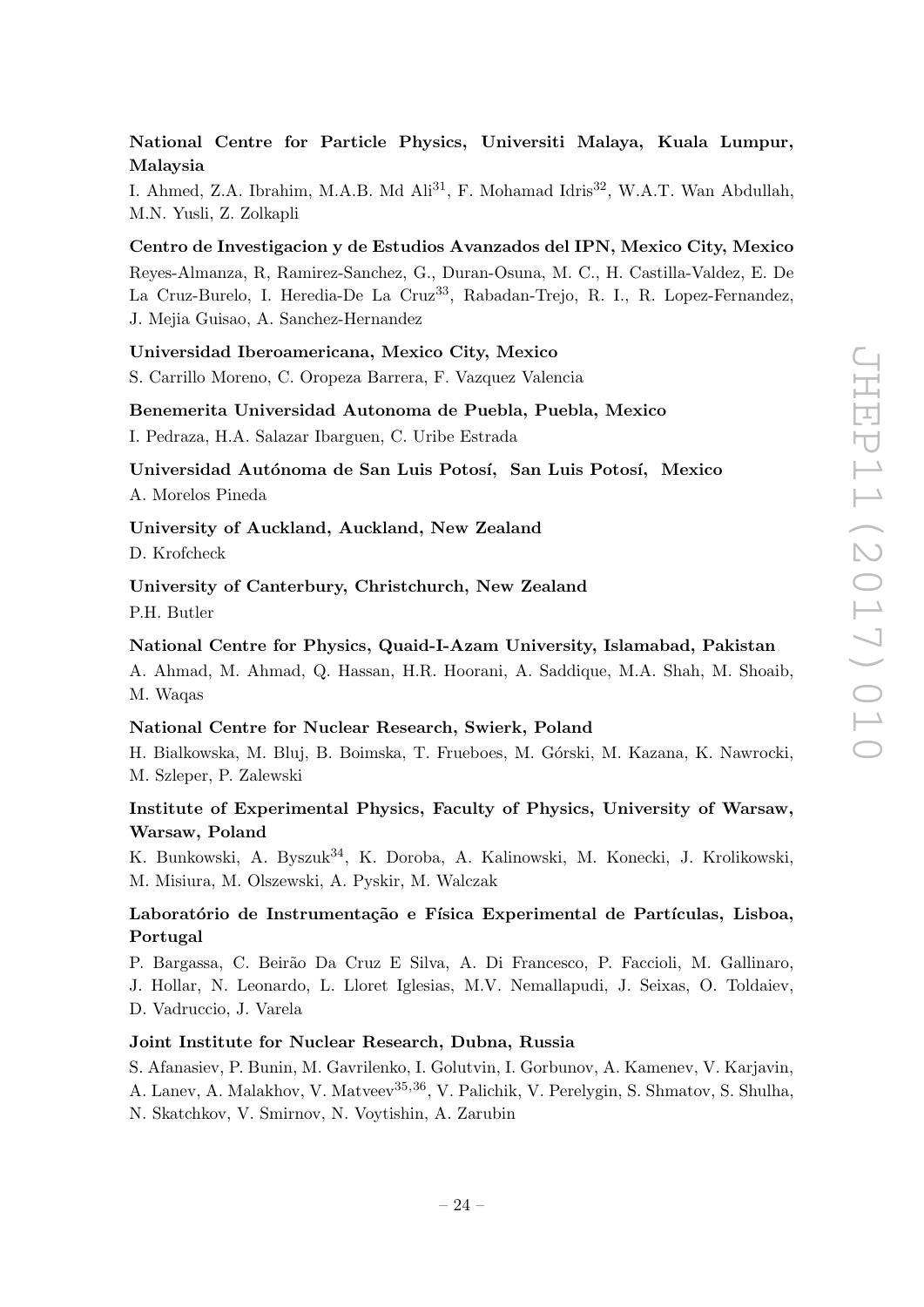### Petersburg Nuclear Physics Institute, Gatchina (St. Petersburg), Russia

Y. Ivanov, V. Kim<sup>37</sup>, E. Kuznetsova<sup>38</sup>, P. Levchenko, V. Murzin, V. Oreshkin, I. Smirnov, V. Sulimov, L. Uvarov, S. Vavilov, A. Vorobyev

### Institute for Nuclear Research, Moscow, Russia

Yu. Andreev, A. Dermenev, S. Gninenko, N. Golubev, A. Karneyeu, M. Kirsanov, N. Krasnikov, A. Pashenkov, D. Tlisov, A. Toropin

### Institute for Theoretical and Experimental Physics, Moscow, Russia

V. Epshteyn, V. Gavrilov, N. Lychkovskaya, V. Popov, I. Pozdnyakov, G. Safronov, A. Spiridonov, A. Stepennov, M. Toms, E. Vlasov, A. Zhokin

Moscow Institute of Physics and Technology, Moscow, Russia

T. Aushev, A. Bylinkin<sup>36</sup>

# National Research Nuclear University 'Moscow Engineering Physics Institute' (MEPhI), Moscow, Russia

M. Chadeeva39, P. Parygin, D. Philippov, S. Polikarpov, E. Popova, V. Rusinov

# P.N. Lebedev Physical Institute, Moscow, Russia

V. Andreev, M. Azarkin<sup>36</sup>, I. Dremin<sup>36</sup>, M. Kirakosyan<sup>36</sup>, A. Terkulov

Skobeltsyn Institute of Nuclear Physics, Lomonosov Moscow State University, Moscow, Russia

A. Baskakov, A. Belyaev, E. Boos, V. Bunichev, M. Dubinin<sup>40</sup>, L. Dudko, A. Ershov, A. Gribushin, V. Klyukhin, O. Kodolova, I. Lokhtin, I. Miagkov, S. Obraztsov, S. Petrushanko, V. Savrin

Novosibirsk State University (NSU), Novosibirsk, Russia V. Blinov<sup>41</sup>, Y.Skovpen<sup>41</sup>, D. Shtol<sup>41</sup>

# State Research Center of Russian Federation, Institute for High Energy Physics, Protvino, Russia

I. Azhgirey, I. Bayshev, S. Bitioukov, D. Elumakhov, V. Kachanov, A. Kalinin, D. Konstantinov, V. Krychkine, V. Petrov, R. Ryutin, A. Sobol, S. Troshin, N. Tyurin, A. Uzunian, A. Volkov

# University of Belgrade, Faculty of Physics and Vinca Institute of Nuclear Sciences, Belgrade, Serbia

P. Adzic<sup>42</sup>, P. Cirkovic, D. Devetak, M. Dordevic, J. Milosevic, V. Rekovic

# Centro de Investigaciones Energéticas Medioambientales y Tecnológicas (CIEMAT), Madrid, Spain

J. Alcaraz Maestre, M. Barrio Luna, M. Cerrada, N. Colino, B. De La Cruz, A. Delgado Peris, A. Escalante Del Valle, C. Fernandez Bedoya, J.P. Fernández Ramos, J. Flix, M.C. Fouz, P. Garcia-Abia, O. Gonzalez Lopez, S. Goy Lopez, J.M. Hernandez, M.I. Josa, A. Pérez-Calero Yzquierdo, J. Puerta Pelayo, A. Quintario Olmeda, I. Redondo, L. Romero, M.S. Soares, A. Álvarez Fernández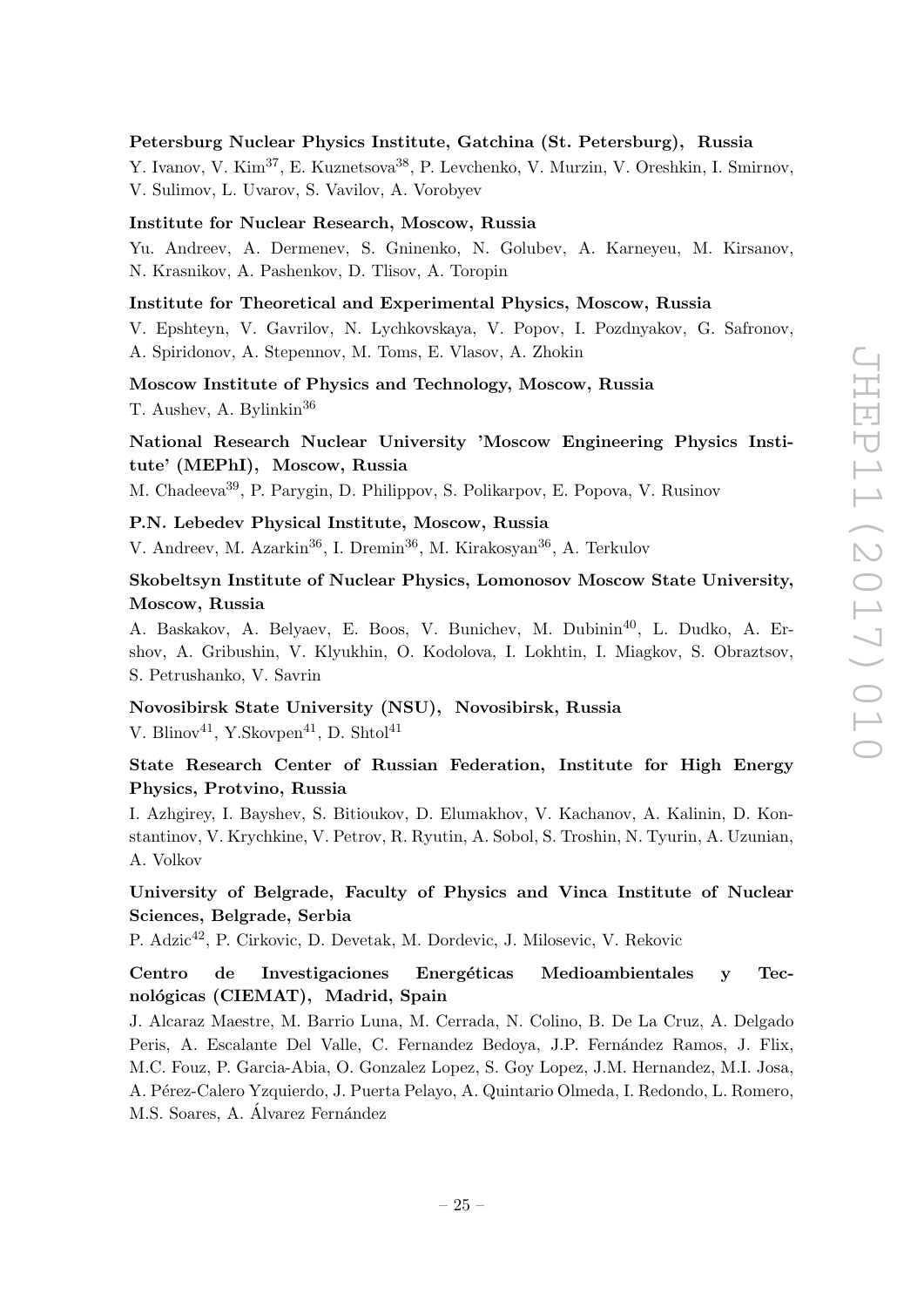### Universidad Autónoma de Madrid, Madrid, Spain

J.F. de Trocóniz, M. Missiroli, D. Moran

### Universidad de Oviedo, Oviedo, Spain

J. Cuevas, C. Erice, J. Fernandez Menendez, I. Gonzalez Caballero, J.R. González Fernández, E. Palencia Cortezon, S. Sanchez Cruz, I. Suárez Andrés, P. Vischia, J.M. Vizan Garcia

# Instituto de Física de Cantabria (IFCA), CSIC-Universidad de Cantabria, Santander, Spain

I.J. Cabrillo, A. Calderon, B. Chazin Quero, E. Curras, J. Duarte Campderros, M. Fernandez, J. Garcia-Ferrero, G. Gomez, A. Lopez Virto, J. Marco, C. Martinez Rivero, P. Martinez Ruiz del Arbol, F. Matorras, J. Piedra Gomez, T. Rodrigo, A. Ruiz-Jimeno, L. Scodellaro, N. Trevisani, I. Vila, R. Vilar Cortabitarte

#### CERN, European Organization for Nuclear Research, Geneva, Switzerland

D. Abbaneo, E. Auffray, P. Baillon, A.H. Ball, D. Barney, M. Bianco, P. Bloch, A. Bocci, C. Botta, T. Camporesi, R. Castello, M. Cepeda, G. Cerminara, E. Chapon, Y. Chen, D. d'Enterria, A. Dabrowski, V. Daponte, A. David, M. De Gruttola, A. De Roeck, M. Dobson, B. Dorney, T. du Pree, M. Dünser, N. Dupont, A. Elliott-Peisert, P. Everaerts, F. Fallavollita, G. Franzoni, J. Fulcher, W. Funk, D. Gigi, K. Gill, F. Glege, D. Gulhan, P. Harris, J. Hegeman, V. Innocente, P. Janot, O. Karacheban<sup>17</sup>, J. Kieseler, H. Kirschenmann, V. Knünz, A. Kornmayer<sup>14</sup>, M.J. Kortelainen, M. Krammer<sup>1</sup>, C. Lange, P. Lecoq, C. Lourenço, M.T. Lucchini, L. Malgeri, M. Mannelli, A. Martelli, F. Meijers, J.A. Merlin, S. Mersi, E. Meschi, P. Milenovic<sup>43</sup>, F. Moortgat, M. Mulders, H. Neugebauer, S. Orfanelli, L. Orsini, L. Pape, E. Perez, M. Peruzzi, A. Petrilli, G. Petrucciani, A. Pfeiffer, M. Pierini, A. Racz, T. Reis, G. Rolandi<sup>44</sup>, M. Rovere, H. Sakulin, C. Schäfer, C. Schwick, M. Seidel, M. Selvaggi, A. Sharma, P. Silva, P. Sphicas45, A. Stakia, J. Steggemann, M. Stoye, M. Tosi, D. Treille, A. Triossi, A. Tsirou, V. Veckalns<sup>46</sup>, M. Verweij, W.D. Zeuner

# Paul Scherrer Institut, Villigen, Switzerland

W. Bertl<sup>†</sup>, L. Caminada<sup>47</sup>, K. Deiters, W. Erdmann, R. Horisberger, Q. Ingram, H.C. Kaestli, D. Kotlinski, U. Langenegger, T. Rohe, S.A. Wiederkehr

#### Institute for Particle Physics, ETH Zurich, Zurich, Switzerland

F. Bachmair, L. Bäni, P. Berger, L. Bianchini, B. Casal, G. Dissertori, M. Dittmar, M. Doneg`a, C. Grab, C. Heidegger, D. Hits, J. Hoss, G. Kasieczka, T. Klijnsma, W. Lustermann, B. Mangano, M. Marionneau, M.T. Meinhard, D. Meister, F. Micheli, P. Musella, F. Nessi-Tedaldi, F. Pandolfi, J. Pata, F. Pauss, G. Perrin, L. Perrozzi, M. Quittnat, M. Reichmann, M. Schönenberger, L. Shchutska, V.R. Tavolaro, K. Theofilatos, M.L. Vesterbacka Olsson, R. Wallny, D.H. Zhu

# Universität Zürich, Zurich, Switzerland

T.K. Aarrestad, C. Amsler48, M.F. Canelli, A. De Cosa, R. Del Burgo, S. Donato, C. Galloni, T. Hreus, B. Kilminster, J. Ngadiuba, D. Pinna, G. Rauco, P. Robmann, D. Salerno, C. Seitz, Y. Takahashi, A. Zucchetta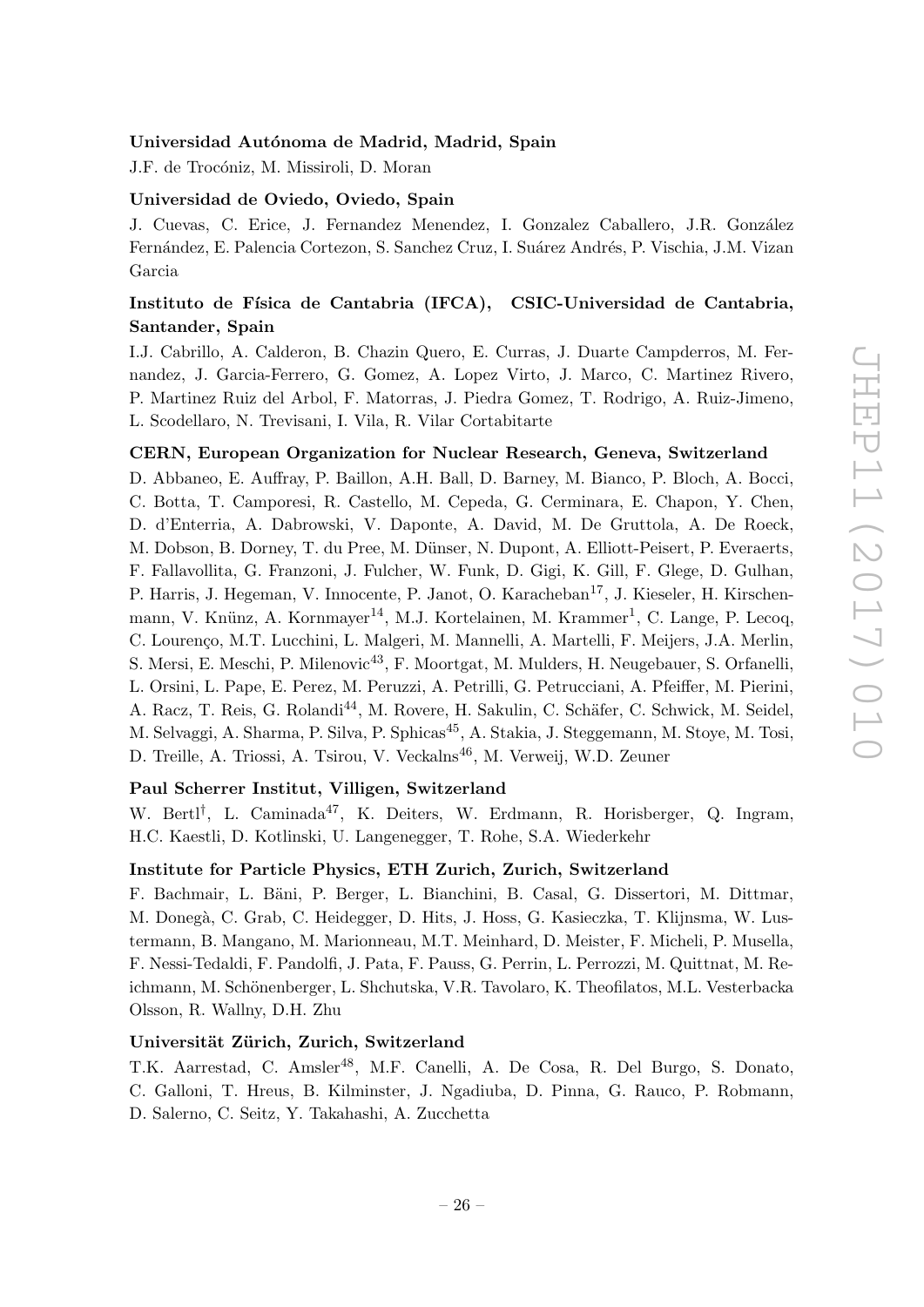### National Central University, Chung-Li, Taiwan

V. Candelise, T.H. Doan, Sh. Jain, R. Khurana, C.M. Kuo, W. Lin, A. Pozdnyakov, S.S. Yu

### National Taiwan University (NTU), Taipei, Taiwan

Arun Kumar, P. Chang, Y. Chao, K.F. Chen, P.H. Chen, F. Fiori, W.-S. Hou, Y. Hsiung, Y.F. Liu, R.-S. Lu, E. Paganis, A. Psallidas, A. Steen, J.f. Tsai

# Chulalongkorn University, Faculty of Science, Department of Physics, Bangkok, Thailand

B. Asavapibhop, K. Kovitanggoon, G. Singh, N. Srimanobhas

# Cukurova University, Physics Department, Science and Art Faculty, Adana, **Turkey**

A. Adiguzel<sup>49</sup>, F. Boran, S. Cerci<sup>50</sup>, S. Damarseckin, Z.S. Demiroglu, C. Dozen, I. Dumanoglu, S. Girgis, G. Gokbulut, Y. Guler, I. Hos<sup>51</sup>, E.E. Kangal<sup>52</sup>, O. Kara, A. Kayis Topaksu, U. Kiminsu, M. Oglakci, G. Onengut<sup>53</sup>, K. Ozdemir<sup>54</sup>, D. Sunar Cerci<sup>50</sup>, B. Tali<sup>50</sup>, S. Turkcapar, I.S. Zorbakir, C. Zorbilmez

# Middle East Technical University, Physics Department, Ankara, Turkey B. Bilin, G. Karapinar<sup>55</sup>, K. Ocalan<sup>56</sup>, M. Yalvac, M. Zeyrek

Bogazici University, Istanbul, Turkey E. Gülmez, M. Kaya<sup>57</sup>, O. Kaya<sup>58</sup>, S. Tekten, E.A. Yetkin<sup>59</sup>

Istanbul Technical University, Istanbul, Turkey

M.N. Agaras, S. Atay, A. Cakir, K. Cankocak

# Institute for Scintillation Materials of National Academy of Science of Ukraine, Kharkov, Ukraine

B. Grynyov

# National Scientific Center, Kharkov Institute of Physics and Technology, Kharkov, Ukraine

L. Levchuk, P. Sorokin

### University of Bristol, Bristol, United Kingdom

R. Aggleton, F. Ball, L. Beck, J.J. Brooke, D. Burns, E. Clement, D. Cussans, O. Davignon, H. Flacher, J. Goldstein, M. Grimes, G.P. Heath, H.F. Heath, J. Jacob, L. Kreczko, C. Lucas, D.M. Newbold<sup>60</sup>, S. Paramesvaran, A. Poll, T. Sakuma, S. Seif El Nasr-storey, D. Smith, V.J. Smith

# Rutherford Appleton Laboratory, Didcot, United Kingdom

K.W. Bell, A. Belyaev<sup>61</sup>, C. Brew, R.M. Brown, L. Calligaris, D. Cieri, D.J.A. Cockerill, J.A. Coughlan, K. Harder, S. Harper, E. Olaiya, D. Petyt, C.H. Shepherd-Themistocleous, A. Thea, I.R. Tomalin, T. Williams

#### Imperial College, London, United Kingdom

G. Auzinger, R. Bainbridge, S. Breeze, O. Buchmuller, A. Bundock, S. Casasso, M. Citron, D. Colling, L. Corpe, P. Dauncey, G. Davies, A. De Wit, M. Della Negra, R. Di Maria,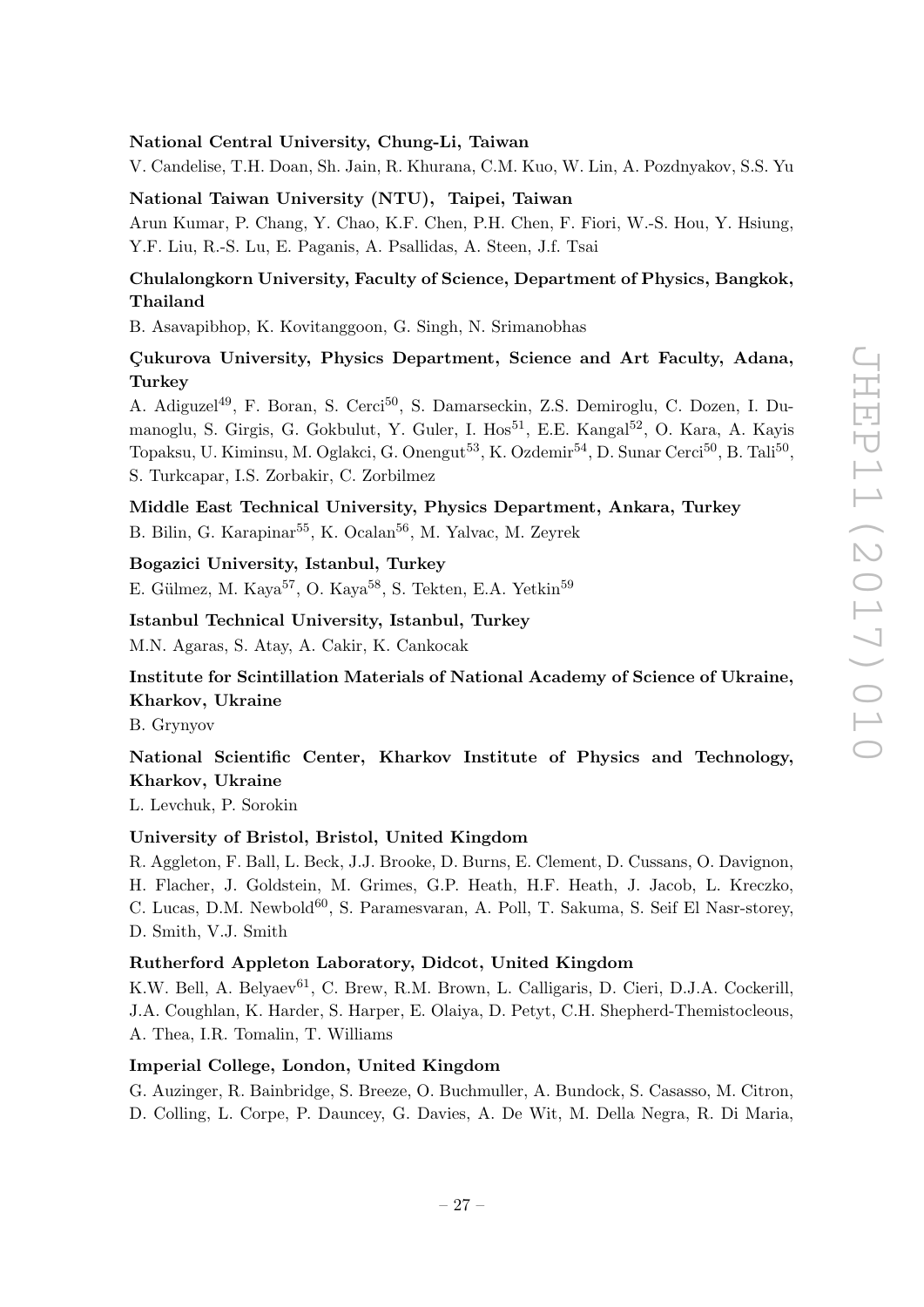A. Elwood, Y. Haddad, G. Hall, G. Iles, T. James, R. Lane, C. Laner, L. Lyons, A.-M. Magnan, S. Malik, L. Mastrolorenzo, T. Matsushita, J. Nash, A. Nikitenko<sup>6</sup>, V. Palladino, M. Pesaresi, D.M. Raymond, A. Richards, A. Rose, E. Scott, C. Seez, A. Shtipliyski, S. Summers, A. Tapper, K. Uchida, M. Vazquez Acosta<sup>62</sup>, T. Virdee<sup>14</sup>, N. Wardle, D. Winterbottom, J. Wright, S.C. Zenz

### Brunel University, Uxbridge, United Kingdom

J.E. Cole, P.R. Hobson, A. Khan, P. Kyberd, I.D. Reid, P. Symonds, L. Teodorescu, M. Turner

### Baylor University, Waco, U.S.A.

A. Borzou, K. Call, J. Dittmann, K. Hatakeyama, H. Liu, N. Pastika, C. Smith

### Catholic University of America, Washington DC, U.S.A.

R. Bartek, A. Dominguez

#### The University of Alabama, Tuscaloosa, U.S.A.

A. Buccilli, S.I. Cooper, C. Henderson, P. Rumerio, C. West

### Boston University, Boston, U.S.A.

D. Arcaro, A. Avetisyan, T. Bose, D. Gastler, D. Rankin, C. Richardson, J. Rohlf, L. Sulak, D. Zou

## Brown University, Providence, U.S.A.

G. Benelli, D. Cutts, A. Garabedian, J. Hakala, U. Heintz, J.M. Hogan, K.H.M. Kwok, E. Laird, G. Landsberg, Z. Mao, M. Narain, J. Pazzini, S. Piperov, S. Sagir, R. Syarif, D. Yu

### University of California, Davis, Davis, U.S.A.

R. Band, C. Brainerd, D. Burns, M. Calderon De La Barca Sanchez, M. Chertok, J. Conway, R. Conway, P.T. Cox, R. Erbacher, C. Flores, G. Funk, M. Gardner, W. Ko, R. Lander, C. Mclean, M. Mulhearn, D. Pellett, J. Pilot, S. Shalhout, M. Shi, J. Smith, M. Squires, D. Stolp, K. Tos, M. Tripathi, Z. Wang

### University of California, Los Angeles, U.S.A.

M. Bachtis, C. Bravo, R. Cousins, A. Dasgupta, A. Florent, J. Hauser, M. Ignatenko, N. Mccoll, D. Saltzberg, C. Schnaible, V. Valuev

# University of California, Riverside, Riverside, U.S.A.

E. Bouvier, K. Burt, R. Clare, J. Ellison, J.W. Gary, S.M.A. Ghiasi Shirazi, G. Hanson, J. Heilman, P. Jandir, E. Kennedy, F. Lacroix, O.R. Long, M. Olmedo Negrete, M.I. Paneva, A. Shrinivas, W. Si, L. Wang, H. Wei, S. Wimpenny, B. R. Yates

### University of California, San Diego, La Jolla, U.S.A.

J.G. Branson, S. Cittolin, M. Derdzinski, B. Hashemi, A. Holzner, D. Klein, G. Kole, V. Krutelyov, J. Letts, I. Macneill, M. Masciovecchio, D. Olivito, S. Padhi, M. Pieri, M. Sani, V. Sharma, S. Simon, M. Tadel, A. Vartak, S. Wasserbaech<sup>63</sup>, J. Wood, F. Würthwein, A. Yagil, G. Zevi Della Porta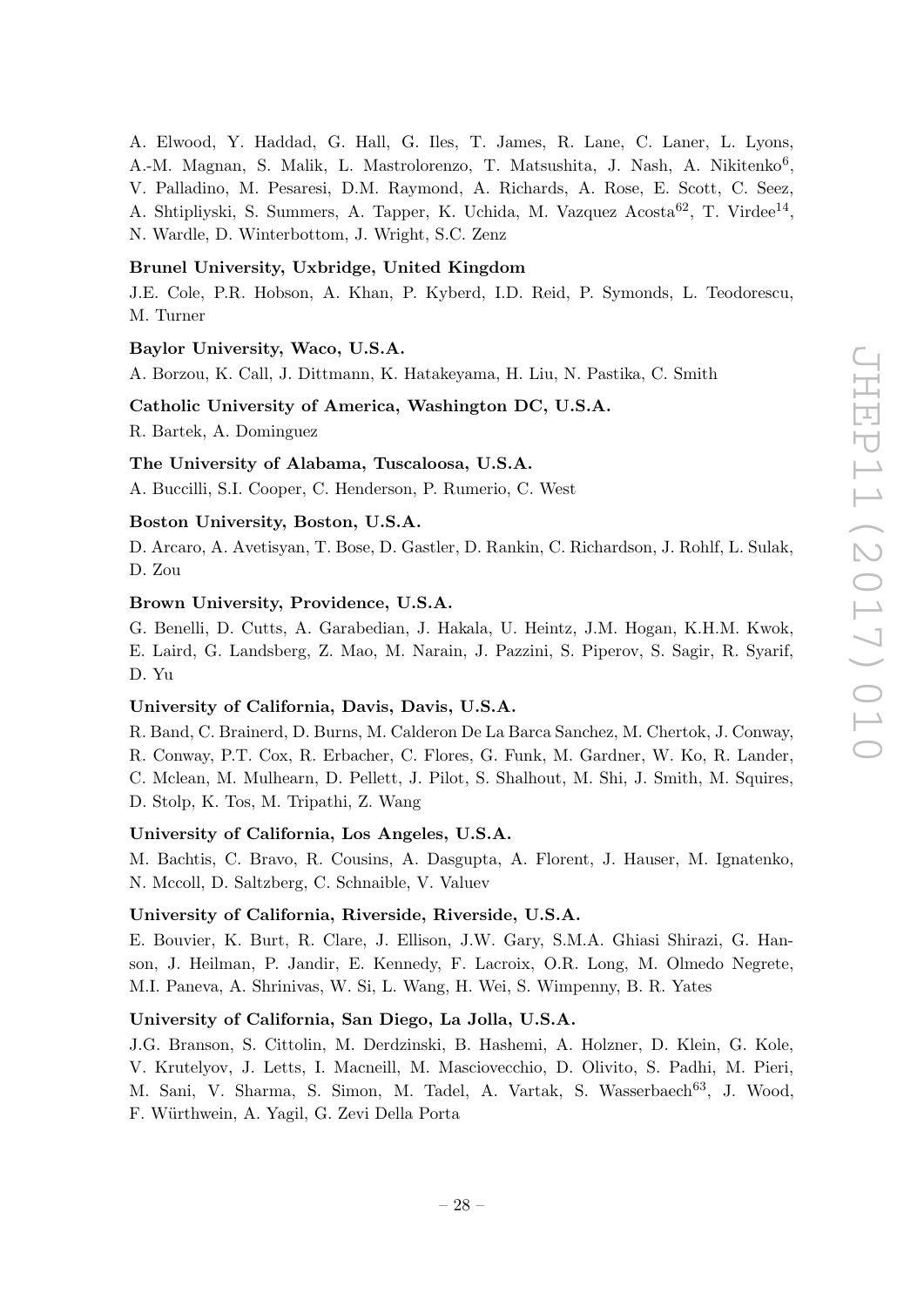# University of California, Santa Barbara - Department of Physics, Santa Barbara, U.S.A.

N. Amin, R. Bhandari, J. Bradmiller-Feld, C. Campagnari, A. Dishaw, V. Dutta, M. Franco Sevilla, C. George, F. Golf, L. Gouskos, J. Gran, R. Heller, J. Incandela, S.D. Mullin, A. Ovcharova, H. Qu, J. Richman, D. Stuart, I. Suarez, J. Yoo

### California Institute of Technology, Pasadena, U.S.A.

D. Anderson, J. Bendavid, A. Bornheim, J.M. Lawhorn, H.B. Newman, T. Nguyen, C. Pena, M. Spiropulu, J.R. Vlimant, S. Xie, Z. Zhang, R.Y. Zhu

### Carnegie Mellon University, Pittsburgh, U.S.A.

M.B. Andrews, T. Ferguson, T. Mudholkar, M. Paulini, J. Russ, M. Sun, H. Vogel, I. Vorobiev, M. Weinberg

### University of Colorado Boulder, Boulder, U.S.A.

J.P. Cumalat, W.T. Ford, F. Jensen, A. Johnson, M. Krohn, S. Leontsinis, T. Mulholland, K. Stenson, S.R. Wagner

# Cornell University, Ithaca, U.S.A.

J. Alexander, J. Chaves, J. Chu, S. Dittmer, K. Mcdermott, N. Mirman, J.R. Patterson, A. Rinkevicius, A. Ryd, L. Skinnari, L. Soffi, S.M. Tan, Z. Tao, J. Thom, J. Tucker, P. Wittich, M. Zientek

### Fermi National Accelerator Laboratory, Batavia, U.S.A.

S. Abdullin, M. Albrow, G. Apollinari, A. Apresyan, A. Apyan, S. Banerjee, L.A.T. Bauerdick, A. Beretvas, J. Berryhill, P.C. Bhat, G. Bolla† , K. Burkett, J.N. Butler, A. Canepa, G.B. Cerati, H.W.K. Cheung, F. Chlebana, M. Cremonesi, J. Duarte, V.D. Elvira, J. Freeman, Z. Gecse, E. Gottschalk, L. Gray, D. Green, S. Grünendahl, O. Gutsche, R.M. Harris, S. Hasegawa, J. Hirschauer, Z. Hu, B. Jayatilaka, S. Jindariani, M. Johnson, U. Joshi, B. Klima, B. Kreis, S. Lammel, D. Lincoln, R. Lipton, M. Liu, T. Liu, R. Lopes De Sá, J. Lykken, K. Maeshima, N. Magini, J.M. Marraffino, S. Maruyama, D. Mason, P. McBride, P. Merkel, S. Mrenna, S. Nahn, V. O'Dell, K. Pedro, O. Prokofyev, G. Rakness, L. Ristori, B. Schneider, E. Sexton-Kennedy, A. Soha, W.J. Spalding, L. Spiegel, S. Stoynev, J. Strait, N. Strobbe, L. Taylor, S. Tkaczyk, N.V. Tran, L. Uplegger, E.W. Vaandering, C. Vernieri, M. Verzocchi, R. Vidal, M. Wang, H.A. Weber, A. Whitbeck

#### University of Florida, Gainesville, U.S.A.

D. Acosta, P. Avery, P. Bortignon, D. Bourilkov, A. Brinkerhoff, A. Carnes, M. Carver, D. Curry, R.D. Field, I.K. Furic, J. Konigsberg, A. Korytov, K. Kotov, P. Ma, K. Matchev, H. Mei, G. Mitselmakher, D. Rank, D. Sperka, N. Terentyev, L. Thomas, J. Wang, S. Wang, J. Yelton

### Florida International University, Miami, U.S.A.

Y.R. Joshi, S. Linn, P. Markowitz, J.L. Rodriguez

#### Florida State University, Tallahassee, U.S.A.

A. Ackert, T. Adams, A. Askew, S. Hagopian, V. Hagopian, K.F. Johnson, T. Kolberg, G. Martinez, T. Perry, H. Prosper, A. Saha, A. Santra, R. Yohay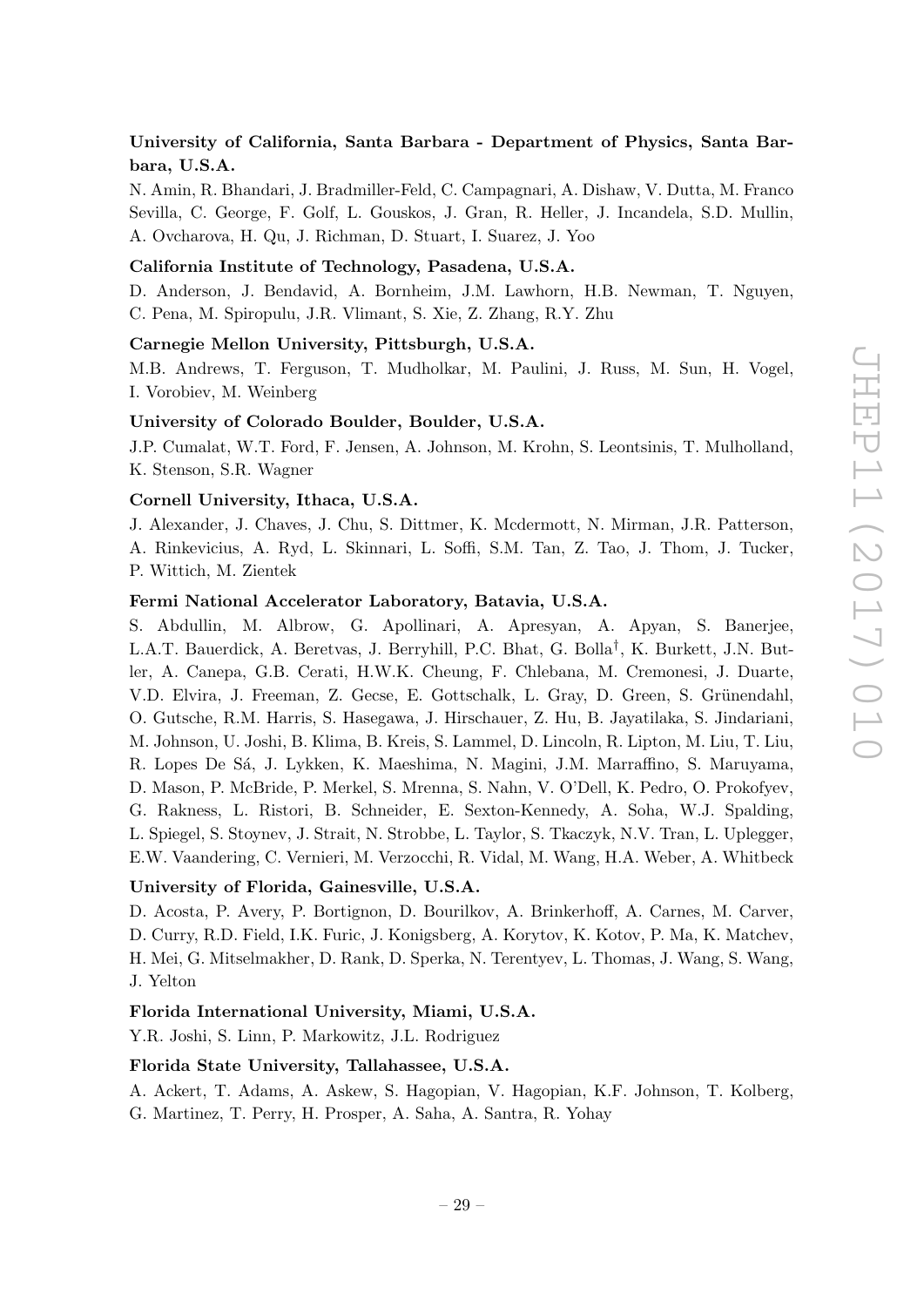### Florida Institute of Technology, Melbourne, U.S.A.

M.M. Baarmand, V. Bhopatkar, S. Colafranceschi, M. Hohlmann, D. Noonan, T. Roy, F. Yumiceva

# University of Illinois at Chicago (UIC), Chicago, U.S.A.

M.R. Adams, L. Apanasevich, D. Berry, R.R. Betts, R. Cavanaugh, X. Chen, O. Evdokimov, C.E. Gerber, D.A. Hangal, D.J. Hofman, K. Jung, J. Kamin, I.D. Sandoval Gonzalez, M.B. Tonjes, H. Trauger, N. Varelas, H. Wang, Z. Wu, J. Zhang

### The University of Iowa, Iowa City, U.S.A.

B. Bilki<sup>64</sup>, W. Clarida, K. Dilsiz<sup>65</sup>, S. Durgut, R.P. Gandrajula, M. Haytmyradov, V. Khristenko, J.-P. Merlo, H. Mermerkaya<sup>66</sup>, A. Mestvirishvili, A. Moeller, J. Nachtman, H. Ogul<sup>67</sup>, Y. Onel, F. Ozok<sup>68</sup>, A. Penzo, C. Snyder, E. Tiras, J. Wetzel, K. Yi

### Johns Hopkins University, Baltimore, U.S.A.

B. Blumenfeld, A. Cocoros, N. Eminizer, D. Fehling, L. Feng, A.V. Gritsan, P. Maksimovic, J. Roskes, U. Sarica, M. Swartz, M. Xiao, C. You

### The University of Kansas, Lawrence, U.S.A.

A. Al-bataineh, P. Baringer, A. Bean, S. Boren, J. Bowen, J. Castle, S. Khalil, A. Kropivnitskaya, D. Majumder, W. Mcbrayer, M. Murray, C. Royon, S. Sanders, E. Schmitz, R. Stringer, J.D. Tapia Takaki, Q. Wang

#### Kansas State University, Manhattan, U.S.A.

A. Ivanov, K. Kaadze, Y. Maravin, A. Mohammadi, L.K. Saini, N. Skhirtladze, S. Toda

### Lawrence Livermore National Laboratory, Livermore, U.S.A.

F. Rebassoo, D. Wright

#### University of Maryland, College Park, U.S.A.

C. Anelli, A. Baden, O. Baron, A. Belloni, B. Calvert, S.C. Eno, C. Ferraioli, N.J. Hadley, S. Jabeen, G.Y. Jeng, R.G. Kellogg, J. Kunkle, A.C. Mignerey, F. Ricci-Tam, Y.H. Shin, A. Skuja, S.C. Tonwar

### Massachusetts Institute of Technology, Cambridge, U.S.A.

D. Abercrombie, B. Allen, V. Azzolini, R. Barbieri, A. Baty, R. Bi, S. Brandt, W. Busza, I.A. Cali, M. D'Alfonso, Z. Demiragli, G. Gomez Ceballos, M. Goncharov, D. Hsu, Y. Iiyama, G.M. Innocenti, M. Klute, D. Kovalskyi, Y.S. Lai, Y.-J. Lee, A. Levin, P.D. Luckey, B. Maier, A.C. Marini, C. Mcginn, C. Mironov, S. Narayanan, X. Niu, C. Paus, C. Roland, G. Roland, J. Salfeld-Nebgen, G.S.F. Stephans, K. Tatar, D. Velicanu, J. Wang, T.W. Wang, B. Wyslouch

### University of Minnesota, Minneapolis, U.S.A.

A.C. Benvenuti, R.M. Chatterjee, A. Evans, P. Hansen, S. Kalafut, Y. Kubota, Z. Lesko, J. Mans, S. Nourbakhsh, N. Ruckstuhl, R. Rusack, J. Turkewitz

### University of Mississippi, Oxford, U.S.A.

J.G. Acosta, S. Oliveros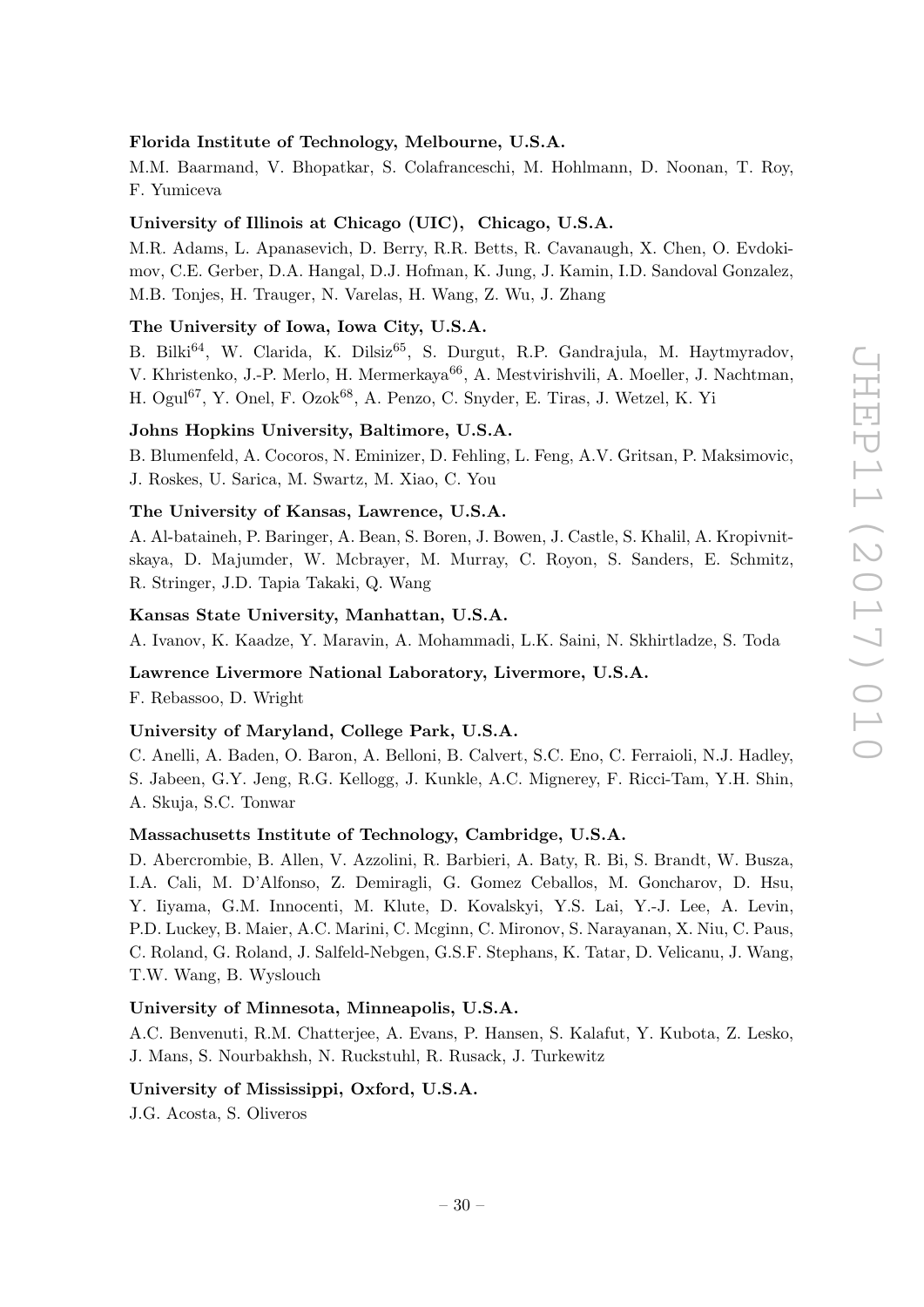# University of Nebraska-Lincoln, Lincoln, U.S.A.

E. Avdeeva, K. Bloom, D.R. Claes, C. Fangmeier, R. Gonzalez Suarez, R. Kamalieddin, I. Kravchenko, J. Monroy, J.E. Siado, G.R. Snow, B. Stieger

### State University of New York at Buffalo, Buffalo, U.S.A.

M. Alyari, J. Dolen, A. Godshalk, C. Harrington, I. Iashvili, D. Nguyen, A. Parker, S. Rappoccio, B. Roozbahani

### Northeastern University, Boston, U.S.A.

G. Alverson, E. Barberis, A. Hortiangtham, A. Massironi, D.M. Morse, D. Nash, T. Orimoto, R. Teixeira De Lima, D. Trocino, D. Wood

### Northwestern University, Evanston, U.S.A.

S. Bhattacharya, O. Charaf, K.A. Hahn, N. Mucia, N. Odell, B. Pollack, M.H. Schmitt, K. Sung, M. Trovato, M. Velasco

### University of Notre Dame, Notre Dame, U.S.A.

N. Dev, M. Hildreth, K. Hurtado Anampa, C. Jessop, D.J. Karmgard, N. Kellams, K. Lannon, N. Loukas, N. Marinelli, F. Meng, C. Mueller, Y. Musienko<sup>35</sup>, M. Planer, A. Reinsvold, R. Ruchti, G. Smith, S. Taroni, M. Wayne, M. Wolf, A. Woodard

#### The Ohio State University, Columbus, U.S.A.

J. Alimena, L. Antonelli, B. Bylsma, L.S. Durkin, S. Flowers, B. Francis, A. Hart, C. Hill, W. Ji, B. Liu, W. Luo, D. Puigh, B.L. Winer, H.W. Wulsin

#### Princeton University, Princeton, U.S.A.

A. Benaglia, S. Cooperstein, O. Driga, P. Elmer, J. Hardenbrook, P. Hebda, S. Higginbotham, D. Lange, J. Luo, D. Marlow, K. Mei, I. Ojalvo, J. Olsen, C. Palmer, P. Piroué, D. Stickland, C. Tully

### University of Puerto Rico, Mayaguez, U.S.A.

S. Malik, S. Norberg

### Purdue University, West Lafayette, U.S.A.

A. Barker, V.E. Barnes, S. Das, S. Folgueras, L. Gutay, M.K. Jha, M. Jones, A.W. Jung, A. Khatiwada, D.H. Miller, N. Neumeister, C.C. Peng, J.F. Schulte, J. Sun, F. Wang, W. Xie

### Purdue University Northwest, Hammond, U.S.A.

T. Cheng, N. Parashar, J. Stupak

### Rice University, Houston, U.S.A.

A. Adair, B. Akgun, Z. Chen, K.M. Ecklund, F.J.M. Geurts, M. Guilbaud, W. Li, B. Michlin, M. Northup, B.P. Padley, J. Roberts, J. Rorie, Z. Tu, J. Zabel

### University of Rochester, Rochester, U.S.A.

A. Bodek, P. de Barbaro, R. Demina, Y.t. Duh, T. Ferbel, M. Galanti, A. Garcia-Bellido, J. Han, O. Hindrichs, A. Khukhunaishvili, K.H. Lo, P. Tan, M. Verzetti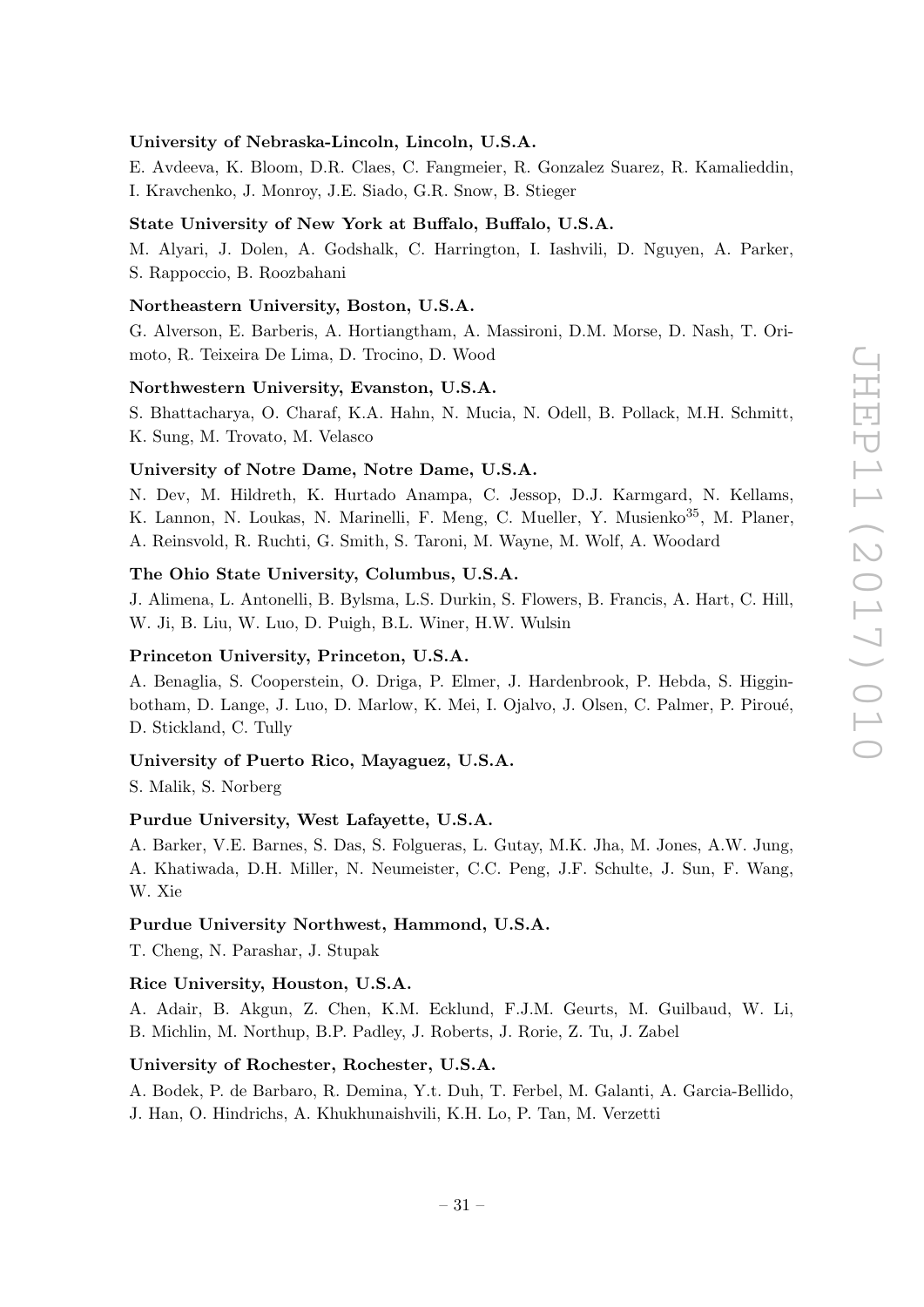### The Rockefeller University, New York, U.S.A.

R. Ciesielski, K. Goulianos, C. Mesropian

### Rutgers, The State University of New Jersey, Piscataway, U.S.A.

A. Agapitos, J.P. Chou, Y. Gershtein, T.A. G´omez Espinosa, E. Halkiadakis, M. Heindl, E. Hughes, S. Kaplan, R. Kunnawalkam Elayavalli, S. Kyriacou, A. Lath, R. Montalvo,

K. Nash, M. Osherson, H. Saka, S. Salur, S. Schnetzer, D. Sheffield, S. Somalwar, R. Stone,

S. Thomas, P. Thomassen, M. Walker

#### University of Tennessee, Knoxville, U.S.A.

A.G. Delannoy, M. Foerster, J. Heideman, G. Riley, K. Rose, S. Spanier, K. Thapa

# Texas A&M University, College Station, U.S.A.

O. Bouhali<sup>69</sup>, A. Castaneda Hernandez<sup>69</sup>, A. Celik, M. Dalchenko, M. De Mattia, A. Delgado, S. Dildick, R. Eusebi, J. Gilmore, T. Huang, T. Kamon<sup>70</sup>, R. Mueller, Y. Pakhotin, R. Patel, A. Perloff, L. Perniè, D. Rathjens, A. Safonov, A. Tatarinov, K.A. Ulmer

### Texas Tech University, Lubbock, U.S.A.

N. Akchurin, J. Damgov, F. De Guio, P.R. Dudero, J. Faulkner, E. Gurpinar, S. Kunori, K. Lamichhane, S.W. Lee, T. Libeiro, T. Peltola, S. Undleeb, I. Volobouev, Z. Wang

#### Vanderbilt University, Nashville, U.S.A.

S. Greene, A. Gurrola, R. Janjam, W. Johns, C. Maguire, A. Melo, H. Ni, P. Sheldon, S. Tuo, J. Velkovska, Q. Xu

### University of Virginia, Charlottesville, U.S.A.

M.W. Arenton, P. Barria, B. Cox, R. Hirosky, A. Ledovskoy, H. Li, C. Neu, T. Sinthuprasith, X. Sun, Y. Wang, E. Wolfe, F. Xia

### Wayne State University, Detroit, U.S.A.

R. Harr, P.E. Karchin, J. Sturdy, S. Zaleski

#### University of Wisconsin - Madison, Madison, WI, U.S.A.

M. Brodski, J. Buchanan, C. Caillol, S. Dasu, L. Dodd, S. Duric, B. Gomber, M. Grothe, M. Herndon, A. Hervé, U. Hussain, P. Klabbers, A. Lanaro, A. Levine, K. Long, R. Loveless, G.A. Pierro, G. Polese, T. Ruggles, A. Savin, N. Smith, W.H. Smith, D. Taylor, N. Woods

- †: Deceased
- 1: Also at Vienna University of Technology, Vienna, Austria
- 2: Also at State Key Laboratory of Nuclear Physics and Technology, Peking University, Beijing, China
- 3: Also at Universidade Estadual de Campinas, Campinas, Brazil
- 4: Also at Universidade Federal de Pelotas, Pelotas, Brazil
- 5: Also at Université Libre de Bruxelles, Bruxelles, Belgium
- 6: Also at Institute for Theoretical and Experimental Physics, Moscow, Russia
- 7: Also at Joint Institute for Nuclear Research, Dubna, Russia
- 8: Also at Suez University, Suez, Egypt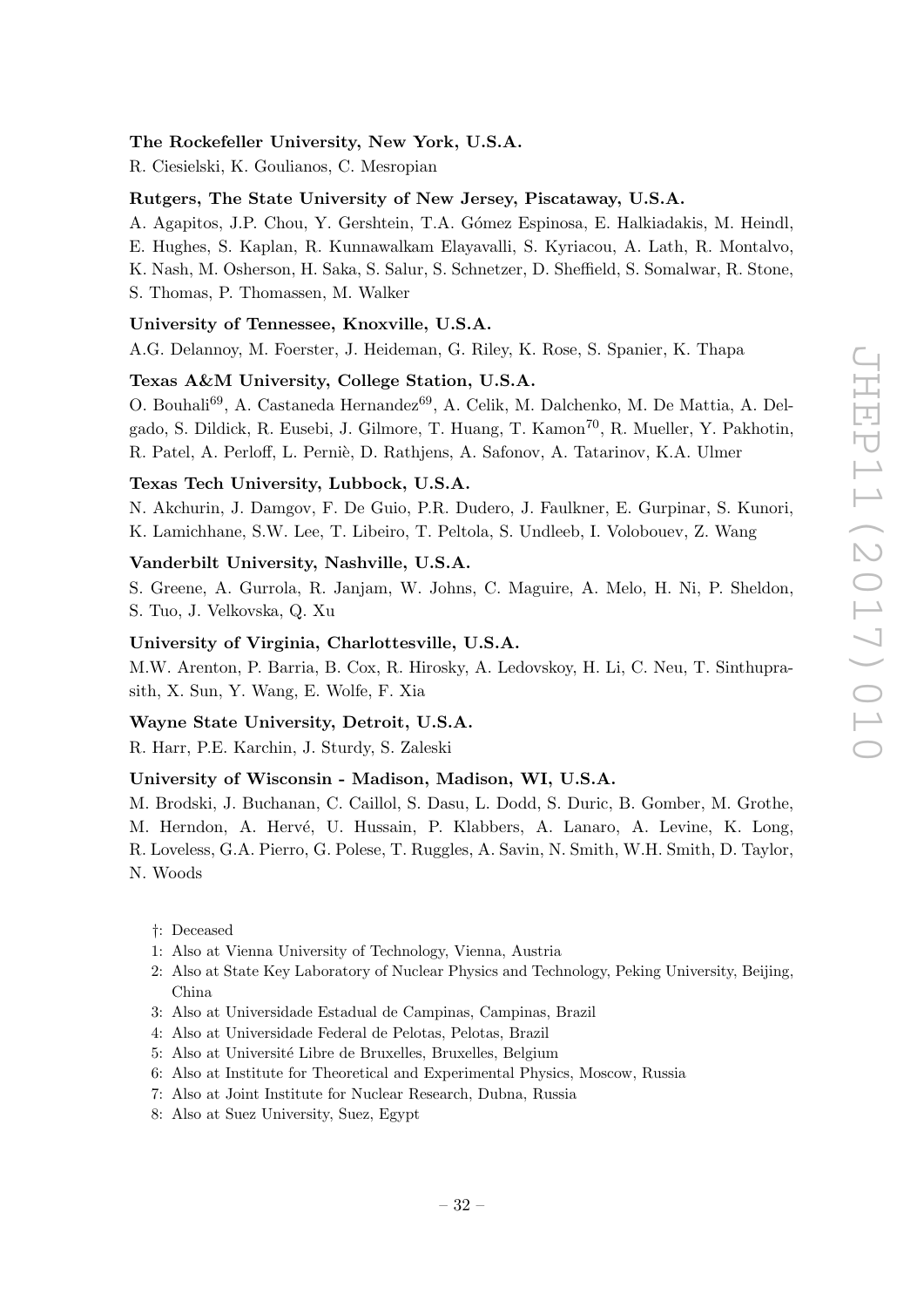- 9: Now at British University in Egypt, Cairo, Egypt
- 10: Now at Helwan University, Cairo, Egypt
- 11: Also at Université de Haute Alsace, Mulhouse, France
- 12: Also at Skobeltsyn Institute of Nuclear Physics, Lomonosov Moscow State University, Moscow, Russia
- 13: Also at Tbilisi State University, Tbilisi, Georgia
- 14: Also at CERN, European Organization for Nuclear Research, Geneva, Switzerland
- 15: Also at RWTH Aachen University, III. Physikalisches Institut A, Aachen, Germany
- 16: Also at University of Hamburg, Hamburg, Germany
- 17: Also at Brandenburg University of Technology, Cottbus, Germany
- 18: Also at MTA-ELTE Lendület CMS Particle and Nuclear Physics Group, Eötvös Loránd University, Budapest, Hungary
- 19: Also at Institute of Nuclear Research ATOMKI, Debrecen, Hungary
- 20: Also at Institute of Physics, University of Debrecen, Debrecen, Hungary
- 21: Also at Indian Institute of Technology Bhubaneswar, Bhubaneswar, India
- 22: Also at Institute of Physics, Bhubaneswar, India
- 23: Also at University of Visva-Bharati, Santiniketan, India
- 24: Also at University of Ruhuna, Matara, Sri Lanka
- 25: Also at Isfahan University of Technology, Isfahan, Iran
- 26: Also at Yazd University, Yazd, Iran
- 27: Also at Plasma Physics Research Center, Science and Research Branch, Islamic Azad University, Tehran, Iran
- 28: Also at Universit`a degli Studi di Siena, Siena, Italy
- 29: Also at INFN Sezione di Milano-Bicocca; Università di Milano-Bicocca, Milano, Italy
- 30: Also at Purdue University, West Lafayette, U.S.A.
- 31: Also at International Islamic University of Malaysia, Kuala Lumpur, Malaysia
- 32: Also at Malaysian Nuclear Agency, MOSTI, Kajang, Malaysia
- 33: Also at Consejo Nacional de Ciencia y Tecnología, Mexico city, Mexico
- 34: Also at Warsaw University of Technology, Institute of Electronic Systems, Warsaw, Poland
- 35: Also at Institute for Nuclear Research, Moscow, Russia
- 36: Now at National Research Nuclear University 'Moscow Engineering Physics Institute' (MEPhI), Moscow, Russia
- 37: Also at St. Petersburg State Polytechnical University, St. Petersburg, Russia
- 38: Also at University of Florida, Gainesville, U.S.A.
- 39: Also at P.N. Lebedev Physical Institute, Moscow, Russia
- 40: Also at California Institute of Technology, Pasadena, U.S.A.
- 41: Also at Budker Institute of Nuclear Physics, Novosibirsk, Russia
- 42: Also at Faculty of Physics, University of Belgrade, Belgrade, Serbia
- 43: Also at University of Belgrade, Faculty of Physics and Vinca Institute of Nuclear Sciences, Belgrade, Serbia
- 44: Also at Scuola Normale e Sezione dell'INFN, Pisa, Italy
- 45: Also at National and Kapodistrian University of Athens, Athens, Greece
- 46: Also at Riga Technical University, Riga, Latvia
- 47: Also at Universität Zürich, Zurich, Switzerland
- 48: Also at Stefan Meyer Institute for Subatomic Physics (SMI), Vienna, Austria
- 49: Also at Istanbul University, Faculty of Science, Istanbul, Turkey
- 50: Also at Adiyaman University, Adiyaman, Turkey
- 51: Also at Istanbul Aydin University, Istanbul, Turkey